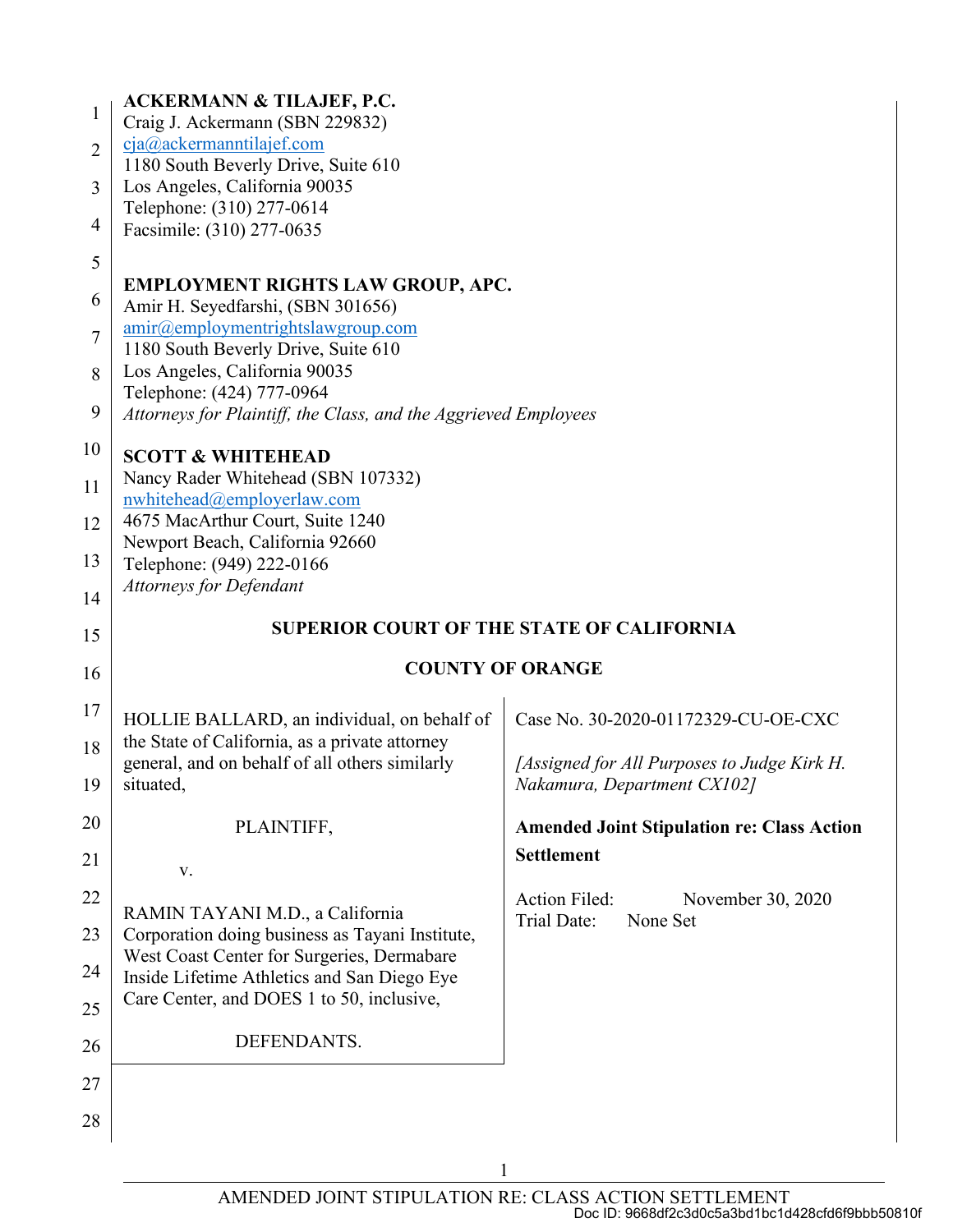1 2 3 4 5 6 7 8 9 10 11 This Amended Joint Stipulation Re: Class Action Settlement (hereinafter "Stipulation" or "Settlement Agreement") is made and entered into by: (1) Plaintiff Hollie Ballard ("Plaintiff"), individually and in her representative capacity on behalf of the Settlement Class, as defined below, and as a private attorney general on behalf of the State of California; and (2) Defendants Ramin Tayani MD. Inc., doing business as Tayani Institute, West Coast Center for Surgeries, Dermabare of Mission Viejo, a Medical Corporation, Inside Lifetime Athletics, and San Diego Eye Care Center ("Defendants"). This Settlement Agreement is subject to the approval of the Court and is made for the sole purpose of attempting to consummate settlement of the action on a class-wide basis subject to the following terms and conditions. This Settlement shall be binding on Plaintiff and the class she purports to represent, , on all aggrieved employees, Defendants, and on their respective counsel, subject to the terms and conditions hereof and the approval of the Court.

12

THE PARTIES STIPULATE AND AGREE as follows:

#### 13 **1. DEFINITIONS**

14 15 16 17 As used in this Settlement Agreement, the following terms shall have the meanings specified below. To the extent terms or phrases used in this Settlement Agreement are not specifically defined below, but are defined elsewhere in this Settlement Agreement, they are incorporated by reference into this definition section.

18

19

20

21

#### **1.1. ACTION**

"Action" shall mean the following civil action: *Hollie Ballard v. Ramin Tayani M.D. a California Corporation doing business as Tayani Institute, West Coast Center for Surgeries, Dermabare Inside Lifetime Athletics and San Diego Eye Care Center*, Case No. 30-2020-01172329- CU-OE-CXC, in the Orange County Superior Court filed on November 30, 2020.

22 23

24

25

26

27

28

#### **1.2. ADMINISTRATIVE EXPENSES**

"Administrative Expenses" shall include all costs and expenses associated with and paid to the third-party settlement administrator, which are anticipated not to exceed \$8,000.

> AMENDED JOINT STIPULATION RE: CLASS ACTION SETTLEMENT Doc ID: 9668df2c3d0c5a3bd1bc1d428cfd6f9bbb50810f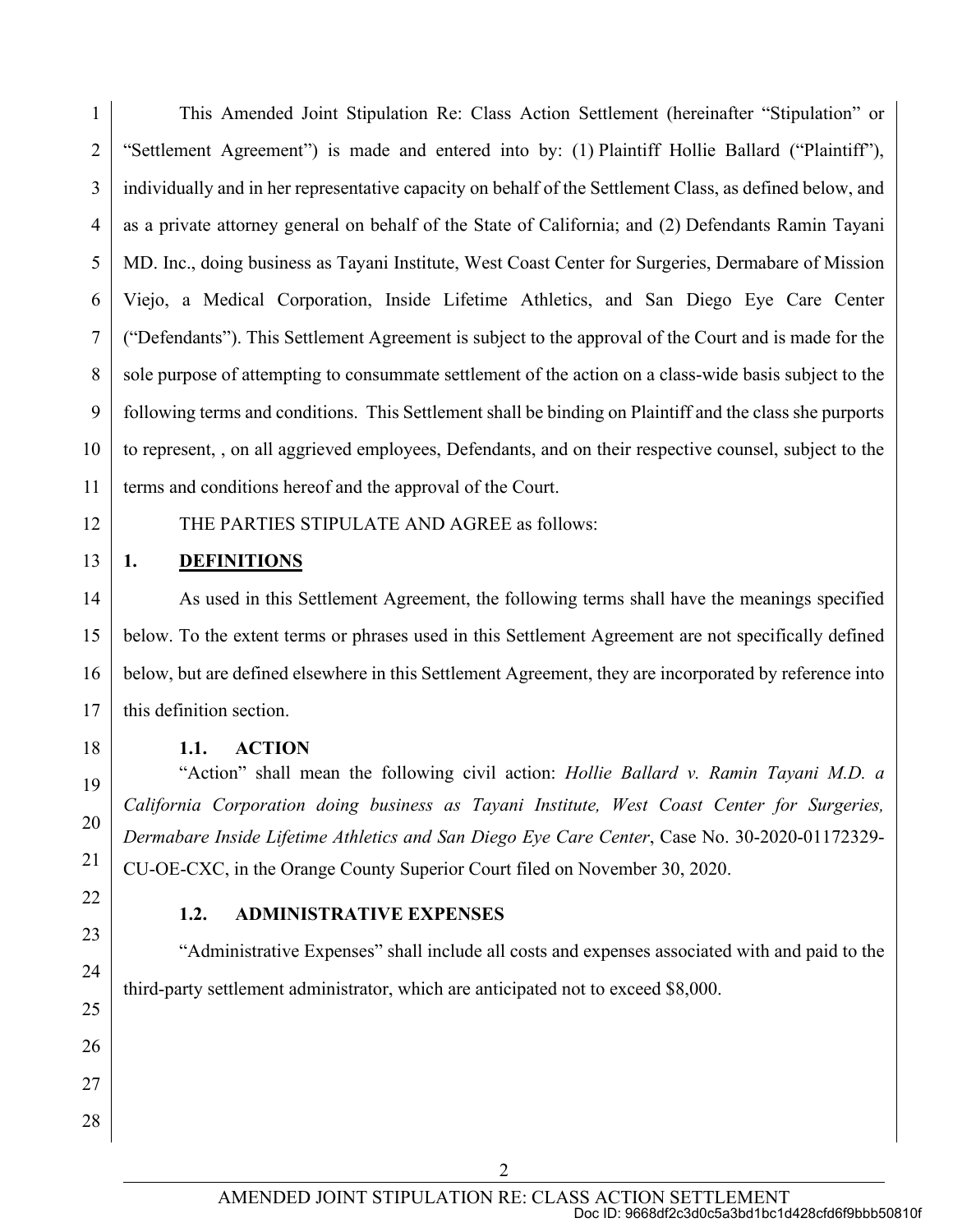2

3

4

#### **1.3. APPLICABLE WAGE ORDERS**

"Applicable Wage Orders" shall mean the California Industrial Welfare Commission ("IWC") Wage Orders applicable to the facts of this case, including IWC Wage Orders 4-2001 and others that may be applicable. (Cal. Code of Regs., tit. 8, §§ 11070, 11090.)

5

#### **1.4. CLAIMS**

6

7

#### **1.5. CLASS ATTORNEY FEES AND EXPENSES**

"Claims" shall mean the claims asserted in the Action.

8 9 10 11 12 13 14 15 "Class Attorney Fees and Expenses" shall mean the portion of the Gross Settlement Amount for which Class Counsel may apply for their attorney fees and litigation expenses. The amount of Class Attorney Fees and Expenses shall include all past and future attorneys' fees and costs incurred in the Action – including, without limitation, all time expended by Class Counsel in the Actions or in defending the Settlement and securing final approval of the Settlement (including any appeals thereof). The Parties agree that the fee portion of the Class Attorney Fees and Expenses shall be up to 1/3 of the Gross Settlement Amount (i.e., \$75,000.00), as approved by the Court, and the award of costs and expenses shall be up to an additional \$10,000.00.

16

#### **1.6. CLASS COUNSEL**

17 18 "Class Counsel" shall mean Craig J. Ackermann of Ackermann & Tilajef, P.C., and Amir Seyedfarshi of Employment Rights Law Group APC.

19

### **1.7. CLASS MEMBER**

20  $21$ 22 "Class Member" shall mean any person who is a prospective member of the Settlement Class, or, if such person is incompetent or deceased, the person's legal guardian, executor, heir, or successorin-interest.

23

#### **1.8. CLASS NOTICE**

24 25 26 "Class Notice" shall mean the *Notice of Proposed Class Action Settlement and Hearing Date for Court Approval*, as set forth in the form of **Exhibit 1** attached hereto, or as otherwise approved by the Court, which is to be mailed to Class Members along with the Share Form.

3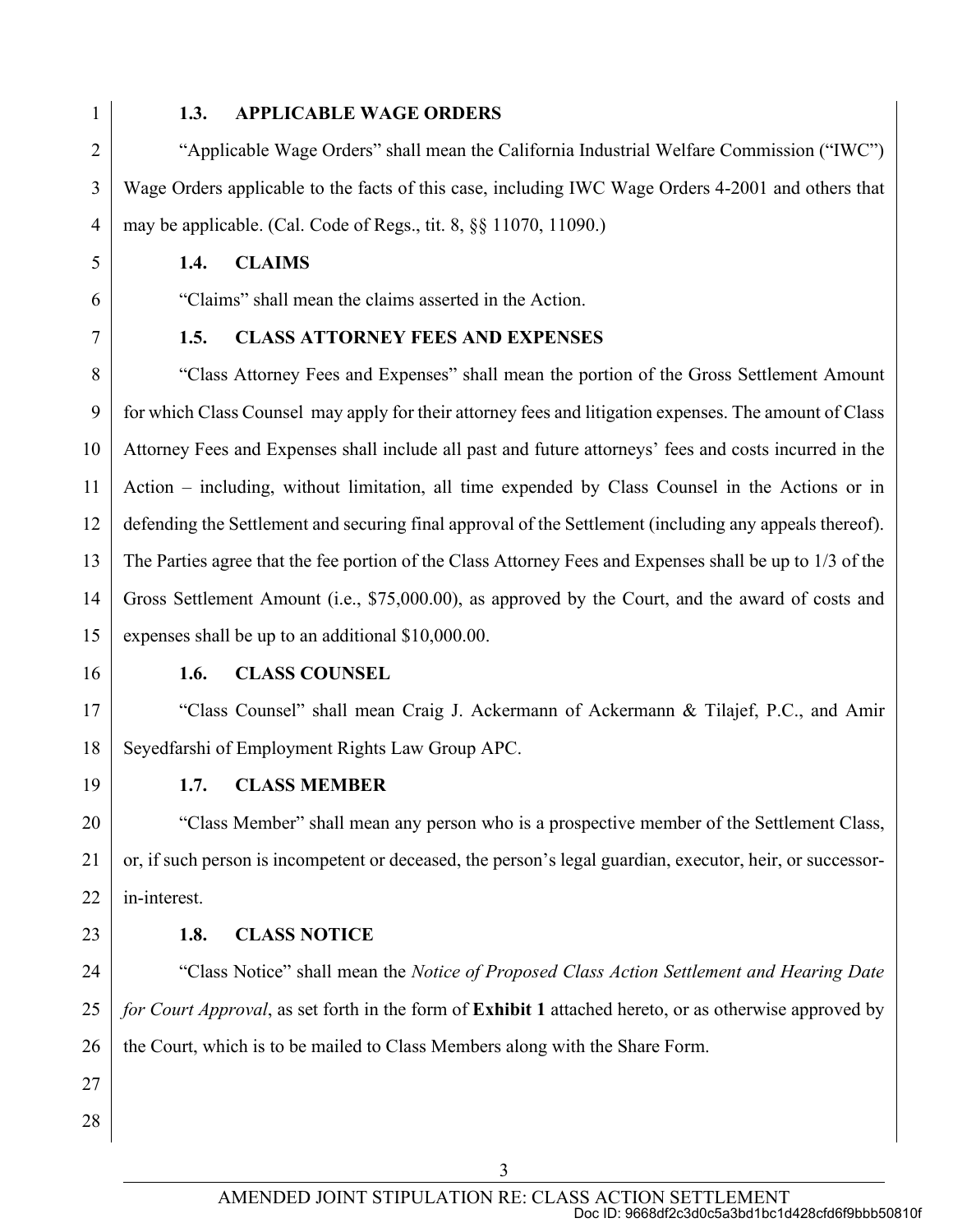| <b>CLASS PARTICIPANTS</b><br>1.9.                                                                     |                                                                                                                                                                                                                                                                                                                                                                                                                                                                   |  |
|-------------------------------------------------------------------------------------------------------|-------------------------------------------------------------------------------------------------------------------------------------------------------------------------------------------------------------------------------------------------------------------------------------------------------------------------------------------------------------------------------------------------------------------------------------------------------------------|--|
| "Class Participants" shall mean all Class Members who do not timely request exclusion from            |                                                                                                                                                                                                                                                                                                                                                                                                                                                                   |  |
| the Class Settlement.                                                                                 |                                                                                                                                                                                                                                                                                                                                                                                                                                                                   |  |
| 1.10. CLASS PERIOD                                                                                    |                                                                                                                                                                                                                                                                                                                                                                                                                                                                   |  |
| "Class Period" shall mean the period from November 30, 2016, through the earlier of:                  |                                                                                                                                                                                                                                                                                                                                                                                                                                                                   |  |
| $(1)$ November 9, 2021; or $(2)$ the date the court grants an order preliminarily approving the Class |                                                                                                                                                                                                                                                                                                                                                                                                                                                                   |  |
| Settlement.                                                                                           |                                                                                                                                                                                                                                                                                                                                                                                                                                                                   |  |
| 1.11. CLASS REPRESENTATIVE                                                                            |                                                                                                                                                                                                                                                                                                                                                                                                                                                                   |  |
| "Class Representative" shall mean Plaintiff Hollie Ballard.                                           |                                                                                                                                                                                                                                                                                                                                                                                                                                                                   |  |
| 1.12. CLASS SETTLEMENT                                                                                |                                                                                                                                                                                                                                                                                                                                                                                                                                                                   |  |
| "Class Settlement" shall mean the settlement embodied in this Settlement Agreement, which is          |                                                                                                                                                                                                                                                                                                                                                                                                                                                                   |  |
| subject to Court approval.                                                                            |                                                                                                                                                                                                                                                                                                                                                                                                                                                                   |  |
| 1.13. COMPLAINT                                                                                       |                                                                                                                                                                                                                                                                                                                                                                                                                                                                   |  |
| "Complaint" shall mean the forthcoming First Amended Complaint to filed in the Action.                |                                                                                                                                                                                                                                                                                                                                                                                                                                                                   |  |
| 1.14. COURT                                                                                           |                                                                                                                                                                                                                                                                                                                                                                                                                                                                   |  |
| "Court" shall mean the Orange County Superior Court, before whom the Action is currently              |                                                                                                                                                                                                                                                                                                                                                                                                                                                                   |  |
| pending.                                                                                              |                                                                                                                                                                                                                                                                                                                                                                                                                                                                   |  |
| 1.15. DEFENDANTS                                                                                      |                                                                                                                                                                                                                                                                                                                                                                                                                                                                   |  |
|                                                                                                       |                                                                                                                                                                                                                                                                                                                                                                                                                                                                   |  |
|                                                                                                       |                                                                                                                                                                                                                                                                                                                                                                                                                                                                   |  |
| Inside Lifetime Athletics, and San Diego Eye Care Center.                                             |                                                                                                                                                                                                                                                                                                                                                                                                                                                                   |  |
|                                                                                                       |                                                                                                                                                                                                                                                                                                                                                                                                                                                                   |  |
| "Defense Counsel" shall refer to Nancy Rader Whitehead of Scott and Whitehead, located at             |                                                                                                                                                                                                                                                                                                                                                                                                                                                                   |  |
| 4675 MacArthur Court, Suite 1240, Newport Beach, California 92660.                                    |                                                                                                                                                                                                                                                                                                                                                                                                                                                                   |  |
|                                                                                                       |                                                                                                                                                                                                                                                                                                                                                                                                                                                                   |  |
|                                                                                                       |                                                                                                                                                                                                                                                                                                                                                                                                                                                                   |  |
|                                                                                                       |                                                                                                                                                                                                                                                                                                                                                                                                                                                                   |  |
|                                                                                                       |                                                                                                                                                                                                                                                                                                                                                                                                                                                                   |  |
|                                                                                                       | "Defendants" shall mean Defendants Ramin Tayani MD. Inc., doing business as Tayani<br>Institute, West Coast Center for Surgeries, Dermabare of Mission Viejo, a Medical Corporation,<br><b>DEFENSE COUNSEL</b><br>1.16.<br><b>EFFECTIVE DATE</b><br>1.17.<br>The Court's Judgment shall become final on the Effective Date. "Effective Date" shall be the<br>date when all of the following events have occurred: (a) this Settlement Agreement has been executed |  |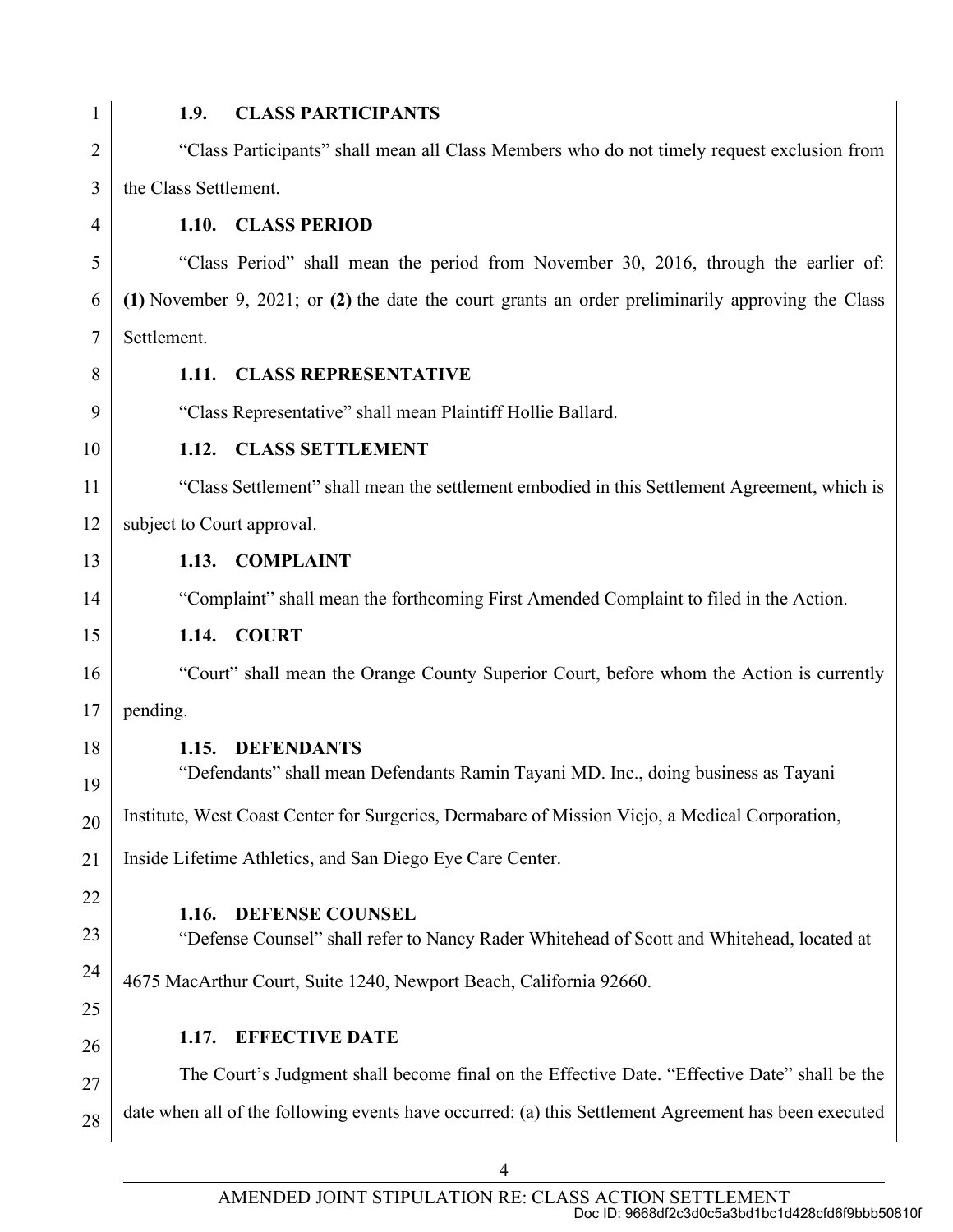1 2 3 4 5 6 7 8 9 10 11 12 13 14 15 by all Parties and by Class Counsel and Defense Counsel; (b) the Court has given preliminary approval to the Class Settlement; (c) notice has been given to the Settlement Class providing them with an opportunity to request exclusion from the Class Settlement; (d) the Court has held a Final Approval and Fairness Hearing and entered a final order and judgment certifying the Settlement Class and approving this Settlement Agreement; and (e) the later of the following events: (i) the expiration of the period for filing any appeal, writ, or other appellate proceeding opposing the Class Settlement has elapsed without any appeal, writ, or other appellate proceeding having been filed; (ii) the dismissal of any appeal, writ, or other appellate proceeding opposing the Class Settlement with no right to pursue further remedies or relief; or (iii) any appeal, writ, or the issuance of such other final appellate order upholding the Court's final order with no right to pursue further remedies or relief. In this regard, it is the intention of the Parties that the Class Settlement shall not become effective until the Court's order approving the Class Settlement is completely final and there is no further recourse by an appellant or objector who seeks to contest the Class Settlement. In the event no objections are filed, the Effective Date shall be after steps (a) through (d) are completed (i.e., the date that the court has entered a final order and judgment certifying the Settlement Class and approving this Settlement Agreement).

16

#### **1.18. EMPLOYEE'S TAXES AND REQUIRED WITHHOLDING**

17 18 19 20 21 22 "Employee's Taxes and Required Withholding" shall mean the employee's share of any and all applicable federal, state, or local payroll taxes, including those collected under authority of the Federal Insurance Contributions Act (FICA), the Federal Unemployment Tax Act (FUTA), and/or the State Unemployment Tax Act (SUTA) on the portion of any Class Participant's Individual Settlement Amount that constitutes wages. The Employee's Taxes and Required Withholdings will be withheld from and paid out of the Net Settlement Amount.

23

#### **1.19. EMPLOYER'S TAXES**

24 25 26 27 28 "Employer's Taxes" shall mean and refer to Defendants' share of payroll taxes (e.g., Unemployment Insurance, Employment Training Tax, Social Security, and Medicare taxes) that is owed on the portion of any Class Participant's Individual Settlement Amount that constitutes wages. The Employer's Taxes shall be separately paid by Defendants and shall not be paid from the Gross Settlement Amount or Net Settlement Amount.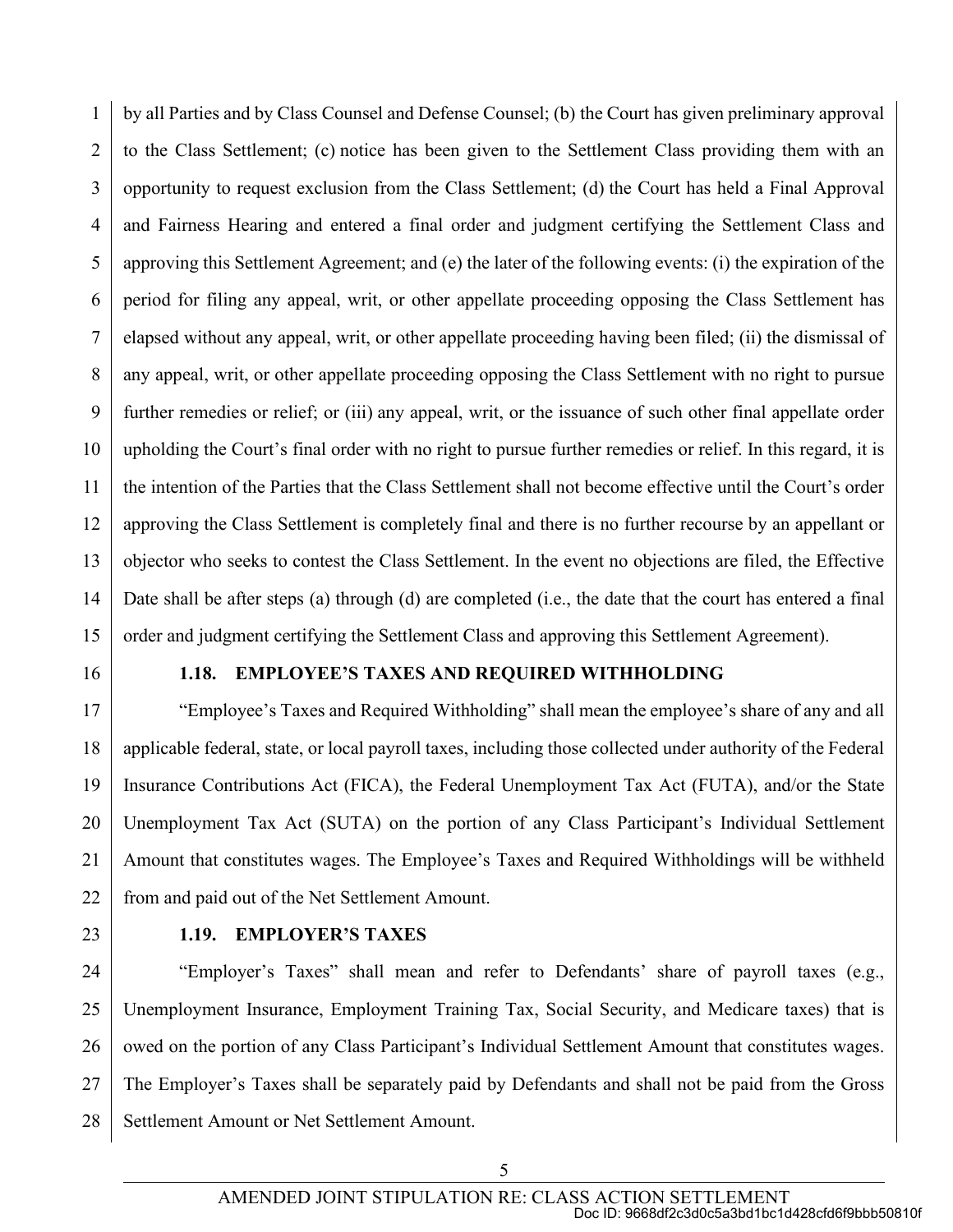#### **1.20. FINAL APPROVAL AND FAIRNESS HEARING**

2 3 "Final Approval and Fairness Hearing" shall mean the final hearing before the Court to finally approve the Settlement as fair, reasonable, and adequate.

4

#### **1.21. GROSS SETTLEMENT AMOUNT**

5 6 7 8 9 10 11 12 "Gross Settlement Amount" is the agreed upon non-reversionary settlement amount totaling \$225,000.00 to be paid by Defendants in full settlement of the Released Claims asserted in this case, inclusive of the Administrative Expenses, the Employee's Taxes and Required Withholdings, the Class Attorney Fees and Expenses, the Incentive Award, and PAGA Payment and all other amounts other than the Employer's Taxes defined above. This is the maximum possible amount that may be paid by Defendants to resolve the Action, with the exception of the Employer's Taxes defined above. Defendants shall separately pay their share of the Employer's Taxes in addition to the Gross Settlement Amount on the portion of each Individual Settlement Amount allocated as wages.

13

#### **1.22. HEARING ON PRELIMINARY APPROVAL**

14 15 "Hearing on Preliminary Approval" shall mean the hearing held on the motion for preliminary approval of the Class Settlement.

16

#### **1.23. INCENTIVE AWARD**

17 18 "Incentive Award" shall mean any additional monetary payment provided to the Class Representative for her efforts and risks on behalf of the Settlement Class in this Action.

19

#### **1.24. INDIVIDUAL SETTLEMENT AMOUNT**

20  $21$ "Individual Settlement Amount" shall mean a Class Participant's share of the Net Settlement Amount, as further detailed in Paragraphs 7.2 and 7.3 below.

22

#### **1.25. NET SETTLEMENT AMOUNT**

23 24 25 26 "Net Settlement Amount" shall mean the Gross Settlement Amount after all Court-approved deductions for Administrative Expenses; Class Attorney Fees and Expenses; and Plaintiff's Incentive Award and PAGA Payment. The Net Settlement Amount is the maximum amount that will be available for distribution to Class Participants.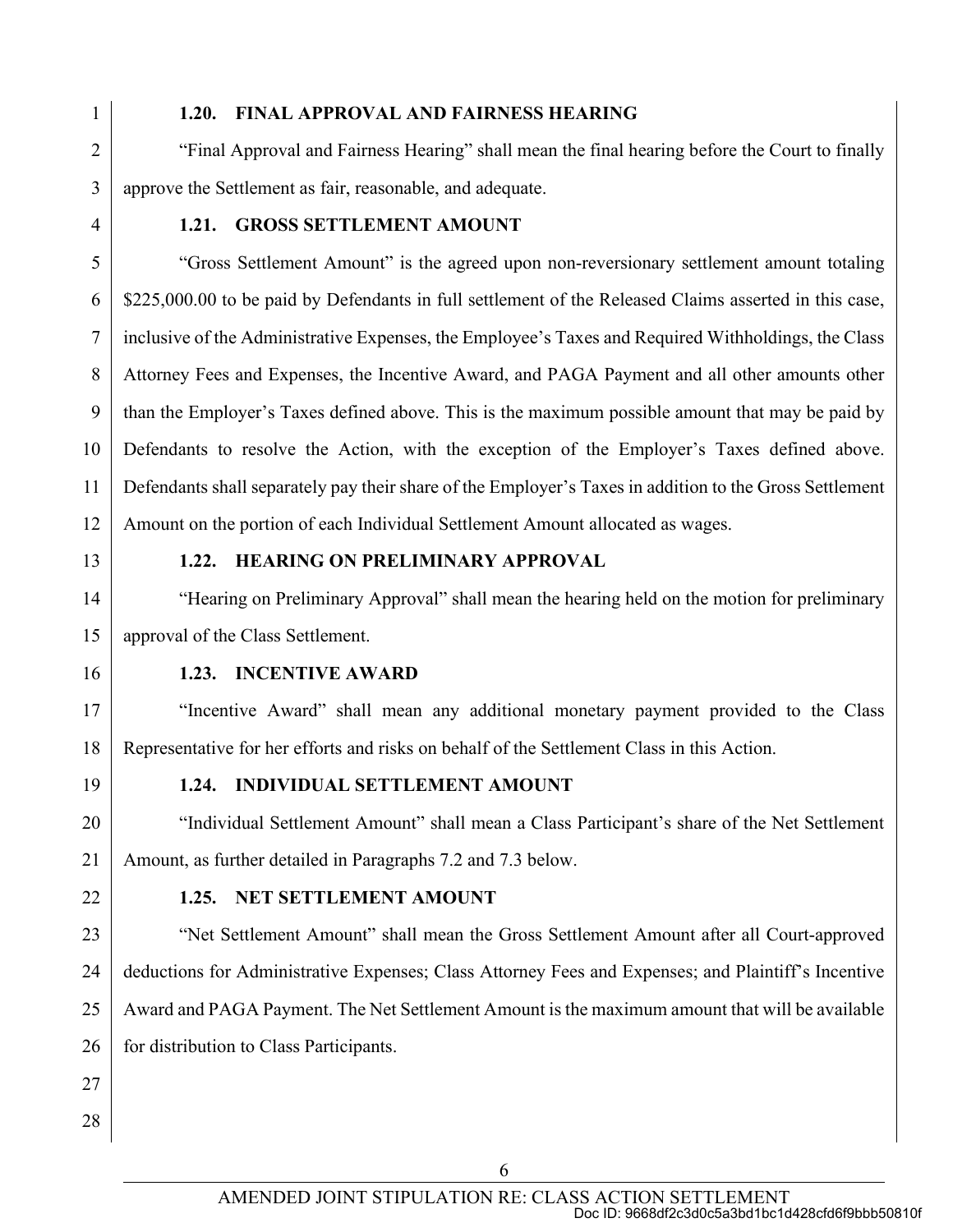#### **1.26. OPT OUT**

2 3 4 "Opt Out" shall refer to the process of submitting a timely and valid request exclusion from the Class Settlement in accordance with the terms of the Class Notice and no later than the Response Deadline, as described in Paragraph 6.5 below.

**1.27. OPT-OUTS** 

6 7 8 "Opt-Outs" shall mean all persons who timely and validly request exclusion from the Class Settlement in accordance with the terms of the Class Notice and no later than the Response Deadline, as described in Paragraph 6.5 below.

9

5

#### **1.28. PAGA PAYMENT**

10 11 12 13 14 15 16 "PAGA Payment" means the penalties pursuant to PAGA that the Parties have agreed is a reasonable sum to be paid in settlement of the PAGA claims included in the Action, which is \$15,000.00. The PAGA Payment is to be deducted from the Gross Settlement Amount. The PAGA Payment is to be approved by the Court pursuant to Labor Code section 2699 and is to be distributed as follows: seventy-five percent  $(75%)$  (i.e., \$11,250.00) to the LWDA and twenty-five percent  $(25%)$ (i.e., \$3,750.00) to the PAGA Settlement Class. Class Counsel shall give timely notice of this Settlement Agreement to the LWDA pursuant to Labor Code section 2699, subdivision (l)(2).

17

#### **1.29. PAGA PERIOD**

18 19 20 "PAGA Period" shall mean the period from September 19, 2019, through the earlier of: (1) November 9, 2021; or (2) the date the court grants an order preliminarily approving the Class Settlement.

 $21$ 

#### **1.30. PAGA SETTLEMENT CLASS**

22 23 "PAGA Settlement Class" shall mean all individuals who worked for Defendants in California as non-exempt during the PAGA Period.

24 **1.31. PARTIES** 

"Parties" shall mean Plaintiff and Defendants.

26 **1.32. PLAINTIFF** 

"Plaintiff" shall mean Plaintiff Hollie Ballard.

28

27

25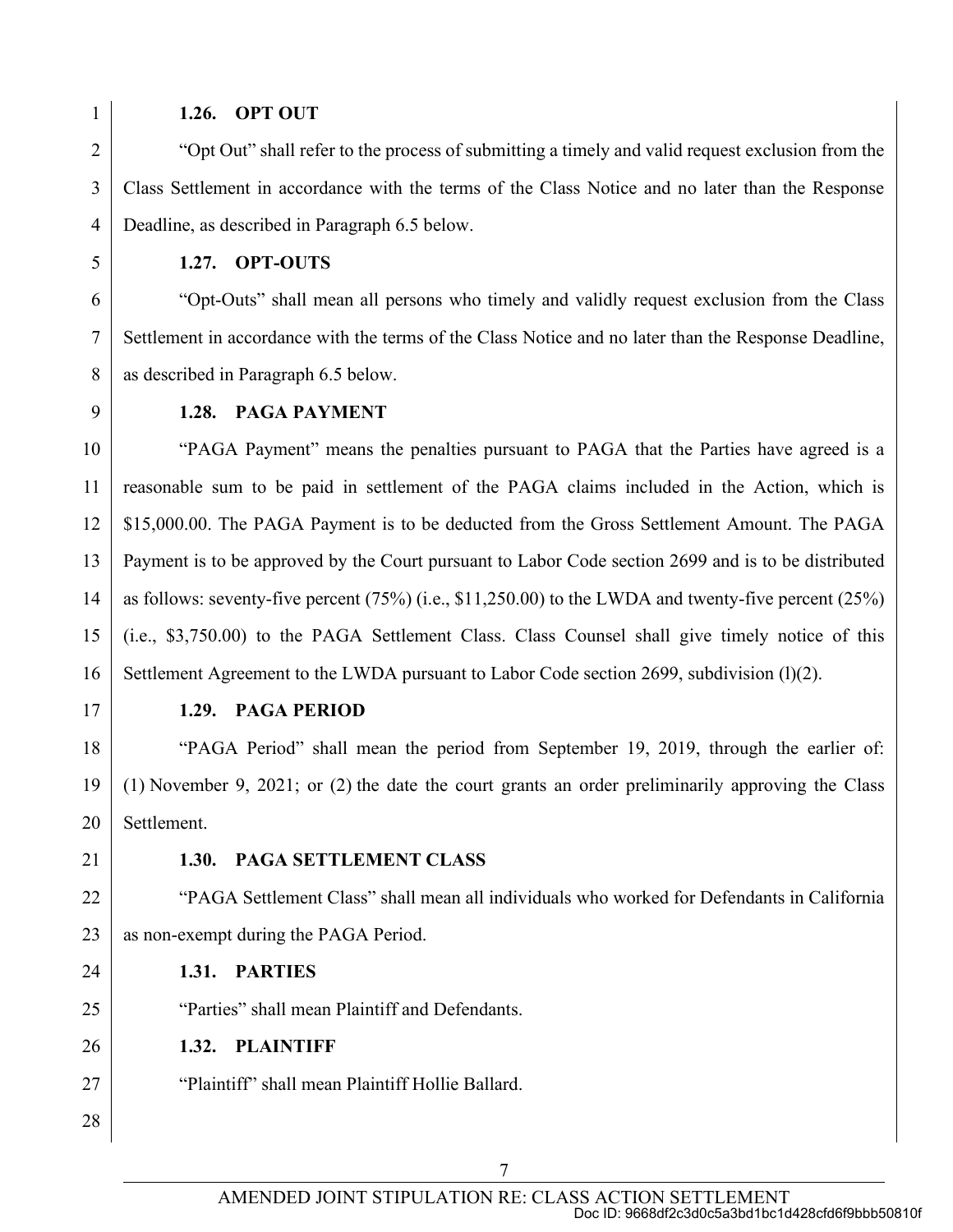#### **1.33. PRELIMINARY APPROVAL DATE**

"Preliminary Approval Date" shall mean the date upon which the Court enters an order preliminarily approving this Settlement Agreement.

#### **1.34. RELEASED CLAIMS**

All Class Members who do not opt out of the Settlement will be bound by a release of all claims and causes of action falling within the definition of "Released Claims" (below). The scope of the release is limited to the Released Claims. Plaintiff and the Class Participants may hereafter discover facts or legal arguments in addition to or different from those they now know or currently believe to be true with respect to the claims, causes of action and legal theories of recovery in this Action. Regardless, the discovery of new facts or legal arguments shall in no way limit the scope or definition of the Released Claims, and by virtue of this Agreement, Plaintiff and the Class Participants shall be deemed to have, and by operation of the final judgment approved by the Court, shall have, fully, finally, and forever settled and released all of the Released Claims. The parties understand and specifically agree that the scope of the release described in this Paragraph: is a material part of the consideration for this Agreement; was critical in justifying the agreed upon economic value of this settlement and without it Defendants would not have agreed to the consideration provided; and is narrowly drafted and necessary to ensure that Defendants are obtaining peace of mind regarding the resolution of claims that were or could have been alleged based on the facts, causes of action, and legal theories contained in Plaintiff's Complaint.

23 24 25 26 27 The "Released Claims" are those claims alleged in the operative PAGA letter, pending Complaint, or that reasonably could have been alleged based on the facts and claims asserted in the PAGA letter and/or Complaint, and arising during the Class Release Period, specifically including claims under Labor Code sections 226(a), 226(e), 226.7, 201-203, 512, 2802 and Sections 11 and 12 of the applicable IWC Wage Order, as well as any civil penalty claims predicated on the claims alleged in Plaintiff's PAGA letter and/or Complaint and arising during the Class and/or PAGA Period. The Release Period shall be the Class Period.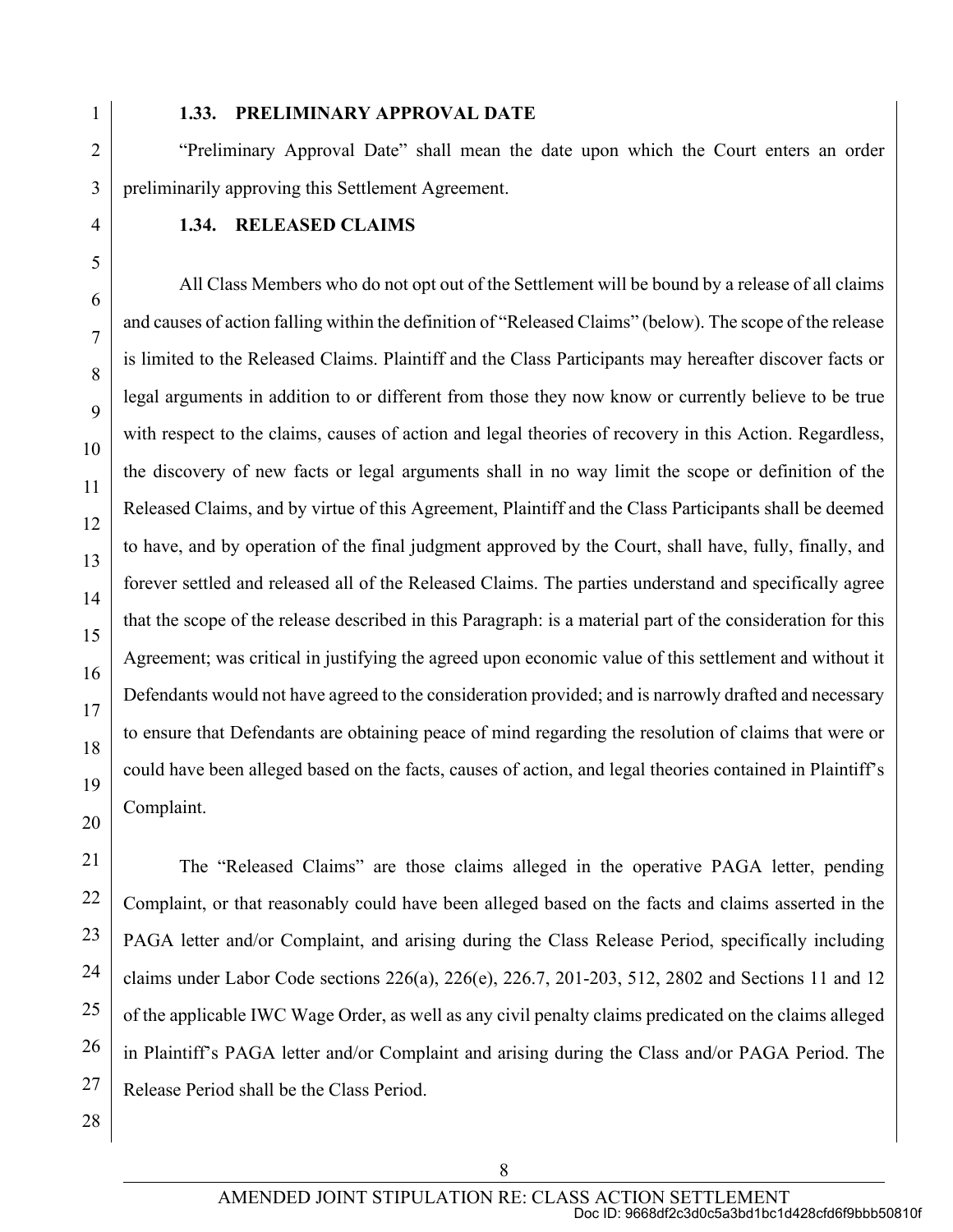1 2 3 4 5 6 7 8 9 This Settlement Agreement will not release any person, party, or entity from claims, if any, by Class Participants for workers compensation, unemployment, or disability benefits of any nature. Nor does it release any claims, actions, or causes of action which may be possessed by Class Participants under state or federal discrimination statutes, including, without limitation, the California Fair Employment and Housing Act (Gov. Code, §§ 12900–12996); the Unruh Civil Rights Act (Civ. Code, § 51); the California Constitution; Title VII of the Civil Rights Act of 1964 (42 U.S.C. § 2000, et seq.); the Americans with Disabilities Act (42 U.S.C. § 12101, et seq.); the Employee Retirement Income Security Act of 1974 (29 U.S.C. § 1001 et seq.); and all of their implementing regulations and interpretive guidelines.

10

#### **1.35. RELEASED PARTIES**

11 12 13 "Released Parties" shall mean and refer to Defendants and all of their subsidiaries, affiliates, predecessors, successors, and related entities, and their respective officers, directors, employees, fiduciaries, trustees, agents, and benefit plans.

14

#### **1.36. RELEASING PARTIES**

15 16 17 18 19 "Releasing Parties" shall mean every Class Participant and all persons purporting to act on their behalf or purporting to assert a claim under or through them, including, but not limited to, their dependents, heirs, assigns, beneficiaries, devisees, legatees, executors, administrators, agents, trustees, conservators, guardians, personal representatives, and successors-in-interest, whether individual, class, representative, legal, equitable, direct or indirect, or any other type or in any other capacity.

20

#### **1.37. RESPONSE DEADLINE**

 $21$ 22 23 "Response Deadline" shall mean the date sixty (60) calendar days following the date on which the Settlement Administrator first mails Class Notice to the Class Members and the last day on which Class Members may submit a request for exclusion and/or objection to Class Settlement.

24

#### **1.38. SETTLEMENT ADMINISTRATOR**

25 26 27 "Settlement Administrator" shall mean CPT Group, Inc. (or other administrator agreed on by the parties) which the Parties have agreed will be responsible for administration of the Class Settlement and related matters.

9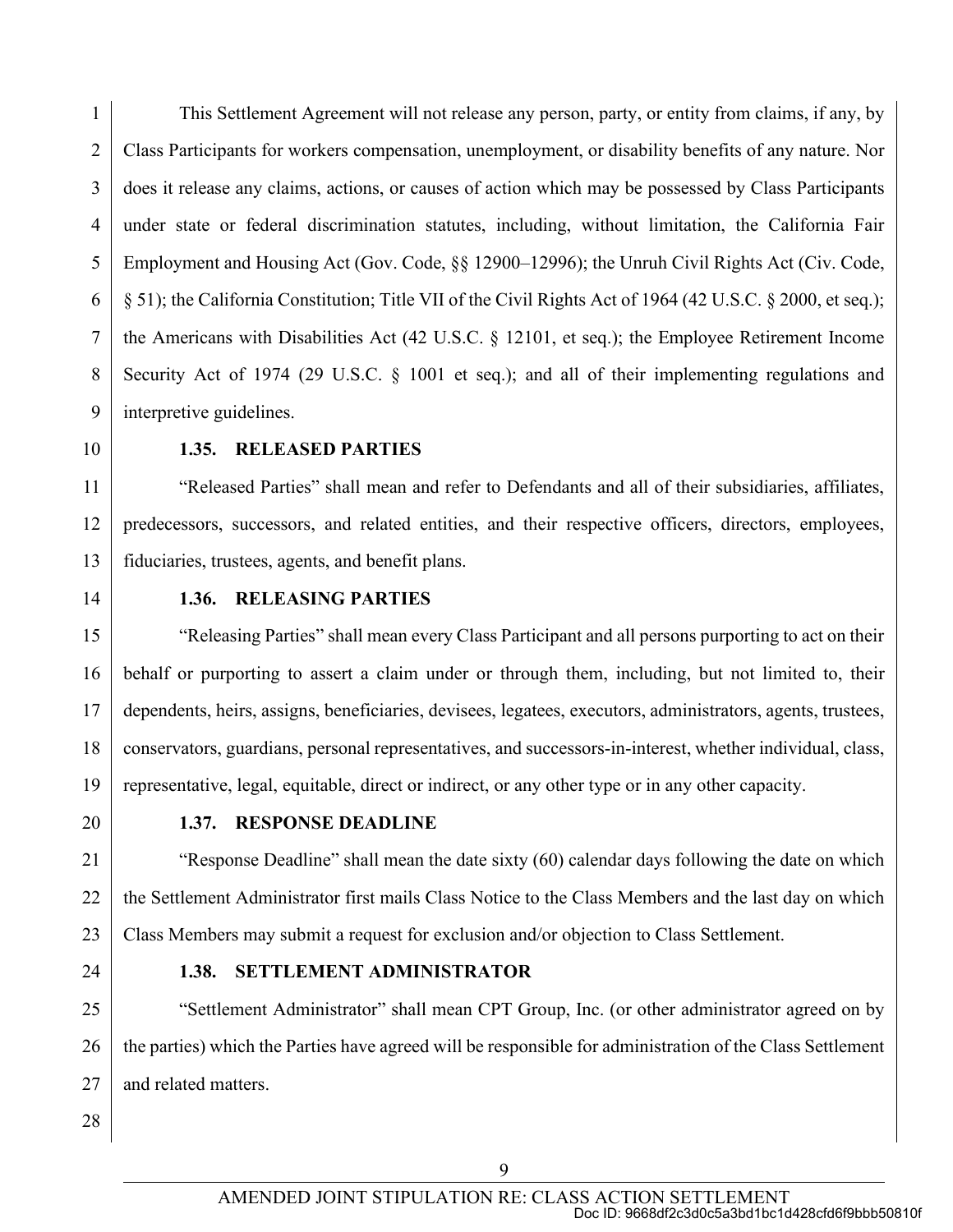#### **1.39. SETTLEMENT CLASS**

2 3 4 5 6 7 8 9 10 "Settlement Class" shall mean all individuals who worked for Defendants in California as nonexempt employees during the Class Period. Defendant represents there were approximately 140 Settlement Class Members who worked a total of approximately 10,652 workweeks during the Class Period. If the Court does not grant either the preliminary or final approval of settlement, of if the settlement is revoked, the Parties stipulate that the conditional class certification is revoked without prejudice. In the event that the class size increases by 10% or more workweeks above 10,652 workweeks (i.e., 11,750 or more total workweeks), then the GSA shall be increased by the same number of percentage points by which the number of workweeks exceeding 11,750 workweeks worked by the class members.

11

#### **1.40. SHARE FORM**

12 13 14 "Share Form" shall mean the Share Form, as set forth in the form of **Exhibit 2** attached hereto, or as otherwise approved by the Court, which is to be mailed to Class Members along with the Class Notice.

15

#### **2. FACTUAL AND PROCEDURAL BACKGROUND**

16

#### **2.1. PLAINTIFF'S CLAIMS**

17 18 19 20 21 22 23 24 25 26 27 On November 30, 2020, Plaintiff, individually and in her representative capacity on behalf of the Settlement Class, and as a private attorney general on behalf of the State of California, has alleged the following violations: (1) failure to provide compliant rest periods and pay missed rest break premiums in violation of Labor Code section 226.7 and the Applicable Wage Orders; (2) failure to provide compliant meal periods and pay missed meal period premiums in violation of Labor Code sections 226.7 and 512, and the Applicable Wage Orders; (3) failure to pay all wages due and owing at separation in violation of Labor Code sections 201, 202, and 203; (4) failure to provide complete and accurate wage statements in violation of Labor Code sections 226 and 226.3; (5) deceptive, fraudulent, or otherwise unlawful business practices based on the foregoing in violation of California's Unfair Competition Law (Bus. & Prof. Code, §§ 17200–17210); and (6) penalties based on the foregoing pursuant to PAGA (Lab. Code, §§ 2698-2699.6).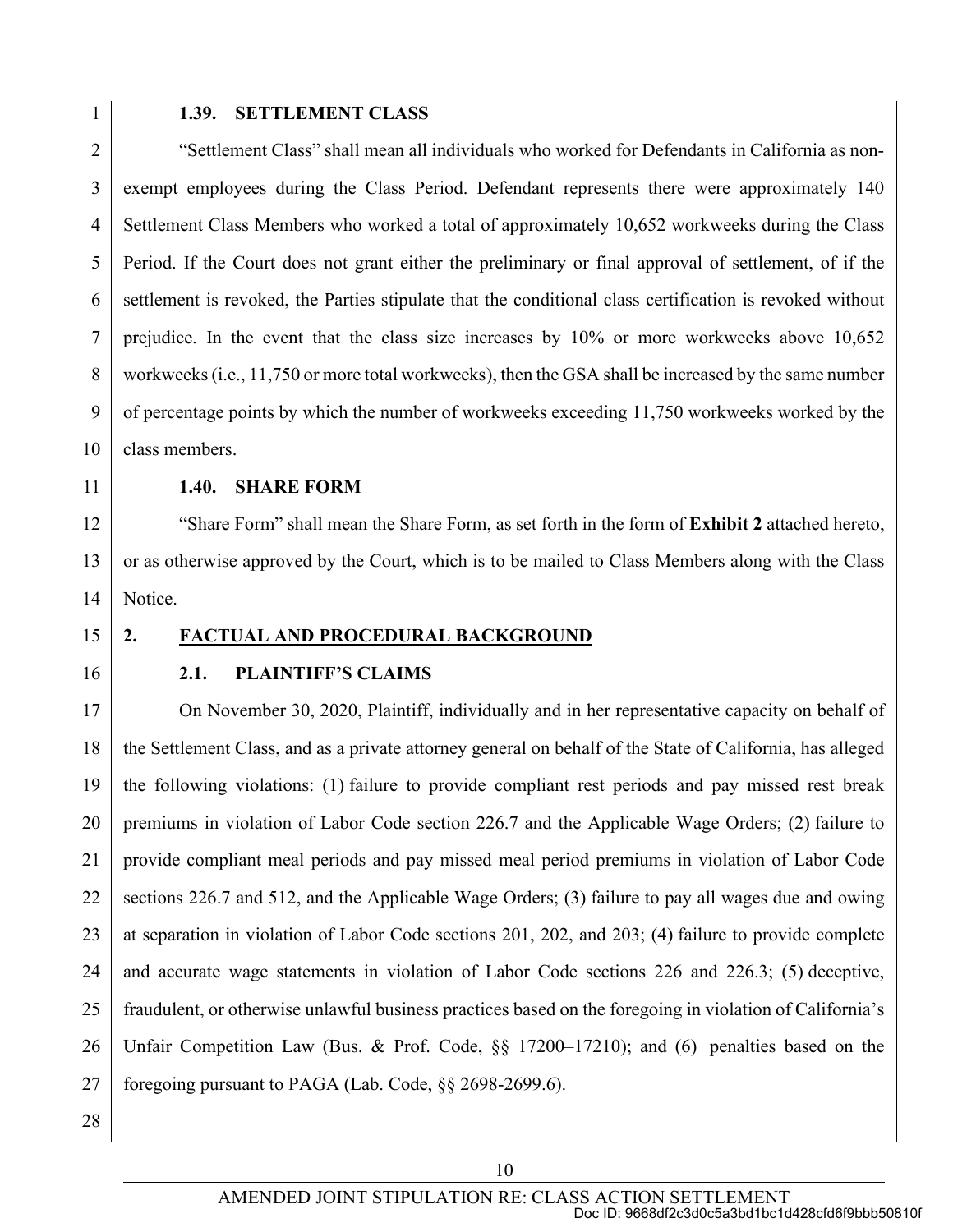Plaintiff intends to file her First Amended Complaint to add a cause of action for failure to reimburse business related expenses in violation of Labor Code 2802.

2 3

1

#### **2.2. DISCOVERY, INVESTIGATION, RESEARCH, AND MEDIATION**

4 5 6 7 8 9 10 11 12 13 The Parties have conducted a detailed and comprehensive investigation of the claims asserted against Defendants and of the applicable law. This discovery, investigation, and prosecution has included, among other things, (a) over a dozen telephonic conferences with Plaintiff; (b) inspection and analysis of numerous pages of documents and other information produced by Plaintiff and Defendants; (c) an analysis of the legal positions taken by Defendants; (d) investigation into the viability of class treatment of the claims asserted in the Action; (e) analysis of potential class-wide damages, including information sufficient to understand Defendants' potential defenses to Plaintiff's claims; (f) research of the applicable law with respect to the claims asserted in the Complaint and the potential defenses thereto; (g) assembling and analyzing of data for calculating damages; and (i) consideration of information disclosed at and in connection with mediation.

14 15 16 17 Class Counsel and the Class Representative have vigorously prosecuted this case, and Defendants have vigorously contested it. The Parties have engaged in sufficient investigation and discovery to assess the relative merits of the claims of the Class Representative and of the defenses to them.

18 19 20 After such discovery, investigation, and prosecution, the Parties attended a full-day mediation with an experienced employment law mediator, Steve Pearl, which culminated in a settlement in principal, the terms of which are elaborated in this Settlement Agreement.

- $21$
- 22

## **2.3. ALLEGATIONS OF THE CLASS REPRESENTATIVE AND BENEFITS OF CLASS SETTLEMENT**

23 24 25 26 27 28 The document and data exchange in this matter, as well as discussions between counsel, have been adequate to give the Class Representative and Class Counsel a sound understanding of the merits of their positions and to evaluate the value of the claims of the Settlement Class. The informal discovery conducted in this Action and the information exchanged by the Parties through pre-mediation discussions are sufficient to reliably assess the merits of the Parties' respective positions and to compromise the issues on a fair and equitable basis.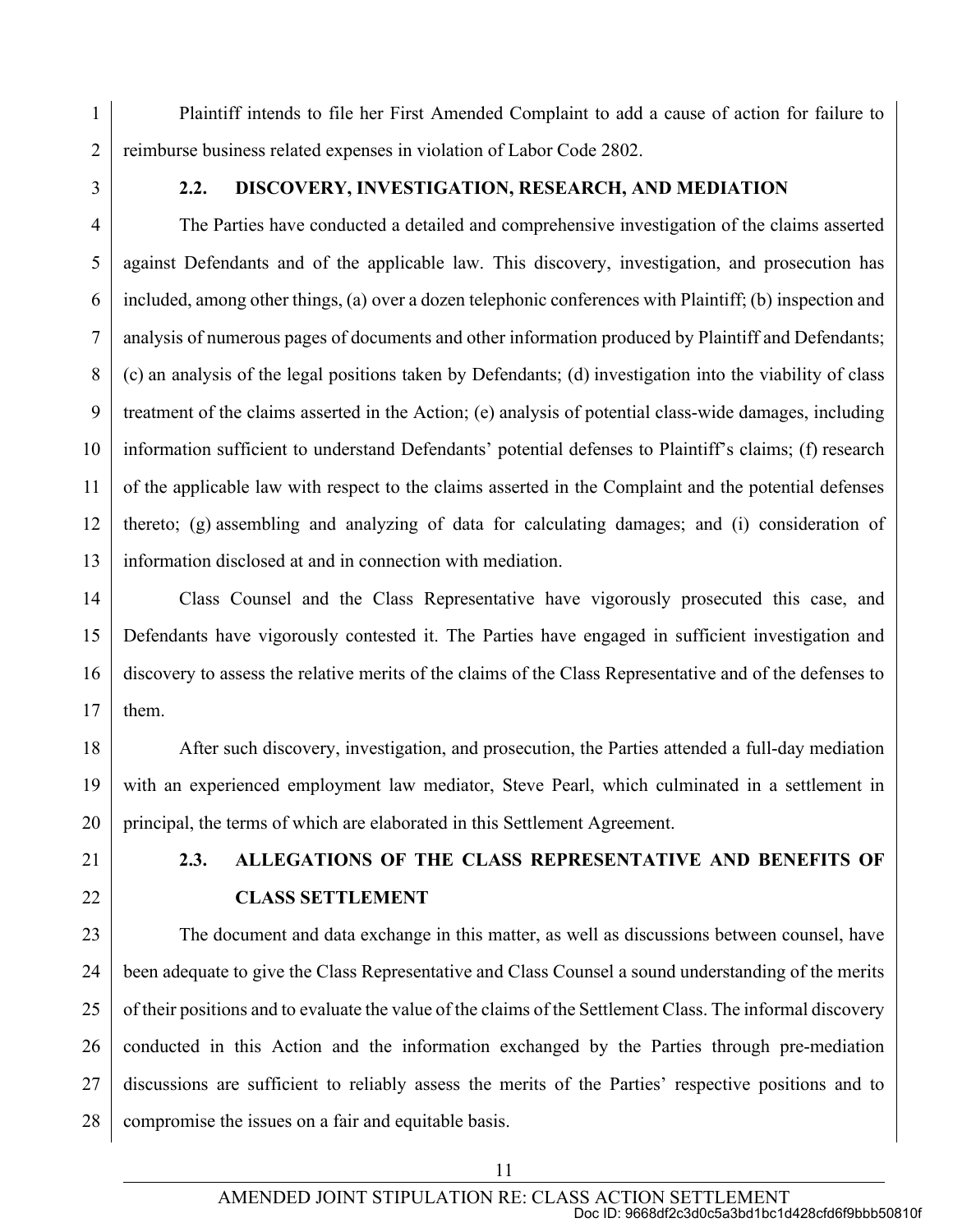1 2 3 4 5 6 7 8 9 The Class Representative and Class Counsel believe that the claims, causes of action, allegations, and contentions asserted in the Action have merit. However, the Class Representative and Class Counsel recognize and acknowledge the expense and delay of continued lengthy proceedings necessary to prosecute the Action against Defendants through trial and through appeals. Class Counsel has taken into account the uncertain outcome of the litigation, the risk of continued litigation in complex actions such as this, as well as the difficulties and delays inherent in such litigation, and the potential difficulty of obtaining certification of the Settlement Class as well as trying the claims of the class. Class Counsel is mindful of the potential problems of proof under, and possible defenses to, the claims alleged in the Action.

10 11 12 13 14 15 The Class Representative and Class Counsel believe that the settlement set forth in this Settlement Agreement confers substantial benefits upon Plaintiff and the Settlement Class and that an independent review of this Settlement Agreement by the Court in the approval process will confirm this conclusion. Based on their own independent investigation and evaluation, Class Counsel has determined that the settlement set forth in this Settlement Agreement is in the best interests of Plaintiff and the Class Members.

16

#### **2.4. DEFENDANTS' DENIALS OF WRONGDOING AND LIABILITY**

17 18 19 20 21 22 Defendants have denied and continues to deny all allegations, claims, and contentions alleged by Plaintiff in the Action. Defendants haves expressly denied and continues to deny all charges of wrongdoing or liability against it arising out of any of the conduct, statements, acts, or omissions alleged in the Action, and has expressly denied and continues to deny any wrongdoing whatsoever. Defendants contend that they complied with California and federal wage and hour laws and has dealt legally and fairly with Plaintiff and the Class Members.

23 24 25 26 27 28 Defendants further deny that, for any purpose other than settling this Action, these claims are appropriate for class or representative treatment. Nonetheless, Defendants haves concluded that further proceedings in the Action would be protracted and expensive and that it is desirable that the Action be fully and finally settled in the manner and upon the terms and conditions set forth in this Settlement Agreement to dispose of burdensome and protracted litigation, to permit the operation of Defendants' respective businesses without further expensive litigation and the distraction and diversion of their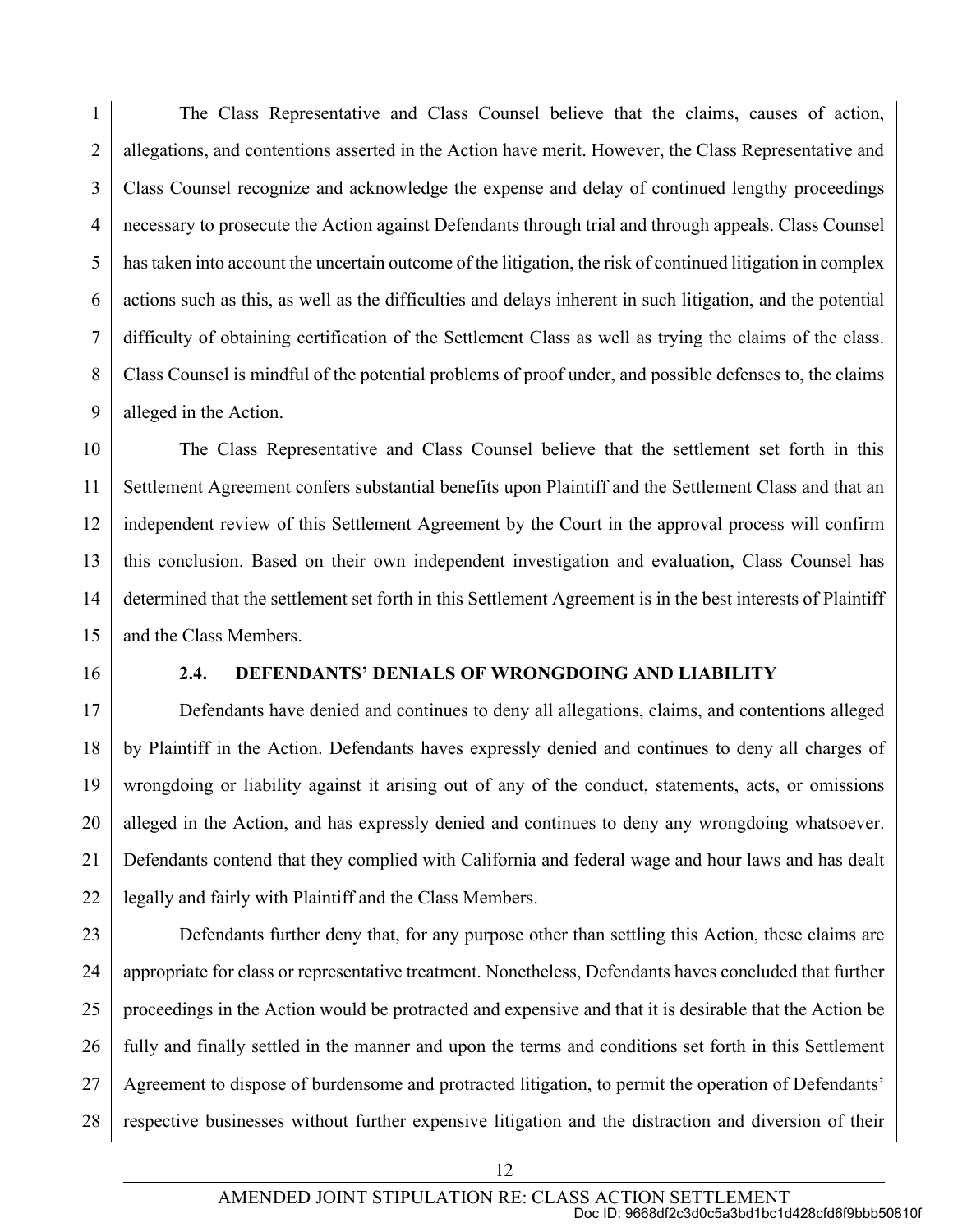1 2 3 4 personnel with respect to matters at issue in the Action. Defendants have also taken into account the uncertainty and risks inherent in any litigation, especially in complex cases such as the Action. Defendants have, therefore, determined that it is desirable and beneficial to it that the Action be settled in the manner and upon the terms and conditions set forth in this Settlement Agreement.

5

#### **2.5. INTENT OF THE CLASS SETTLEMENT**

6 7 8 9 The Class Settlement set forth herein intends to achieve the following: (1) entry of an order approving the Class Settlement; (2) entry of judgment of the Action; (3) discharge of the Released Parties from liability for any and all of the Released Claims; and (4) discharge of Defendants from liability for any and all claims arising out of the Action.

10

#### **3. CONDITIONAL CERTIFICATION OF THE SETTLEMENT CLASS**

11 12 13 14 15 16 17 18 19 20 21 22 23 24 For the purposes of this Settlement Agreement and the Class Settlement of this Action only, the Parties agree to conditional class certification of the Settlement Class. The certification of the Settlement Class shall not constitute, in this or any other proceeding, an admission of any kind by Defendants, including without limitation, that certification of a class is or would be warranted, appropriate or proper; or that Plaintiff could establish any of the requisite elements for class treatment of any of the claims in the Action. In the event that the Settlement Agreement is not finally approved by the Court, a Final Effective Date is not achieved, or the Class Settlement is rejected, terminated, or otherwise rendered null and void as set forth herein, then certification of the Settlement Class shall be automatically vacated, shall be void *ab initio*, of no force or effect, and shall not constitute evidence or a binding determination that the requirements for certification of a class for trial purposes in this Action or in any other action which have been, are or can be, satisfied. Further, if the Agreement does not reach a Final Effective Date, Plaintiff agrees that Plaintiff will not argue, claim, reference, or otherwise raise any preliminary approval of the Settlement Class in connection with any later proceeding before the Court.

25

#### **4. APPOINTMENT OF CLASS COUNSEL**

26 27 28 For purposes of this Settlement Agreement and subject to the Court's approval, the Parties agree to the appointment of Class Counsel as counsel for the Settlement Class and the effectuation of the Class Settlement pursuant to this Settlement Agreement.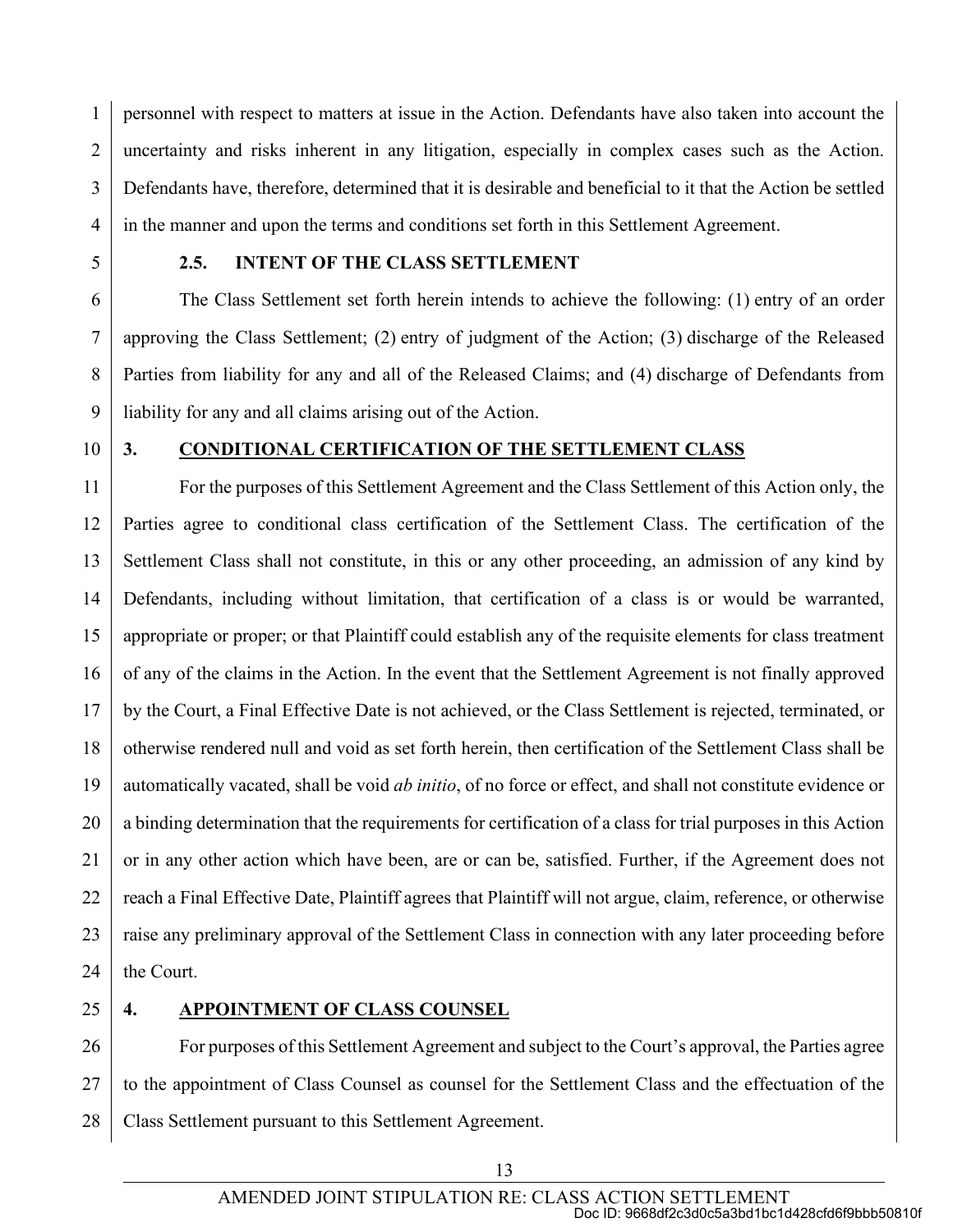2

#### **5. CONSIDERATION**

**5.1. SETTLEMENT AMOUNT** 

3 4 5 6 7 8 9 10 11 12 13 The Parties agree to settle this Action for the Gross Settlement Amount of \$225,000.00. There shall be no reversion to Defendants. Defendants shall pay the Gross Settlement Amount in full. The Gross Settlement Amount and other actions and forbearances taken by Defendants shall constitute adequate consideration for the Class Settlement and will be made in full and final settlement of: the Released Claims, the Class Attorney Fees and Expenses, Administrative Expenses, the Incentive Award, the PAGA Payment (and any payments to individual PAGA Class Members resulting from the PAGA Payment), and any other obligation of Defendants under this Settlement Agreement (other than the Employer's Taxes on the portion of the Net Settlement Amount allocated to the payment of wages). Under no circumstances will Defendants be obligated to pay more than the Gross Settlement Amount and its share of the employer's payroll taxes, which shall be funded in addition to the Gross Settlement Amount as a result of this Settlement, unless otherwise provided for in this Settlement.

14

#### **5.2. INCENTIVE AWARD FOR PLAINTIFF**

15 16 17 18 19 20 21 22 23 24 25 26 Plaintiff may petition the Court to approve an Incentive Award in an amount up to \$5,000.00 for Hollie Ballard to acknowledge her efforts on behalf of the Settlement Class in this Action, including assisting in the investigation and consulting with Class Counsel and providing crucial documents to Class Counsel. Defendants shall not oppose any request by Plaintiff for an Incentive Award in such an amount. Any Incentive Award approved by the Court shall be paid to Plaintiff from the Gross Settlement Amount and shall be in addition to any distribution to which she may otherwise be entitled as a Class Participant. Any Incentive Award approved by the Court shall not be considered wages, and the Settlement Administrator shall issue to Plaintiff an IRS Form 1099 reflecting such payment. Plaintiff shall be responsible for the payment of all taxes with respect to any Incentive Award approved by the Court and shall hold Defendants harmless from all liability with regard thereto. In the event the Court reduces Class Representative's Incentive Award, the reduced amount shall be added to the Net Settlement Amount to be distributed to Class Participants.

- 27
- 28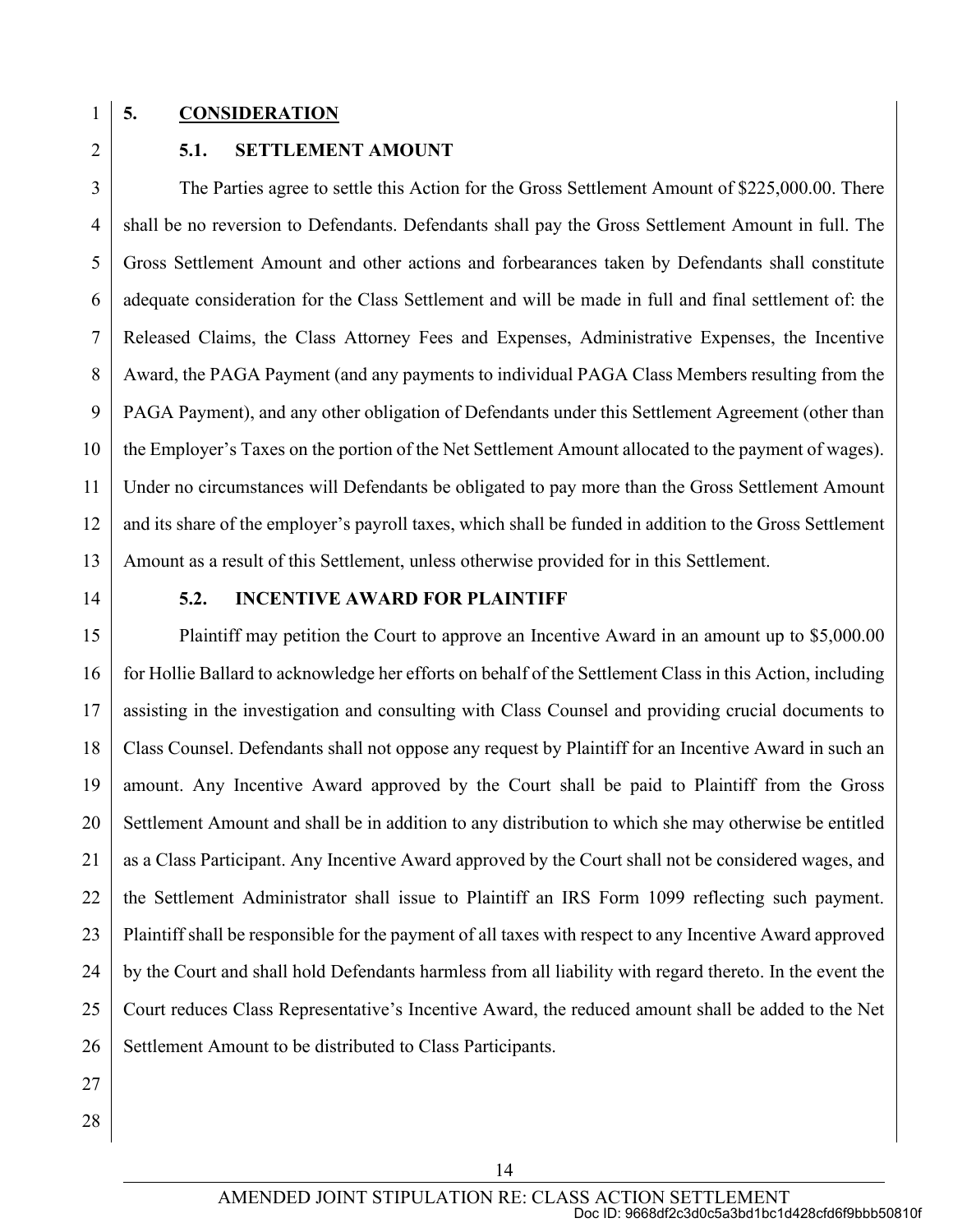#### **5.3. PAYMENT TO CLASS PARTICIPANTS**

2 3 4 5 6 7 8 9 Each Class Participant shall be eligible to receive payment of the Individual Settlement Amount, which is a share of the Net Settlement Amount based on the pro rata number of weeks worked by the Class Members during the Class Period as a proportion of all weeks worked by all Class Members. For purposes of this calculation, a workweek means a week where a Class Member was employed in California in a non-exempt job position. Each Class Participant, including Plaintiff, shall be responsible for the payment of the Employee's Taxes and Required Withholding with respect to his or her Individual Settlement Amount and shall hold Defendants harmless from any and all liability with regard thereto.

10

#### **5.4. PAYMENT TO PAGA SETTLEMENT CLASS**

11 12 13 14 15 16 17 18 19 20 Each member of the PAGA Settlement Class shall be entitled to receive a portion of the PAGA Payment. The PAGA Payment shall consist of the penalties pursuant to PAGA that the Parties have agreed is a reasonable sum to be paid in settlement of the PAGA claims included in the Action, which is \$15,000.00. The PAGA Payment must be approved by the Court pursuant to Labor Code section 2699 and is to be distributed as follows: seventy-five percent (75%) (i.e., \$11,250.00) to the LWDA and twenty-five percent (25%) (i.e., \$3,750.00) to the PAGA Settlement Class. The portion of the PAGA Payment allocated to the PAGA Settlement Class shall be distributed to the PAGA Settlement Class based on the pro rata number of pay periods worked by each particular PAGA Settlement Class member during the PAGA Period as a proportion of all pay periods worked by all members of the PAGA Settlement Class.

 $21$ 

#### **5.5. TAX TREATMENT AND PAYMENT**

22 23 24 25 26 27 The Settlement Administrator shall be responsible for paying the employees' share of federal, state, and local payroll and income taxes. For the purpose of calculating Employee's Taxes and Required Withholding for the Individual Settlement Amounts for Class Participants (including any payments to the Class Representative but exclusive of her Incentive Award), the Parties agree that 15% of each Individual Settlement Amount shall constitute payment in the form of wages (and each Class Participant will be issued an IRS Form W-2 for such payment to him or her), and 85% of each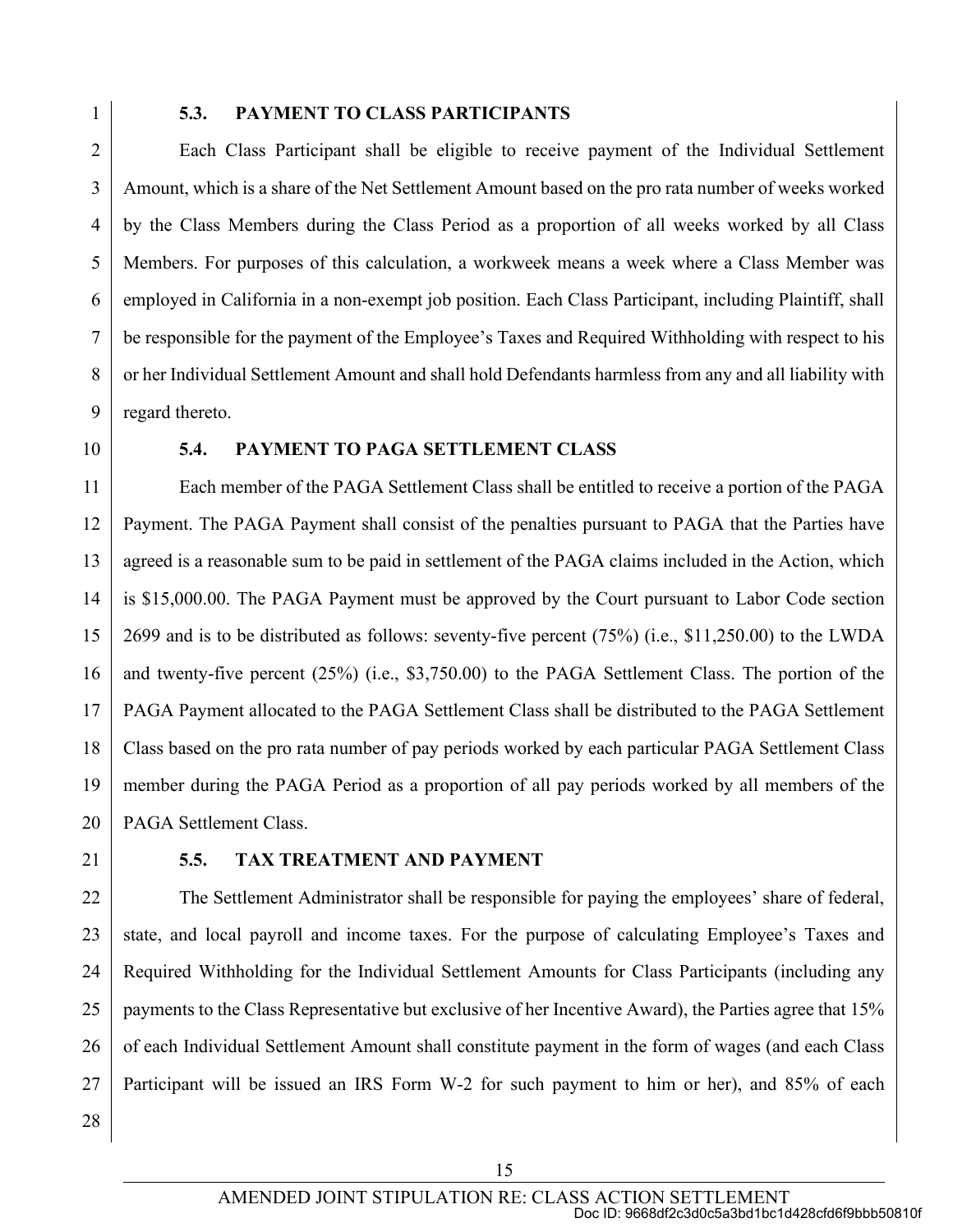1 2 Individual Settlement Amount shall constitute penalties and interest (and each Class Participant will be issued an IRS Form 1099 for such payment to him or her).

3 4 5 6 7 8 9 10 11 Prior to final distribution, the Settlement Administrator shall calculate the total Employee's Taxes and Required Withholding due as a result of the wage portion of Class Participants' anticipated Individual Settlement Amounts and such actual amount will be deducted from the Net Settlement Amount. Additionally, prior to the funding of the Gross Settlement Amount and final distribution, the Settlement Administrator shall calculate the total Employer's Taxes due on the wage portion of the Class Participants' Individual Settlement Amounts and issue instructions to Defendants to separately fund these tax obligations/withholdings. The Parties understand that Plaintiff and the Class Participants who receive any payment pursuant to this Settlement Agreement shall be solely responsible for all other individual tax obligations.

12 13 14 15 16 17 With respect to the PAGA Payment and any payments made to individual members of the PAGA Settlement Class, all such payments shall be treated as payments owing for penalties and interest thereon and shall not be considered wages. The Settlement Administrator shall issue to members of the PAGA Settlement Class an IRS Form 1099 reflecting such payment. Members of the PAGA Settlement Class shall be solely responsible for the payment of all taxes with respect to any PAGA payments made to them.

18 19 20 21 22 23 The Settlement Administrator shall issue an IRS Form W-2 to each Class Participant for the portion of the Individual Settlement Amount that is designated as wages. The Settlement Administrator shall issue an IRS Form 1099 to each Class Participant for the portion of the Individual Settlement Awards that is not designated as wages. The Settlement Administrator shall issue an IRS Form 1099 to the Class Representative for any enhancement award paid in connection with her roles as the Class Representative.

24 25 26 27 28 The Settlement Administrator shall file, with the California Employment Development Department ("EDD"), the required reports of Personal Income Tax ("PIT") wages withheld from the Individual Settlement Amounts, as well as the amounts to be paid as Unemployment Insurance ("UI"), Employment Training Tax ("ETT"), and State Disability Insurance ("SDI"). For purposes of this reporting, prior to disbursement of the Individual Settlement Amounts, the Settlement Administrator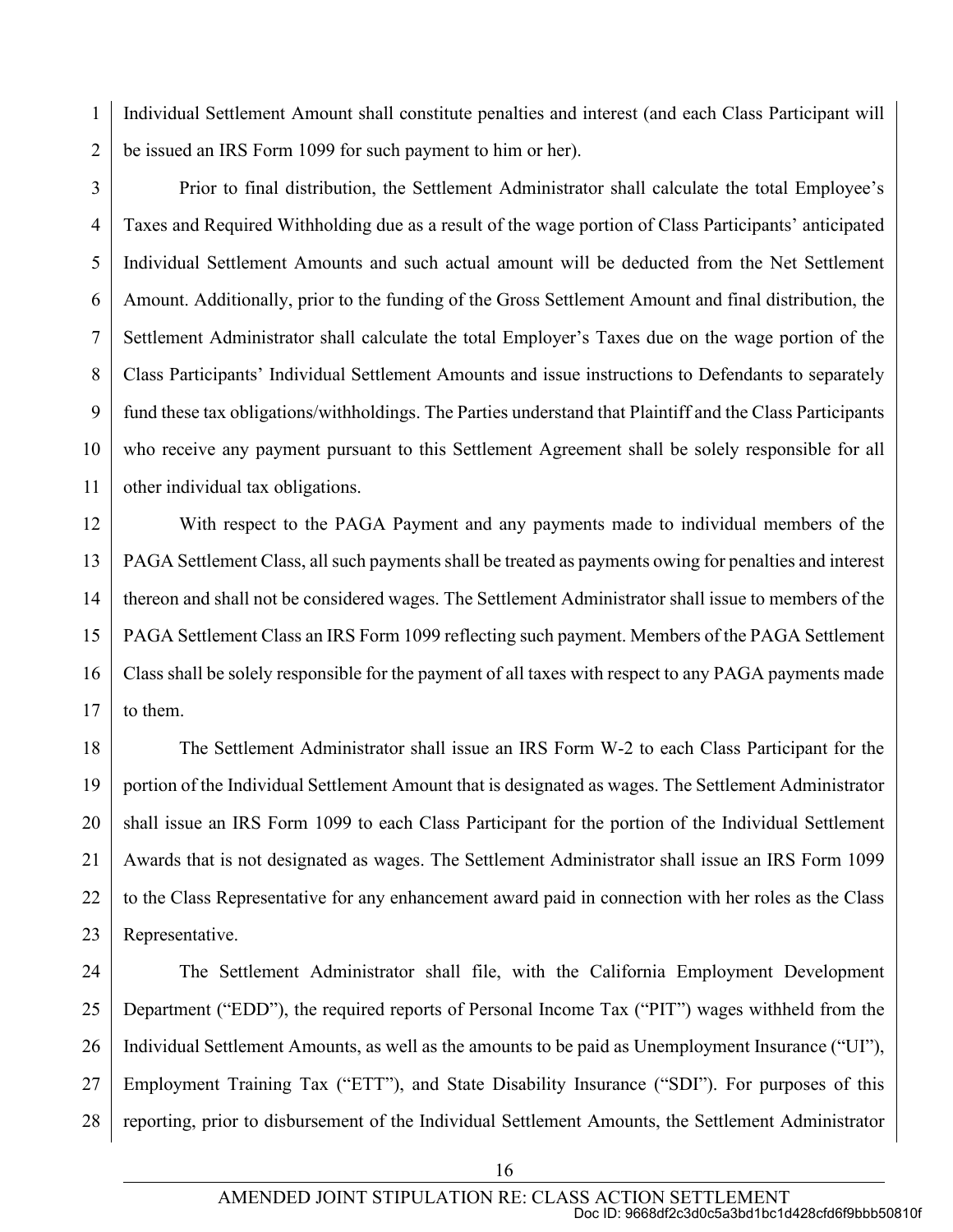1 2 3 4 5 6 shall provide Defendant with a list of all Class Participants, and Defendants shall provide to the Settlement Administrator the following information: (1) its Form DE 2088, Notice of Contribution Rates and Statement of UI Account, for the current calendar year (if unavailable, Defendant may provide instead their California State Employer's Identification Number and its applicable UI and ETT Rates); and (2) the year-to-date earnings of each Class Participant who received any wages from Defendant during the current calendar year.

7 8 9 10 11 12 13 14 All Class Participants and Plaintiff will be responsible for correctly characterizing the compensation they receive for tax purposes and for paying any taxes on the amounts received, except for the employer contributions which will be handled as provided by this Stipulation. The Class Participants and Plaintiff agree to indemnify Defendants for any liability Defendants incur to any tax authority on account of the Class Participants' or Plaintiff's failures to pay all taxes due on amounts they receive hereunder, except if the failure results from Defendants' failure to pay their own respective portion of taxes due. The liability of each Class Participant and Plaintiff is limited to the liability caused by that individual's own failure.

15

#### **5.6. NO EFFECT ON EMPLOYEE BENEFIT PLANS**

16 17 18 19 20 21 22 23 24 25 26 27 28 Neither the Class Settlement nor any amounts paid under the Class Settlement will modify any previously credited hours, days, or weeks of service under any employee benefit plan, policy or bonus program sponsored by Defendants. Such amounts will not form the basis for additional contributions to, benefits under, or any other monetary entitlement under Defendants' sponsored benefit plans, policies, or bonus programs. The payments made under the terms of this Settlement Agreement shall not be applied retroactively, currently, or on a going forward basis, as salary, earnings, wages, or any other form of compensation for the purposes of any of Defendants' benefit plan, policy, or bonus program. Defendants retain the right to modify the language of its benefits plans, policies, and bonus programs to reflect this intent and to make clear that any amounts paid pursuant to this Settlement Agreement are not for "weeks worked," "weeks paid," "weeks of service," or any similar measuring term as defined by applicable plans, policies, and bonus programs for purpose of eligibility, vesting, benefit accrual, or any other purpose, and that additional contributions or benefits are not required by this Settlement Agreement. Defendants do not consider the Class Settlement payments "compensation"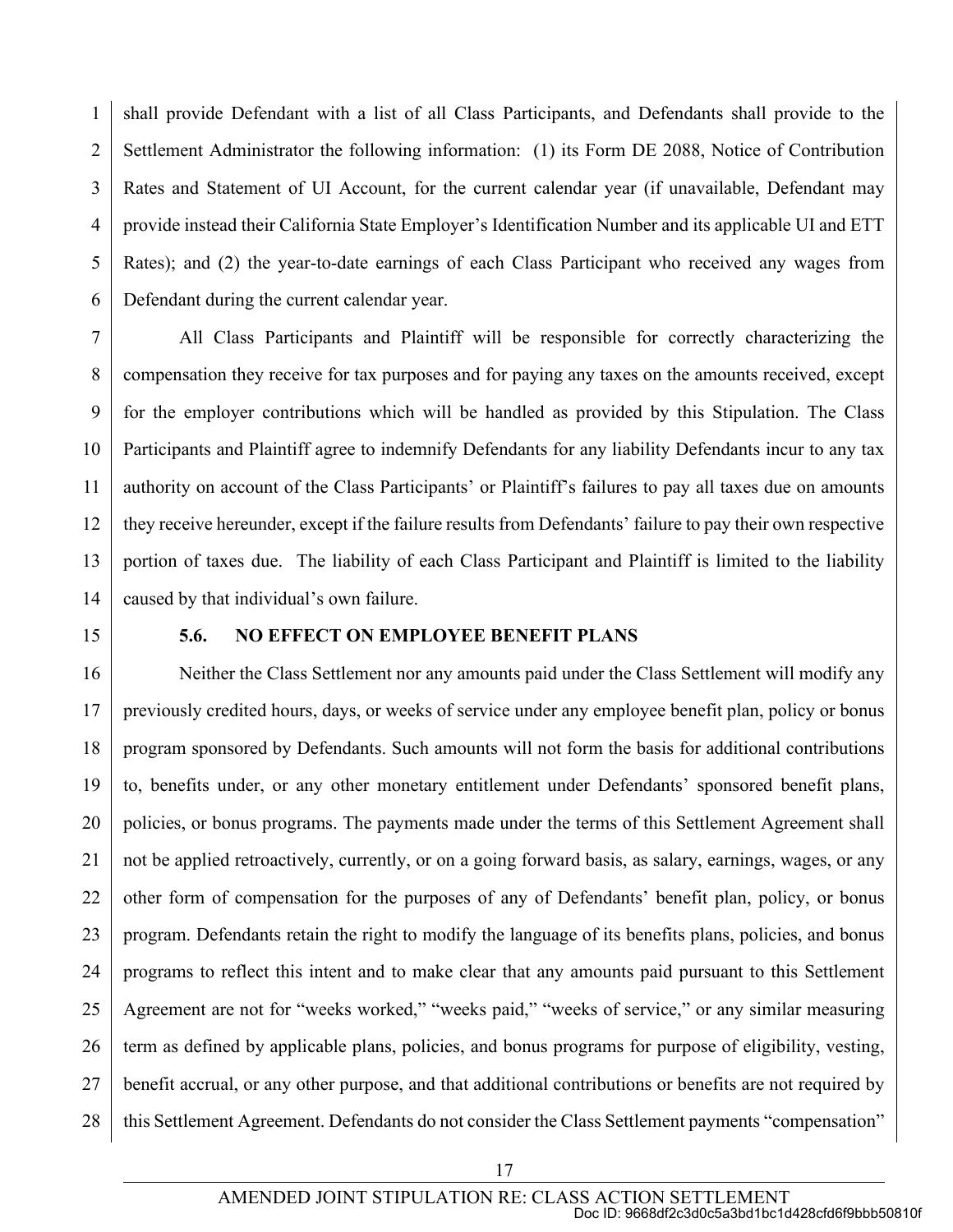1 2 for purposes of determining eligibility for, or benefit accrual within, any benefit plans, policies, or bonus programs, or any other plan sponsored by Defendants.

3

7

#### **5.7. CLASS ATTORNEY FEES AND EXPENSES**

4 5 6 As part of the motion for final approval of the Class Settlement, Class Counsel may apply for an award of Class Attorney Fees and Expenses with the fee portion not to exceed 1/3 of the Gross Settlement Amount (i.e., \$75,000.00) and the award of costs and expenses up to an additional \$10,000.00. The Class Attorney Fees and Expenses shall be paid from the Gross Settlement Amount.

8 9 10 11 12 13 14 15 16 As a condition of this Class Settlement, Class Counsel has agreed to pursue fees only in the manner reflected by this subsection. Any Class Attorney Fees and Expenses awarded by the Court shall be paid from the Gross Settlement Amount prior to arriving at the Net Settlement Amount and shall not constitute payment to any Class Members. If Class Counsel voluntarily reduces the request for Class Attorney Fees and Expenses or the Court's award of Class Attorney Fees and Expenses is less than set forth above, the Net Settlement Amount shall be recalculated to reflect the actual Class Attorney Fees and Expenses awarded. In the event the Court reduces the Class Attorney Fees and Expenses, the reduced amount shall be added to the Net Settlement Amount to be distributed to Class Participants.

17 18 19 20 21 22 23 The Class Attorney Fees and Expenses approved by the Court shall reflect: (a) all work performed and costs and expenses incurred by, or at the direction of, any attorney purporting to represent the Settlement Class through the date of this Settlement Agreement; (b) all work to be performed and costs to be incurred in connection with approval by the Court of the Class Settlement; (c) all work to be performed and costs and expenses, if any, incurred in connection with administering the Class Settlement through the Effective Date and dismissal of the Action with prejudice; and (d) may be based on the "catalyst theory" and/or the "common fund doctrine."

24

#### **6. SETTLEMENT ADMINISTRATION**

25

## **6.1. COSTS AND EXPENSES**

26 27 28 All costs and expenses due to the Settlement Administrator in connection with its administration of the Class Settlement, including, but not limited to, providing the Class Notice, locating Class Members, processing Opt Out requests and objections, distributing the portion of the PAGA Payment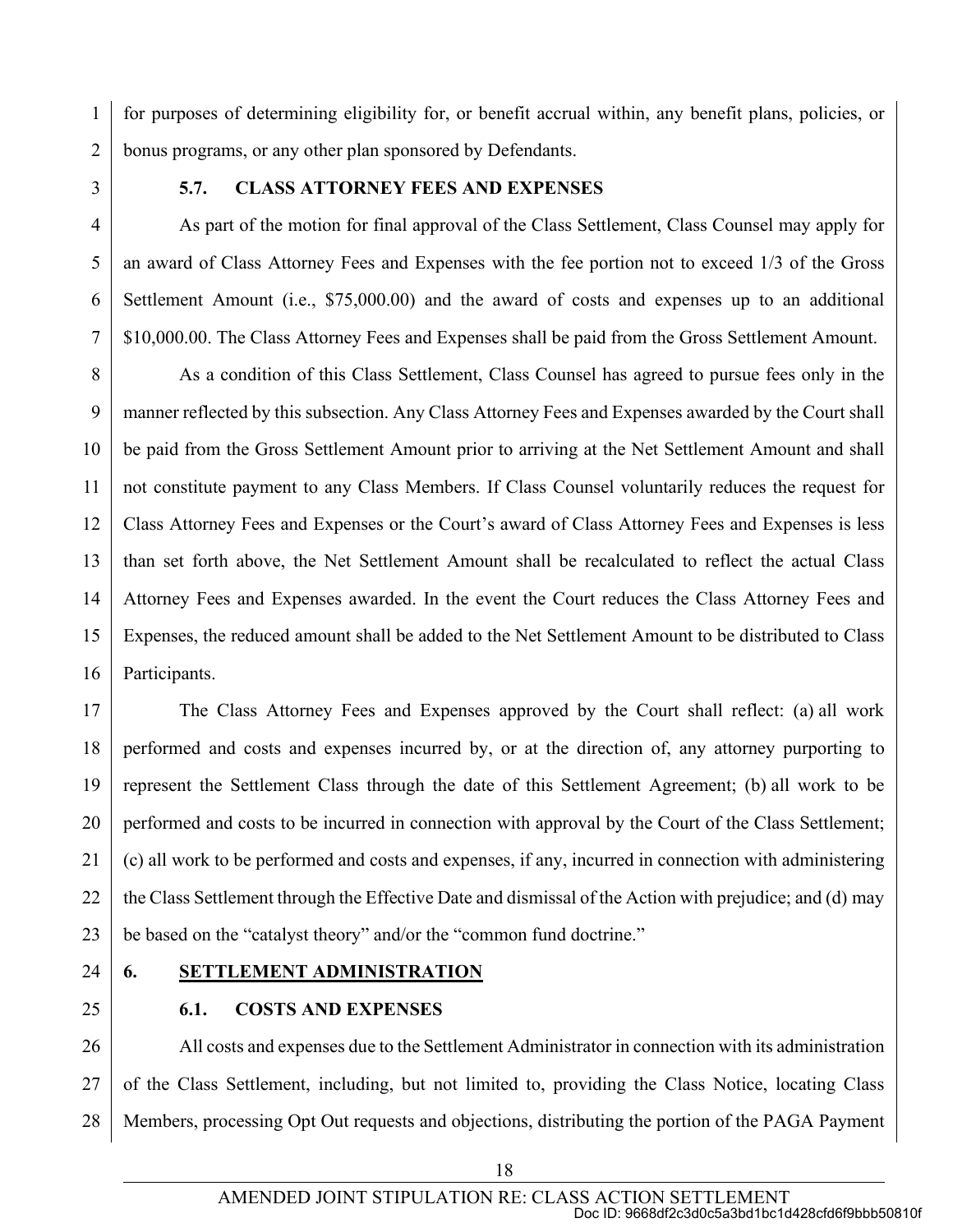1 2 3 4 5 6 7 payable to the LWDA, distributing the portion of the PAGA Payment payable to the members of the PAGA Settlement Class, and calculating, administering and distributing Individual Settlement Amounts to the Class Participants and related tax forms, shall be paid from the Gross Settlement Amount, and is not expected to exceed \$8,000. To the extent actual costs for claims administration are less than \$8,000, those amounts will be added to the Net Settlement Amount to be distributed to Class Participants. Defendant agrees not to oppose any such applications which are consistent with this paragraph.

8

#### **6.2. PAYMENT BY DEFENDANT**

9 10 11 12 13 Defendants shall deposit the Gross Settlement Amount in a lump sum payment plus the employer-side payroll taxes to the Settlement Administrator within 31 days after entry of an order granting final approval by the Court by wiring that amount to the Settlement Administrator. In no event shall Defendants be obligated to pay or deposit with the Settlement Administrator more than \$225,000.00 plus the Employer's Taxes, except where the Escalator Provision is triggered.

14

#### **6.3. THE SETTLEMENT ADMINISTRATOR**

15 16 17 18 19 20 21 22 23 24 25 26 27 28 The Settlement Administrator will be responsible for: (a) preparing, translating into Spanish, printing, and mailing the Class Notice and Share Form (**Exhibit 1** and **Exhibit 2**, respectively) to Class Members as well as following up with reasonable skip tracing; (b) posting notice of entry of final order and judgment certifying the Class Settlement and approving this Settlement Agreement; (c) handling inquiries from Class Members concerning the Class Notice; (d) determining Individual Settlement Amounts; (e) determining individual payments to members of the PAGA Settlement Class; (f) maintaining the settlement funds in an appropriate interest-bearing account; (g) preparing, administrating, and distributing Individual Settlement Amounts to Class Participants; (h) preparing, administrating, and distributing individual payments to members of the PAGA Settlement Class; distributing the portion of the PAGA Payment payable to the LWDA; (i) issuing a final report; (j) notifying the Parties of the identity of Class Members who submit timely Requests for Exclusion; (k) calculating and paying the employer's share of the applicable federal and state withholding taxes; (l) filing any required federal and state tax forms and related agency reporting; (m) filing nay required reports with the Court; and (n) performing such other duties as the Parties may direct. Additionally, the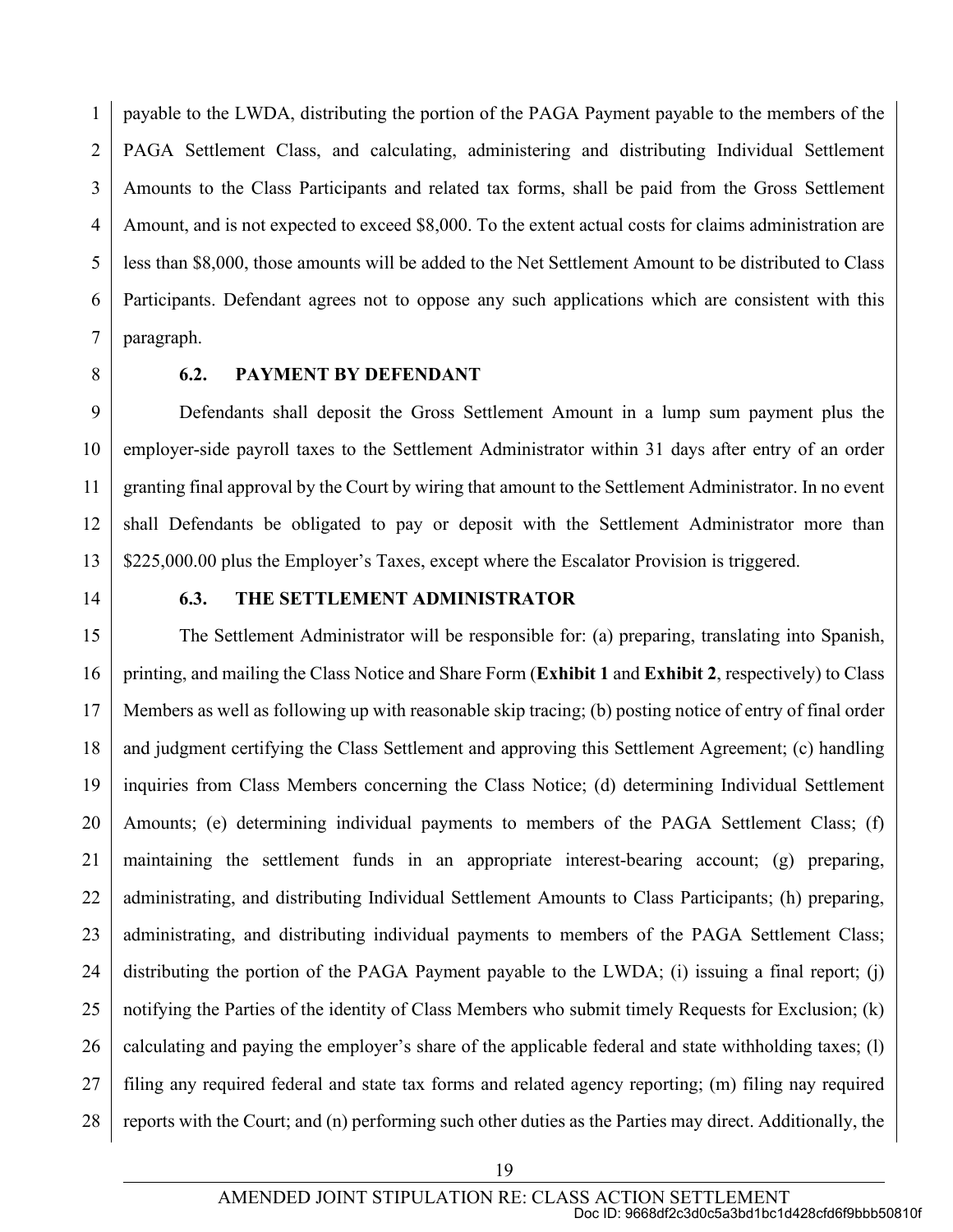1 2 Settlement Administrator will handle all tax document preparation and reporting, including state and federal tax forms, if any.

3 4 5 6 7 8 9 10 On a weekly basis, the Settlement Administrator will provide reports to Class Counsel and Defense Counsel with summary information updating them as to the number of validated and timely objections and Opt Out requests. The Settlement Administrator will serve on Class Counsel and Defense Counsel via e-mail date-stamped copies of the original Opt Out requests and objections no later than seven (7) days after their receipt. The Settlement Administrator will provide Class Counsel with proof of mailing of the Class Notice, without listing individual Class Member names which the Settlement Administrator will file with the Court at the time Class Counsel files its motion in support of the Court's Final Approval and Fairness Hearing.

11 12 13 14 15 No later than seven (7) days prior to the Final Approval and Fairness Hearing, the Settlement Administrator will compile and deliver to Class Counsel and Defense Counsel a report with summary information regarding: **(a)** the total amount of final Individual Settlement Amounts of each Class Participant, without any identifying personal information; **(b)** the number of Class Participants to receive such payments, and **(c)** the final number of Opt-Outs and objections.

16

#### **6.4. NOTICE TO CLASS MEMBERS**

17 18 19 20 21 22 23 24 25 Notice shall be provided to Class Members in the following manner: Within fourteen (14) days after the Preliminary Approval Date, Defendant shall provide the Settlement Administrator with data that is within Defendants' possession containing, for each Class Member: (a) The Class Member's name; (b) the Class Member's last known address; (c) the Class Member's social security number; (d) the Class Member's first date of employment in California in a non-exempt job position; and (e) the Class Member's last date of employment (if any) in California in a non-exempt job position. This Class information is confidential and not to be disclosed to anyone other than the Settlement Administrator. This information shall be based on Defendants' payroll and other business records, and shall be in a format readily accessible to Defendant.

26 27 28 Within twenty-eight (28) days following the Preliminary Approval Date, the Settlement Administrator shall determine the number of workweeks worked by each Class Member; populate the data for each Class Member accordingly; conduct a National Change of Address search to update any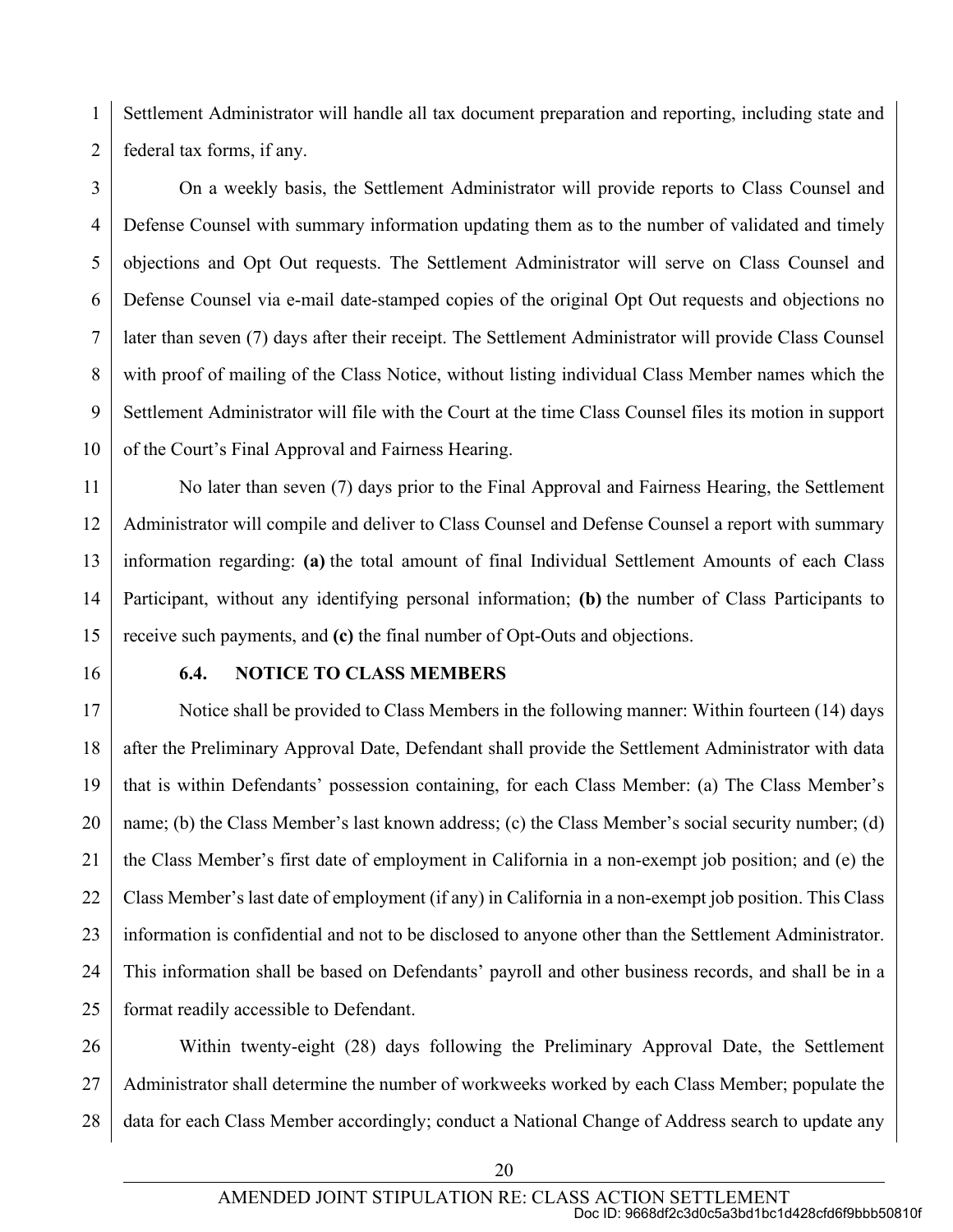1 2 3 4 5 addresses provided; and thereafter mail a copy of the Notice to all Class Members by first class regular U.S. Mail, using the most current mailing address information provided by Defendants and/or obtained by the Settlement Administrator. The Class Notice shall also contain an easily-understood statement alerting the Class Members that, unless they elect to Opt Out of the Class Settlement, the Class Member is releasing and waiving all Released Claims against the Released Parties.

6 7 8 9 10 11 12 13 14 The Class Notice will inform Class Members of their estimated share of the settlement and the number of workweeks they worked during the Class Period. Class Members may dispute their workweeks if they believe they worked more weeks in the Class Period than Defendants' records show by submitting information to the Settlement Administrator no later than sixty (60) days after being mailed the Class Notice and Share Form by the Settlement Administrator, which is the defined Response Deadline. The Settlement Administrator will jointly work with Plaintiff and Defendants to resolve the dispute in good faith. If Plaintiff and Defendants cannot agree over the workweeks to be credited, the Settlement Administrator shall make the final decision based on the information presented by the Class Member and Defendants.

15 16 17 18 The Settlement Administrator will engage in address searches consistent with its normal practices in administering settlements of wage claims, including skip tracing. Such search efforts shall include, where necessary, using social security numbers to obtain better address information and attempting to call such Class Members.

19

#### **6.5. OPT-OUT PROCEDURE**

20 21 22 23 24 25 Class Members who do not timely Opt Out of the Class Settlement will be deemed to participate in the Class Settlement and shall become Class Participants without having to submit a claim form or take any other action. To Opt Out of the Class Settlement, the Class Member must submit a letter or postcard to the Settlement Administrator by the Response Deadline. The Opt Out request must state the Class Member's name, address, telephone number, and signature. The Opt Out request should state something to the effect of:

26

27 28

"I WISH TO BE EXCLUDED FROM THE SETTLEMENT CLASS IN THE HOLLIE BALLARD V. TAYANI MD LAWSUIT. I UNDERSTAND THAT IF I ASK TO BE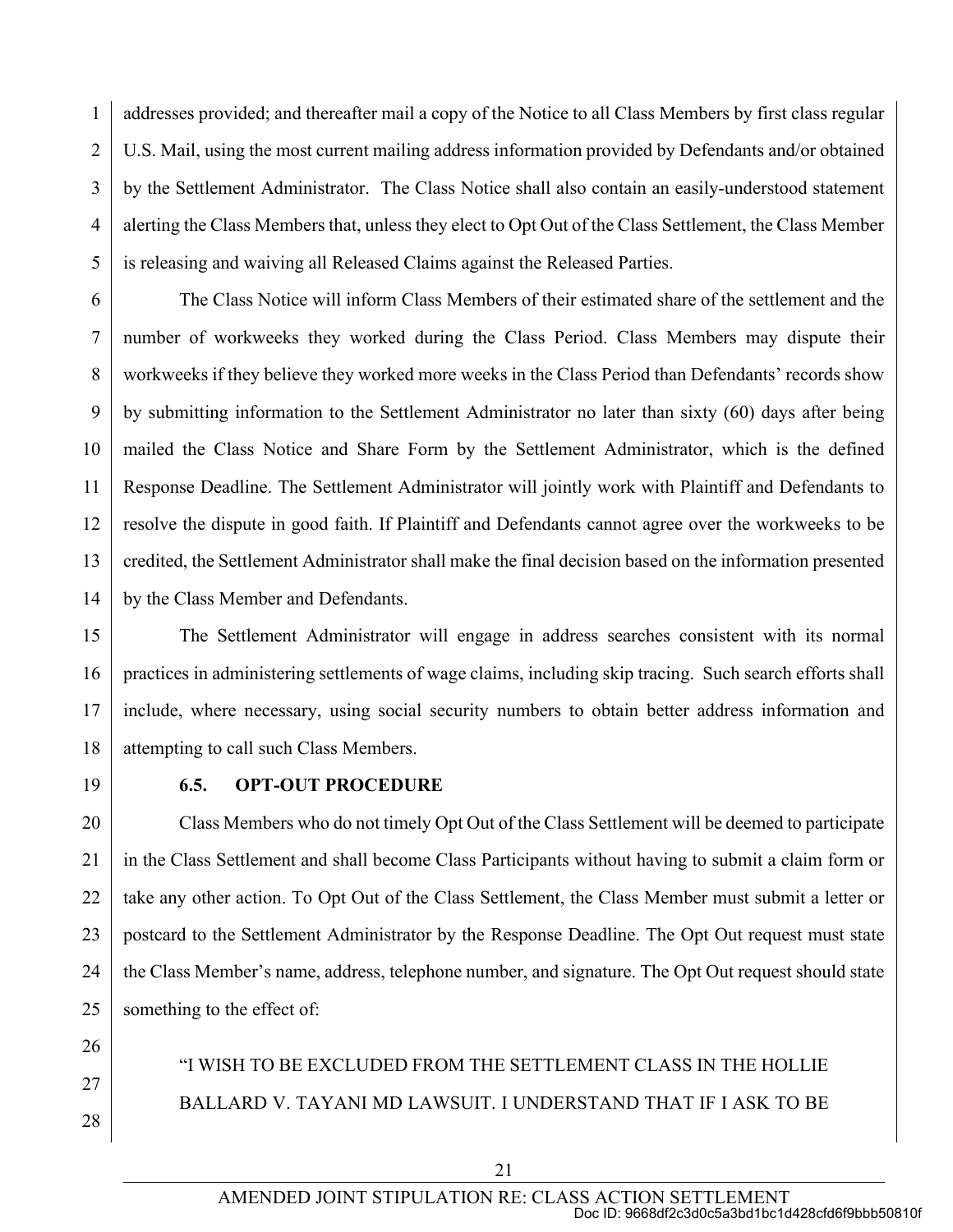# EXCLUDED FROM THE SETTLEMENT CLASS, I WILL NOT RECEIVE ANY MONEY FROM THE CLASS SETTLEMENT OF THIS LAWSUIT AND WILL NOT BE RELEASING ANY CLAIMS I MIGHT HAVE."

Any Opt Out request that is not postmarked by the Response Deadline will be invalid.

Any returned envelopes from this mailing with forwarding addresses will be utilized by the Settlement Administrator to forward the Notices to the Class Members. Notices returned to the Settlement Administrator as non-delivered shall be re-sent to the forwarding address, if any, on the returned envelope. Upon completion of these steps by the Settlement Administrator, the Parties shall be deemed to have satisfied their obligation to provide the Notice to the affected Class Member. The affected Class Member shall remain a Class Participant and shall be bound by all the terms of this Stipulation and the Court's Final Order and Judgment. Any Re-Mailing of the Notice shall extend the receipt deadline by a period of fifteen (15) calendar days.

It will be presumed that, if an envelope containing the Class Notice has not been returned within twenty-eight (28) days of the mailing, the Class Member received the Class Notice. At least ten (10) days prior to the Final Approval and Fairness Hearing, the Settlement Administrator shall provide Class Counsel and Defense Counsel with a Declaration of Due Diligence and Proof of Mailing with regard to the mailing of the Class Notice and its attempts to locate Class Members. The declaration shall specify the number of Class Members to whom the Class Notice was sent and the number of Class Members to whom the Class Notice was not delivered, as well as information relating to the number of Opt-Outs and objectors. Class Counsel shall file this declaration with the Court.

If the Settlement Administrator determines that an Opt Out request returned by a Class Member before the Response Deadline is deficient, then the Settlement Administrator shall mail a deficiency letter to that Class Member identifying the problem. If a Class Member submits both a dispute and an Opt Out request, the Settlement Administrator shall make reasonable attempts to clarify if the Opt Out request were deficient. If the Class Member fails to cure the deficiency, the Opt Out request shall be disregarded and the class member will be paid, and the Class Member will become bound by the judgment.

1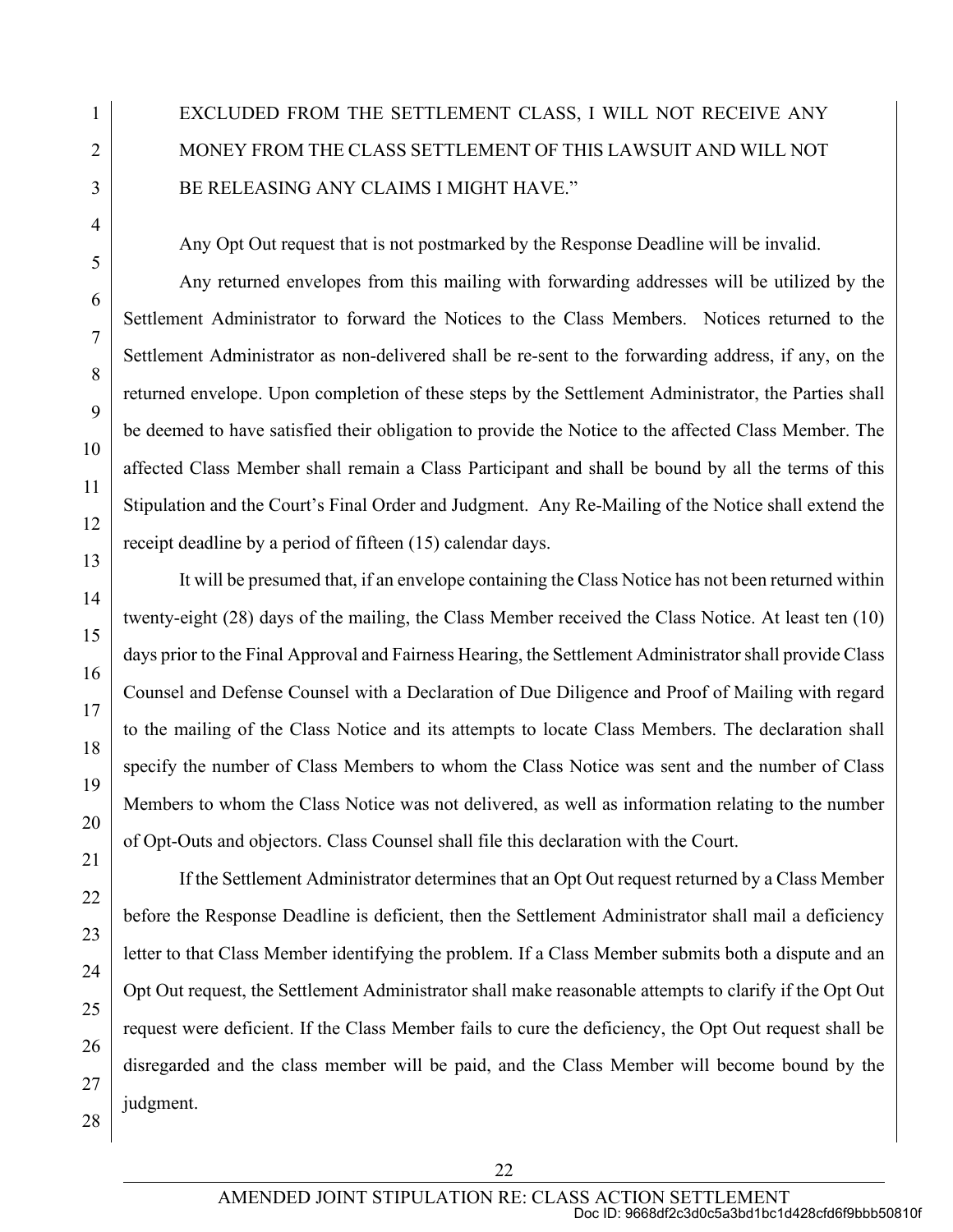1 2 3 A request to Opt Out of the Class Settlement shall not serve to exclude the Class Member from participation in the PAGA Settlement Class. Members of the PAGA Settlement Class shall have no right or ability to opt out of the portion of this Settlement Agreement releasing PAGA claims.

4 5 Class Participants will be bound by the Release of Released Claims set forth in the definition of "Released Claims" provided in this Settlement Agreement.

6

#### **6.6. OBJECTION PROCEDURE**

7 8 9 10 11 12 13 14 15 The Class Notice shall inform the Class Members of their right to object to the Class Settlement. Any Class Member who wishes to object to the Class Settlement must submit a written objection to the Settlement Administrator no later than the Response Deadline. Only Class Participants may object to the Settlement. The objection must include the case name and number and only needs to provide a concise statement explaining why he or she objects. If an objector also wishes to appear at the Final Approval and Fairness Hearing, in person or through an attorney, they need not file a notice of intention to appear at the same time as the objection is filed. The Court will consider any objections at final approval. Any Re-Mailing of the Notice shall extend the receipt deadline by a period of fifteen (15) calendar days.

16 17 18 19 20 The Settlement Administrator will promptly serve copies of any objection or notice of intention to appear on Class Counsel and Defense Counsel. Class Counsel shall lodge a copy of the objection with the Court. Class Members may appear at the Final Approval Hearing, either in person or through a lawyer retained at their own expense whether or not they have submitted a timely written objection and notice of intention to appear pursuant to this subsection.

 $21$ 22 23 24 In the event that the Court approves this Settlement notwithstanding the objections of any Class Members, Class Members who object to the Settlement will nonetheless be bound by the Settlement. Class Members who have opted out of the Settlement do not have standing to object to the Settlement or to file an appeal.

25

#### **6.7. NOTICE OF FINAL JUDGMENT**

26 27 28 Within ten (10) days after the Court has held a Final and Fairness Approval Hearing and entered a final order certifying the Class for settlement purposes only and approving the Class Settlement, the Settlement Administrator will give notice of judgment to Class Members pursuant to rule 3.771(b) of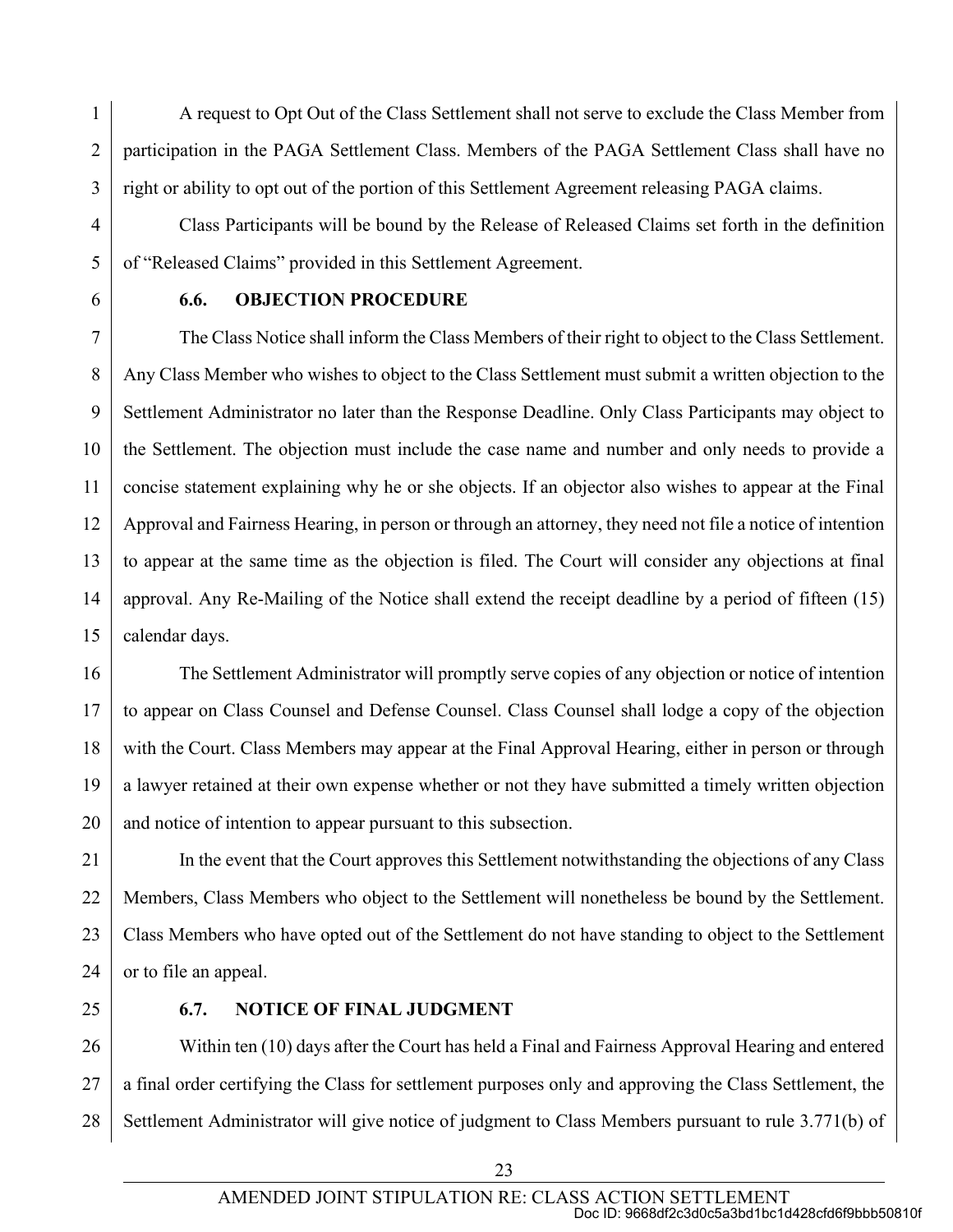1 2 3 4 5 6 7 8 9 10 11 12 13 14 15 16 17 18 19 20  $21$ 22 23 24 25 26 27 the California Rules of Court, by posting a copy of said order and final judgment on its website at a web address to be included in the Class Notice. **7. CLASS SETTLEMENT FUNDING AND DISTRIBUTION 7.1. ALLOCATION OF THE GROSS SETTLEMENT AMOUNT**  The claims of all Class Members are settled for the Gross Settlement Amount of \$225,000.00, which will be allocated as follows: 1. The Administrative Expenses, not to exceed \$8,000; 2. Class Counsel's attorney fees not to exceed \$75,000.00; 3. Class Counsel's litigation costs and expenses not to exceed \$10,000.00; 4. The Incentive Award, not to exceed \$5,000.00; and 5. PAGA Payment to LWDA of \$11,250.00. For purposes of calculating the estimated Individual Settlement Amounts, the Settlement Administrator shall calculate the estimated Net Settlement Amount based on the estimated values provided above prior to sending Notice to the Class Members. Prior to final distribution, the Settlement Administrator shall recalculate the final Net Settlement Amount based on the actual values of the amounts in each category. **7.2. CALCULATION OF THE INDIVIDUAL SETTLEMENT AMOUNTS FOR CLASS PARTICIPANTS**  Individual Settlement Amounts to be paid to Class Participants shall be paid from the Net Settlement Amount. The portion of the Net Settlement Amount shall be distributed pro rata on a "checks cashed" basis based on the proportional number of weeks worked by each Class Member during the Class Period. The Settlement Administrator shall be solely and exclusively responsible for calculating the Individual Settlement Amounts for Class Participants. Defendants shall have no responsibility for deciding the validity of the Individual Settlement Amounts or any other payments made pursuant to this Settlement Agreement, shall have no involvement in or responsibility for the determination or payment of Employee's Taxes and Required Withholding, and shall have no liability for any errors

28 made with respect to such Employee's Taxes and Required Withholding. Although the Settlement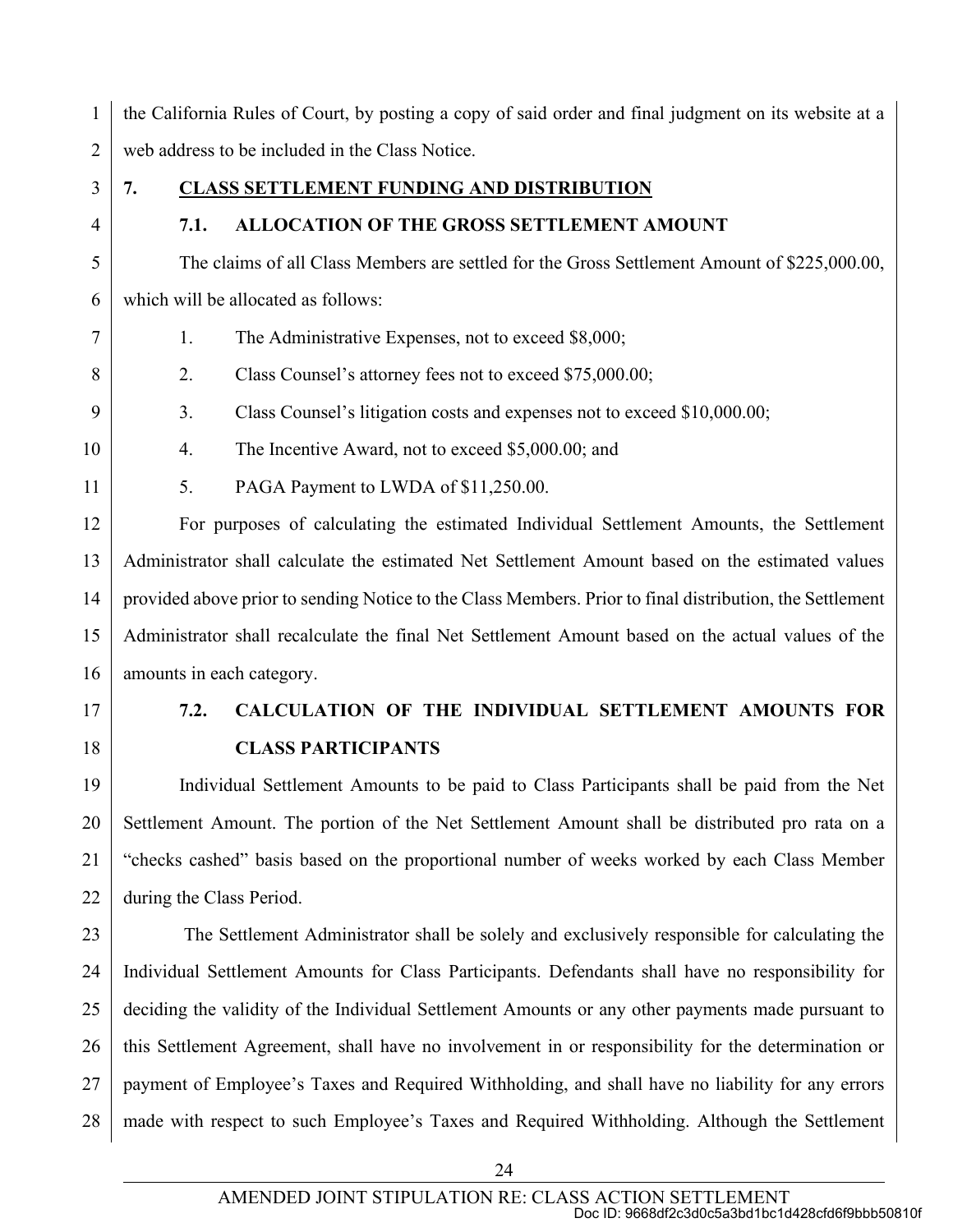1 2 3 4 Administrator will calculate and pay the standard Employee's Taxes and Required Withholding on the portion of the Individual Settlement Amounts constituting wages on their behalf, Plaintiff and Class Participants represent and understand that they shall be solely responsible for any and all tax obligation associated with their respective Individual Settlement Amounts and Incentive Awards.

- 5
- 6

## **7.3. CALCULATION OF THE PAYMENTS FOR INDIVIDUAL MEMBERS OF THE PAGA SETTLEMENT CLASS**

7 8 9 10 11 12 Each member of the PAGA Settlement Class shall be entitled to receive a portion of the PAGA Payment. The PAGA Payment shall consist of the penalties pursuant to PAGA that the Parties have agreed is a reasonable sum to be paid in settlement of the PAGA claims included in the Action, which is \$15,000.00. The PAGA Payment is to be approved by the Court pursuant to Labor Code section 2699 and is to be distributed as follows: seventy-five percent (75%) (i.e., \$11,250.00) to the LWDA and twenty-five percent (25%) (i.e., \$3,750.00) to the PAGA Settlement Class.

13 14 15 16 17 18 19 20 The Settlement Administrator shall be responsible for calculating the Individual PAGA Payments for the PAGA Settlement Class. The portion of the PAGA Payment allocated to the PAGA Settlement Class shall be distributed to the PAGA Settlement Class based on the pro rata number of pay periods worked by each particular PAGA Settlement Class member during the PAGA Period as a proportion of all pay periods worked by all PAGA Settlement Class members during the PAGA Period. Each member of the PAGA Settlement Class, including Plaintiff, shall be responsible for the payment of the Employee's Taxes and Required Withholding with respect to their share of the PAGA Payment and shall hold Defendants harmless from any and all liability with regard thereto.

 $21$ 22 23 24 25 Defendants shall have no responsibility for deciding the validity of the individual payment amounts allocated to each member of the PAGA Settlement Class or any other payments made pursuant to this Settlement Agreement, shall have no involvement in or responsibility for the determination or payment of Employee's Taxes and Required Withholding, and shall have no liability for any errors made with respect to such Employee's Taxes and Required Withholding.

26 27 The members of the PAGA Settlement Class shall be solely responsible for any and all tax obligation associated with their respective shares of the PAGA Payment.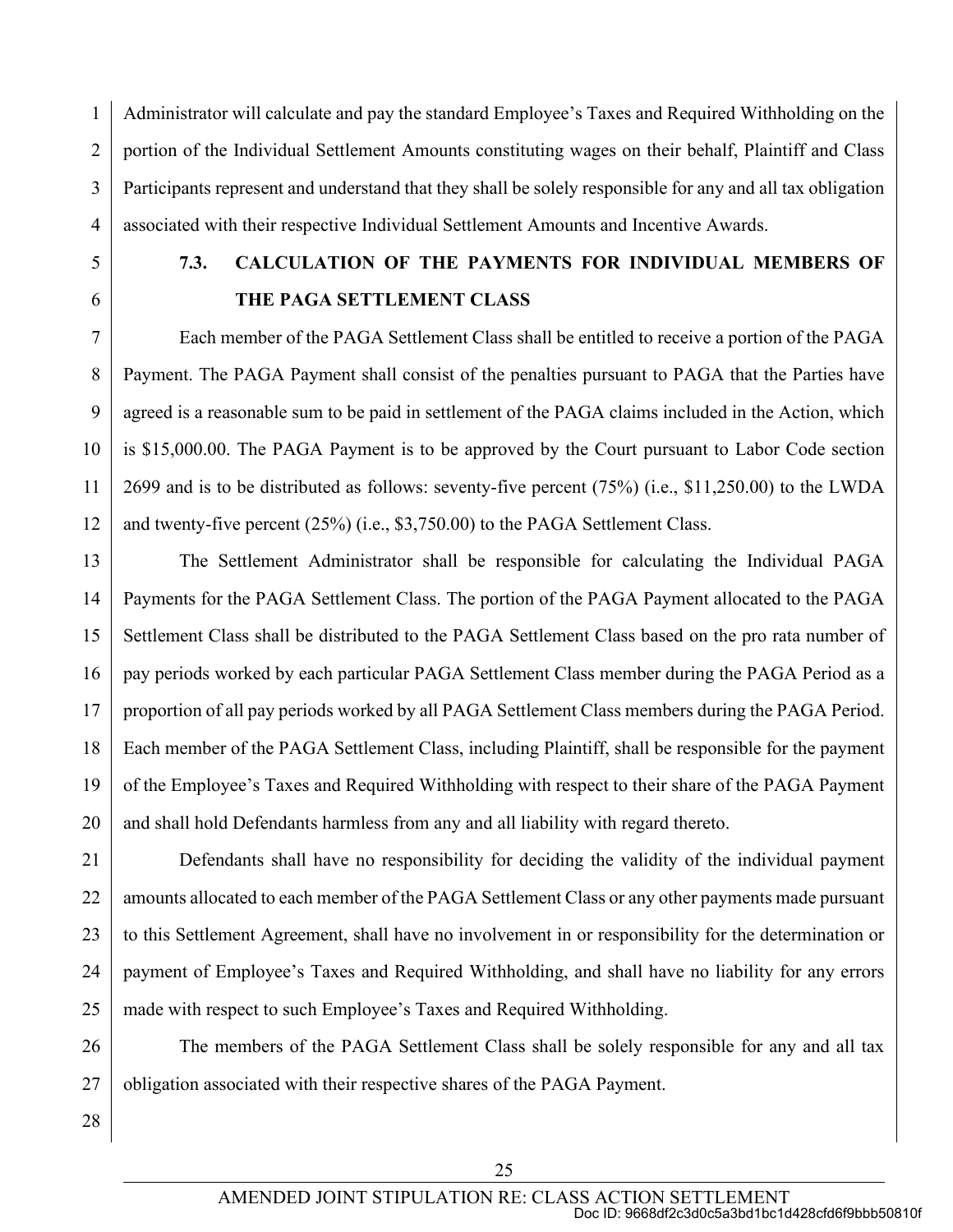3

4

5

6

7

8

9

#### **7.4. TIME FOR PAYMENT OF ATTORNEY FEES AND EXPENSES**

The Settlement Administrator shall distribute to Class Counsel any attorney fees and expenses approved by the Court to Class Counsel no later than twenty (20) days after the Effective Date.

#### **7.5. TIME FOR PAYMENT OF INCENTIVE AWARD**

The Settlement Administrator shall distribute to Plaintiff the Incentive Award approved by the Court no later than twenty (20) days after the Effective Date.

#### **7.6. TIME FOR PAYMENT OF PAGA PAYMENT TO THE LWDA**

The Settlement Administrator shall distribute to the LWDA the portion of the PAGA Payment due to it and approved by the Court no later than twenty (20) days after the Effective Date.

- 10
- 11

## **7.7. TIME FOR PAYMENT OF TAXES AND REQUIRED WITHHOLDING AND INDIVIDUAL SETTLEMENT AMOUNTS**

12 13 14 15 16 17 18 19 20 21 The Settlement Administrator shall make every effort to pay the Employee's Taxes and Required Withholding associated with each Class Participant's Individual Settlement Amount and mail the Individual Settlement Amount to each Class Participant, by first-class United States mail, to the last-known address no later than twenty (20) days after the Effective Date. If the Settlement Administrator is not able to do so within the time period set forth above, it shall so inform Class Counsel and Defense Counsel and provide an approximate date by which the Employee's Taxes and Required Withholding shall be paid and the Individual Settlement Amounts will be mailed. Under no circumstances shall the Settlement Administrator distribute checks to Class Participants until all Individual Settlement Amounts have been considered, calculated, and accounted for, and all of the remaining monetary obligations have been calculated and accounted for.

22 23 24 25 26 27 28 Within one hundred twenty (120) days of mailing the Individual Settlement Amounts to Class Participants or as Ordered by the Court, the Settlement Administrator shall file with the Court and provide to Class Counsel a declaration of payment. In the event that any Class Participant is deceased, payment shall be made payable to the estate of that Class Member and delivered to the executor or administrator of that estate, unless the Settlement Administrator has received an affidavit or declaration pursuant to California Probate Code section 13101, in which case payment shall be made to the affiant(s) or declarant(s).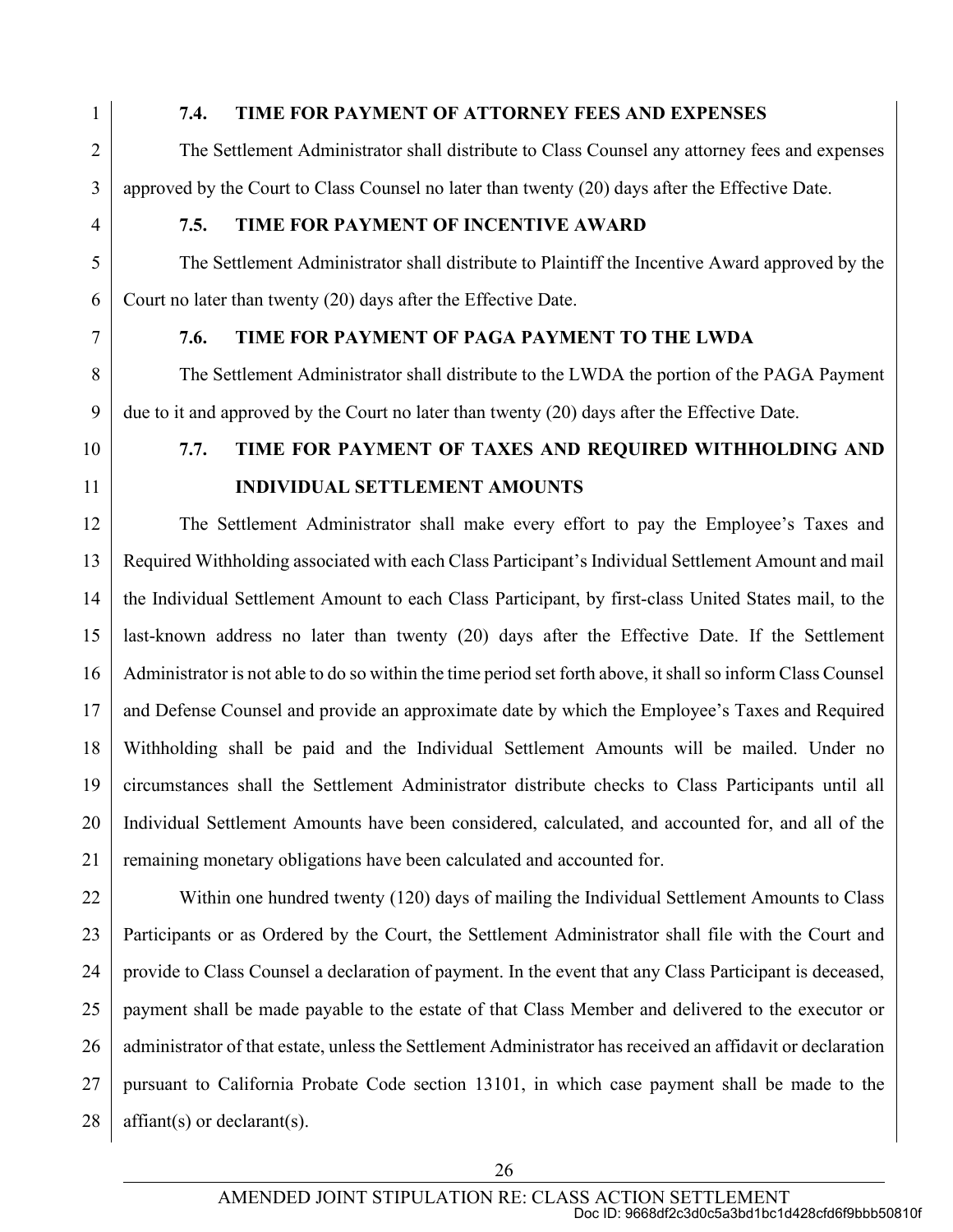#### **7.8. NON-CASHED SETTLEMENT CHECKS**

2 3 4 5 6 7 8 Any funds associated with checks that have not been cashed within one hundred eighty (180) days, will become void and the Individual Settlement Amount associated with the uncashed check will be distributed pursuant to Code of Civil Procedure section 384 to the Public Law Center in Santa Ana, California.. For the purposes of determining whether Defendants have met their financial obligation to pay the Individual Settlement Payment, Defendants will be deemed to have fulfilled their obligation upon the mailing of the check to the Class Member, regardless of whether such Class Member subsequently negotiates the check.

- 9
- 10

## **7.9. DISPUTES REGARDING CLASS MEMBER WORKWEEKS DATA OR PAYMENT OF INDIVIDUAL SETTLEMENT SHARES**

11 12 13 14 Each Class Member may dispute the number of Workweeks or their estimated Individual Settlement Amount contained on their Class Notice ("Workweeks Dispute"). Class Member Workweeks and the corresponding Individual Settlement Amount shall be calculated using the employment and payroll records of Defendants.

15 16 17 18 19 20 21 22 23 24 25 26 27 Any Workweeks Dispute must be mailed or faxed to the Settlement Administrator by the Class Member, postmarked or fax-stamped on or before the Response Deadline. Any Re-Mailing of the Notice shall extend the receipt deadline by a period of fifteen (15) calendar days. The Settlement Administrator shall immediately provide copies of all disputes to counsel for Defendants, shall inform Class Counsel of the dispute without disclosing the identity of the Class Member making the dispute, and shall immediately attempt to resolve all such disputes directly with relevant Class Members with the assistance of Defendants, Defense Counsel, and Class Counsel. If the dispute cannot be resolved, it shall be submitted to the Settlement Administrator for its decision. The Settlement Administrator shall use its best efforts to resolve all such disputes prior to the Effective Date. If, however, a dispute arises or is not resolved until after the Settlement Amount has been distributed, the initial calculation shall stand (as Defendants shall be under no obligation to pay any amounts in excess of the Gross Settlement Amount under this Settlement Agreement). Plaintiff will file with the Court all disputes submitted by Class Members, the evidence submitted, and the resolution of those disputes. The Court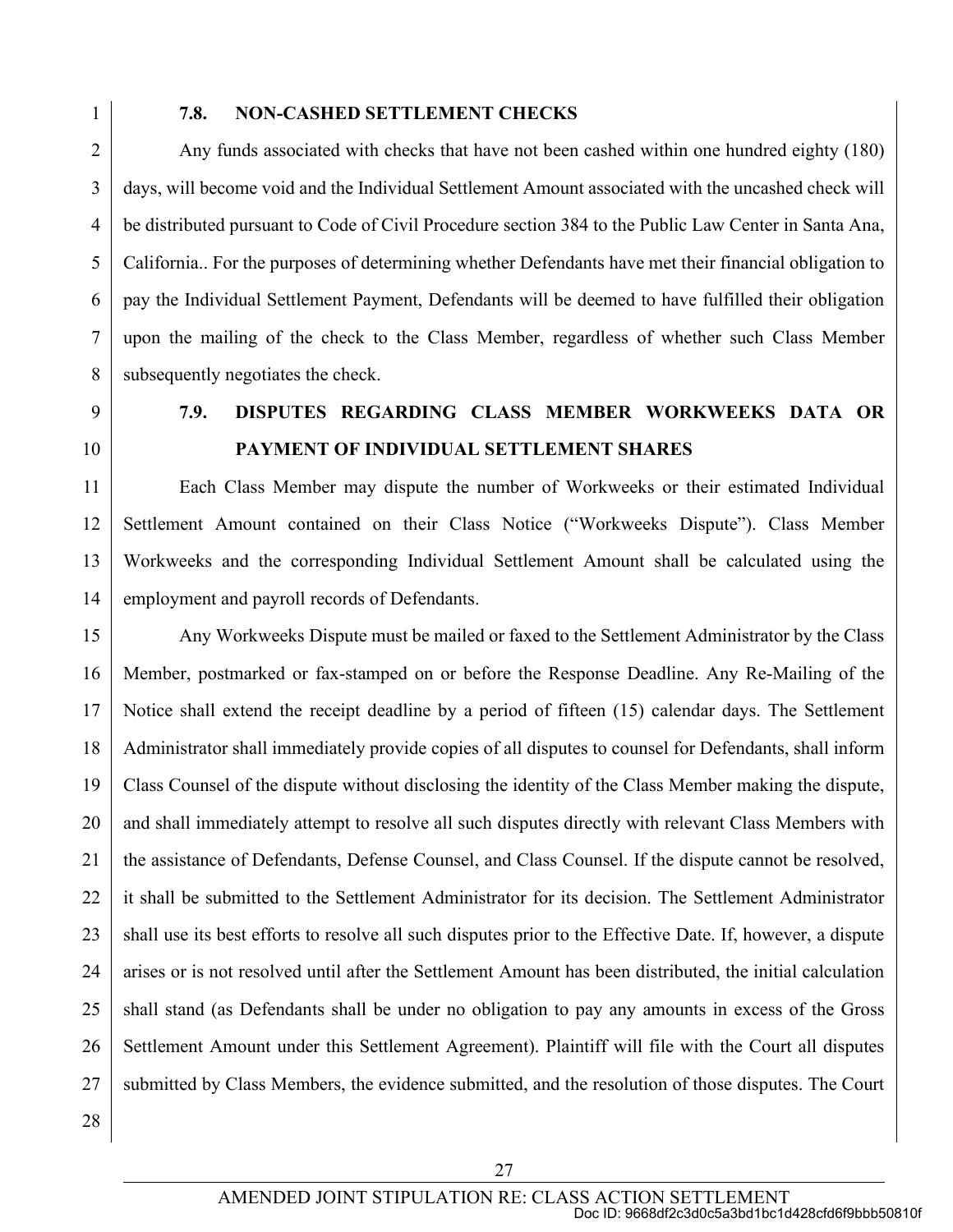1 2 shall have the right to review any decision made by the Settlement Administrator regarding a claim dispute.

3

4

#### **8. NULLIFICATION OF THIS SETTLEMENT AGREEMENT**

#### **8.1. NON-APPROVAL OF THIS SETTLEMENT AGREEMENT**

5 6 7 8 9 10 11 12 13 14 This Stipulation shall be considered null and void, all Parties to the Class Settlement shall stand in the same position, without prejudice, as if the Class Settlement had been neither entered into nor filed with the Court, and any order of judgment entered by the Court in furtherance of the settlement shall be vitiated *nunc pro tunc*, if any of the following occurs: (a) the Court should for any reason fail to approve this Settlement Agreement in the form agreed to by the Parties; (b) the Court does not enter the Final Settlement Approval Order and Judgment as provided for herein or contemplated by this Stipulation; (c) the Court does not enter a Final Settlement Approval Order and Judgment as provided for herein that becomes final as a result of the occurrence of the Effective Date; or (d) the Settlement does not become final for any other reason. Notwithstanding the foregoing, the Parties may attempt in good faith to cure any perceived defects in this Settlement Agreement to facilitate approval.

15

8.2 Parties' Rights to Void Class Settlement; Escalator Provision

16 17 18 19 20  $21$ If five percent (5%) or more members of the Settlement Class timely submit Opt Out requests, Defendants shall have the right (but not the obligation) to void this Settlement Agreement, in which case this Stipulation will not have any force and/or effect. Class Counsel and Plaintiff agree not to oppose any application by Defendants and/or its Counsel that is consistent with this paragraph. The Parties and their counsel agree not to take any action to encourage any Class Members to opt out of and/or object to the Settlement Agreement.

22 23 24 If the Settlement is voided, no payment will be made by Defendants to Plaintiff, any Class Member, or Class Counsel; and all Parties and third parties referenced in this Stipulation will bear their own costs, fees, and expenses associated with the Litigation.

25 26 27 28 If the number of workweeks worked by the Class Members during the Class Period is ultimately determined by the Settlement Administrator to be 11,750 or more, then the Gross Settlement Amount shall be increased by the same number of percentage points by which the number of workweeks exceeding 11,750 workweeks were worked by the class members.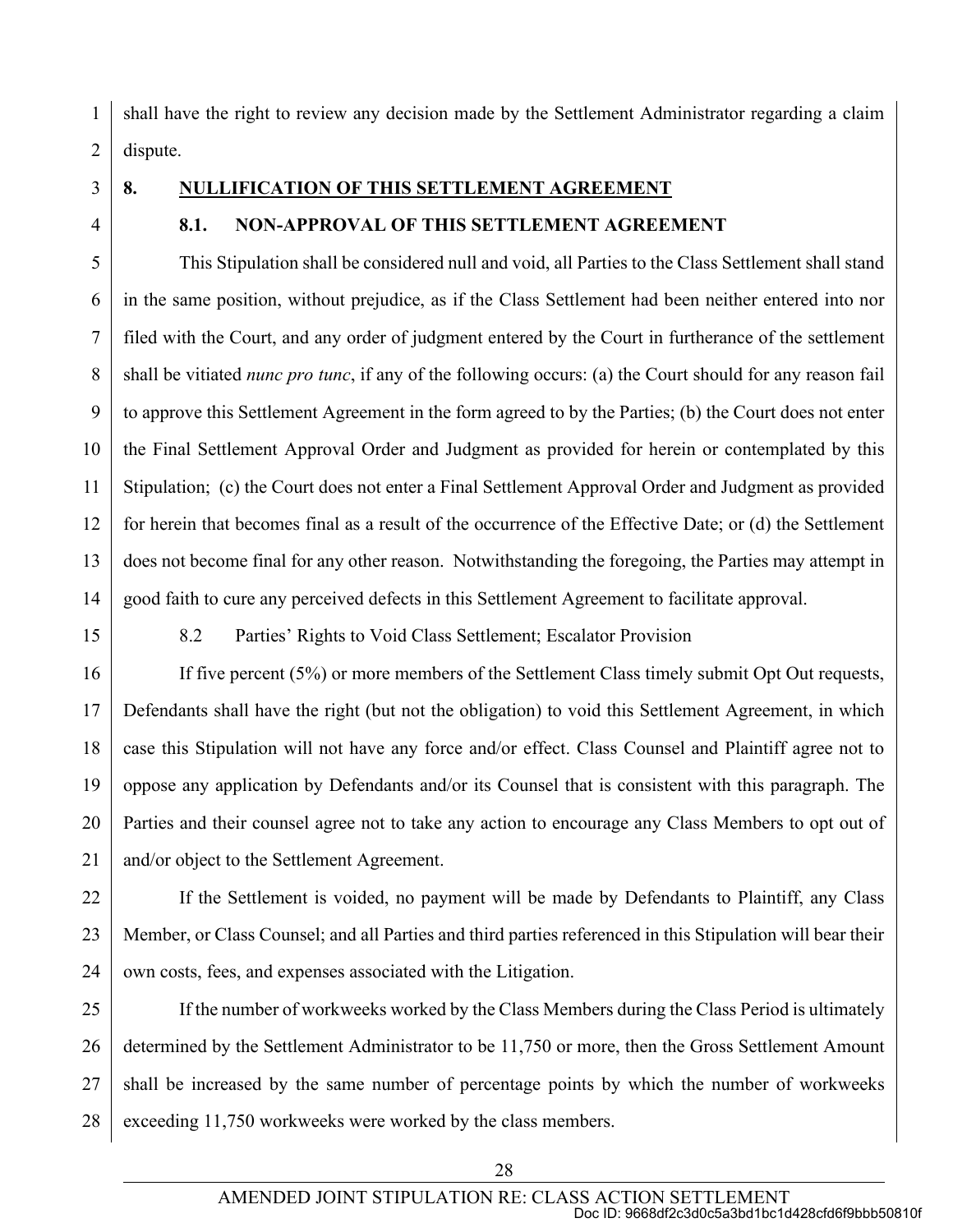#### **8.2. STAY ON APPEAL**

2 3 4 If an appeal is filed from the Court's Final Settlement Approval Order and Judgment prior to the Effective Date, administration of the Settlement shall be immediately stayed pending final resolution of the appeal process.

5 6 7 In the event of a timely appeal from the approval of the Class Settlement and judgment prior to the Effective Date, the judgment and administration of the Settlement shall be immediately stayed pending final resolution of the appeal process.

8

## **9. MOTIONS FOR COURT APPROVAL**

9

#### **9.1. PRELIMINARY APPROVAL**

10 11 12 As soon as practicable after execution of this Settlement Agreement, Class Counsel will submit this Settlement Agreement to the Court along with a Motion for Preliminary Approval of the Class Settlement, and shall apply to the Court for the entry of an order substantially in the following form:

13 14 15 16 17 a) Scheduling a fairness hearing on the question of whether the proposed Settlement – including payment of attorneys' fees, attorneys' costs, appointment of the Class Representative and the amount of her enhancement award, and the method of determining Individual Settlement Amounts to be paid to Class Participants, should be finally approved as fair, reasonable, and adequate as to the Class;

18 19 b) Approving as to form and content the proposed Class Notice and Share Form (attached as Exhibit 1 and Exhibit 2, respectively);

20  $21$ c) Directing the mailing to Class Members of the Notice, by first class U.S. Mail, pursuant to the terms specified herein;

22

23

d) Preliminarily approving the Settlement, subject only to the objections of Class Members and final review by the Court; and

24 25 26 27 e) Enjoining the Class Representative and all Class Members from filing or prosecuting any claims, suits, or administrative proceedings (including filing claims with the California Division of Labor Standards Enforcement) regarding claims released by the Settlement unless such individuals have submitted valid Requests for Exclusion to the Administrator.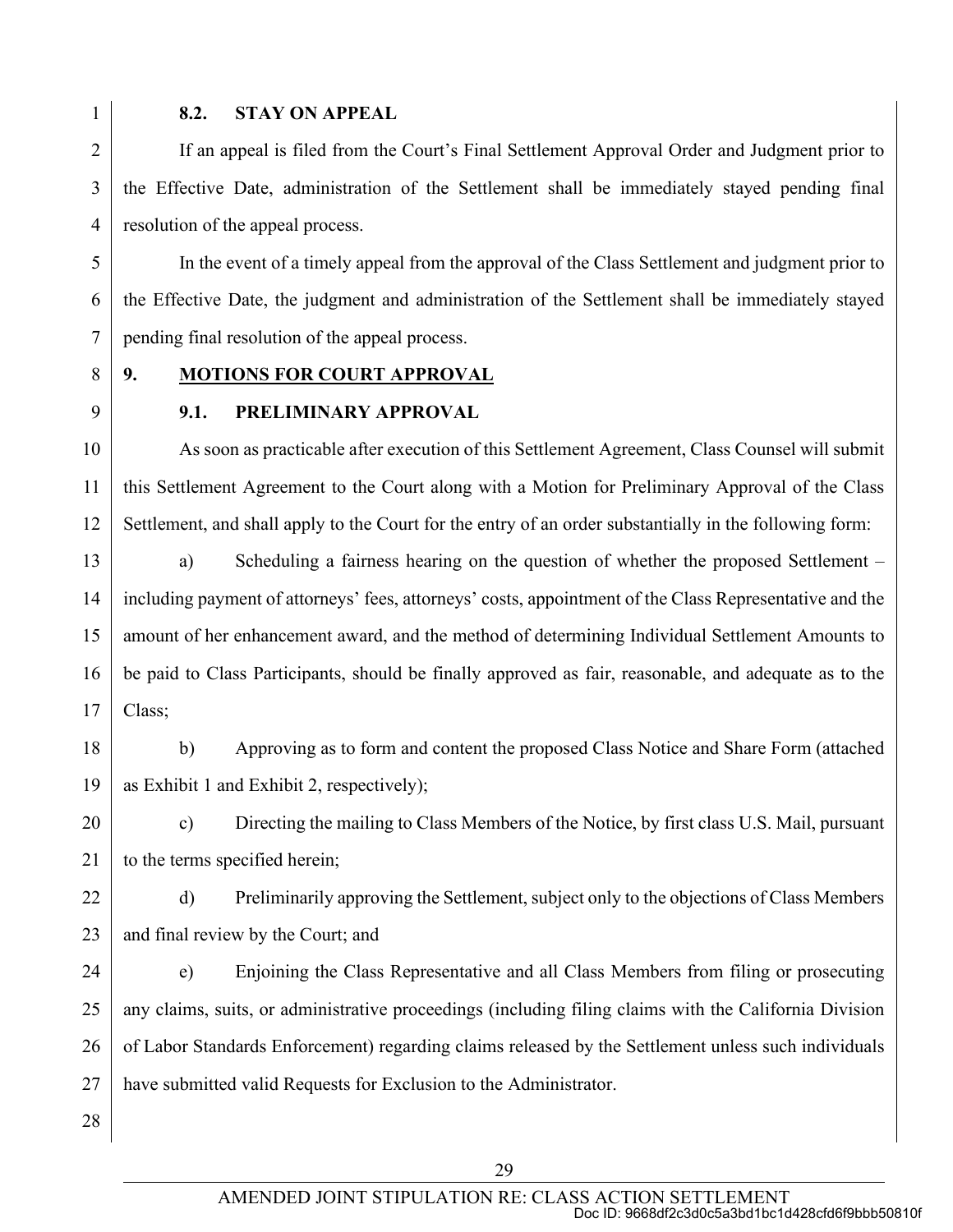1 2 3 4 Each party shall cooperate to present the Class Settlement to the Court for preliminary approval in a timely fashion. While Defendants can reserve their right to object to facts or assertions made in the moving papers, Defense Counsel shall file a notice of non-opposition to the granting of the motion for preliminary approval or join in the motion.

5 6 7 8 To the extent the Court does not approve this Stipulation, or any term contained herein, and instead allows the Parties to amend this Stipulation, the Parties agree to cooperate in good faith to amend the Stipulation in accordance with the Court's direction, and to retain all other terms of the Stipulation that the Court approves.

9

#### **9.2. FINAL APPROVAL**

10 11 12 13 14 15 16 Class Counsel shall timely prepare Final Settlement Papers in conformance with the terms of this Stipulation, including: (1) motion for final approval of the Settlement and award of attorneys' fees and costs and enhancement award (2) the [Proposed] Final Settlement Order; and (3) any other documents, petitions, or motions required to effectuate this Settlement – including, but not limited to, any additional proposed orders requested by the Court. Class Counsel shall provide copies of such documents to Defendant's counsel at least three (3) days before filing for comment, though Class Counsel is not required to obtain Defendant's approval before filing.

17 18 19 20 21 22 23 24 The Final Approval and Fairness Hearing shall be held before the Court. At the Final Approval and Fairness Hearing, Plaintiff shall move the Court for the entry of the final order certifying the Settlement Class for settlement purposes only and approving the Class Settlement as being fair, reasonable, and adequate to the Class Participants within the meaning of California Rules of Court, Rule 3.769, subdivisions (c), (d) and (e), and for the entry of a final judgment of the Action consistent with the terms of the Class Settlement and rule 3.769, subdivision (h), of the California Rules of Court. Class Counsel and Defense Counsel shall submit to the Court such pleadings and/or evidence as may be required for the Court's determination.

25

#### **10. RELEASES AND WAIVERS**

#### 26

#### **10.1. RELEASE OF CLAIMS BY PLAINTIFF AND SETTLEMENT CLASS**

27 28 Upon the date Defendants fund the Gross Settlement Amount, Plaintiff and the Releasing Parties shall be deemed to each release the Released Parties, and each of them, of and from any and all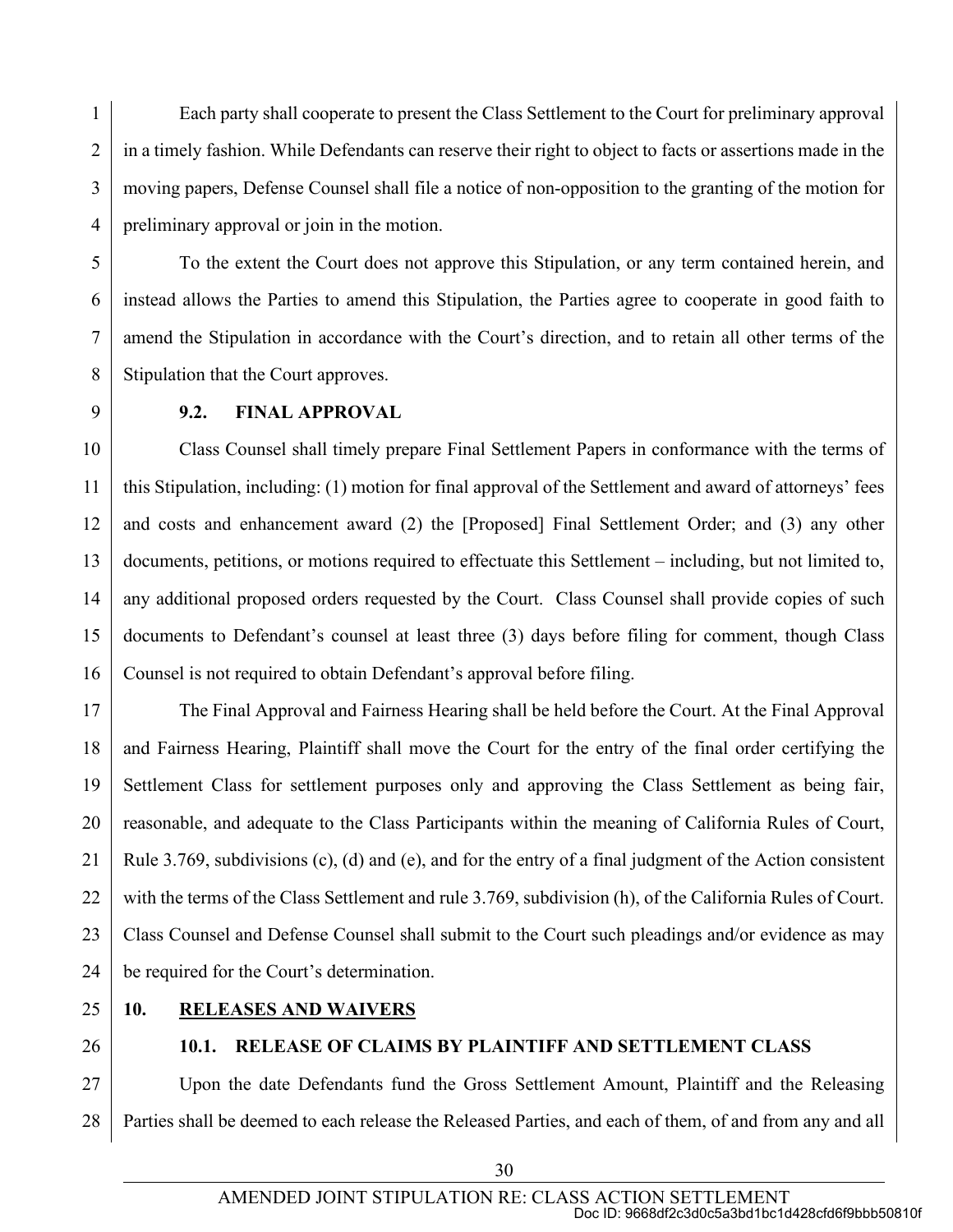1 2 3 4 5 Released Claims arising during the Class Period. It is the desire of the Parties and the Releasing Parties to fully, finally, and forever settle, compromise, and discharge the Released Claims. Each of the Releasing Parties, including each Class Participant, will be bound by the release of Released Claims as a result of the Class Settlement and to the terms of the final judgment and the satisfaction of such judgment.

6 7 8 Class Participants will be deemed to have acknowledged and agreed that their claims for wages and/or penalties in the Action are disputed, and that their Individual Settlement Amount constitutes payment of all sums allegedly due to them.

9

#### **10.2. GENERAL RELEASE OF CLAIMS BY NAMED PLAINTIFF**

10 11 12 13 14 15 16 17 18 19 20 21 22 23 24 25 26 27 28 In addition to the release set forth in Paragraph 10.1 above, Plaintiff, on behalf of herself and her dependents, heirs and assigns, beneficiaries, devisees, legatees, executors, administrators, agents, trustees, conservators, guardians, personal representatives, and successors-in-interest, whether individual, class, representative, legal, equitable, direct or indirect, or any other type or in any other capacity, shall and does hereby forever release, discharge and agree to hold harmless the Released Parties from any and all charges, complaints, claims, liabilities, obligations, promises, agreements, controversies, damages, actions, causes of action, suits, rights, demands, costs, losses, debts and expenses (including attorney fees and costs), known or unknown, at law or in equity, which she may now have or may have after the signing of this Settlement Agreement, arising out of or in any way connected with her employment with Defendant including, the Released Claims, claims that were asserted or could have been asserted in the Complaint, and any and all transactions, occurrences, or matters between the Parties occurring prior to the date this Settlement Agreement is fully executed. Without limiting the generality of the foregoing, this release shall include, but not be limited to, any and all claims under: (a) the Americans with Disabilities Act; (b) Title VII of the Civil Rights Act of 1964; (c) the Civil Rights Act of 1991; (d) 42 U.S.C. § 1981; (e) the Age Discrimination in Employment Act; (f) the Fair Labor Standards Act; (g) the Equal Pay Act; (h) the Employee Retirement Income Security Act, as amended; (i) the Consolidated Omnibus Budget Reconciliation Act; (j) the Rehabilitation Act of 1973; (k) the Family and Medical Leave Act; (l) the Civil Rights Act of 1966; (m) the California Fair Employment and Housing Act; (n) the California Constitution; (o) the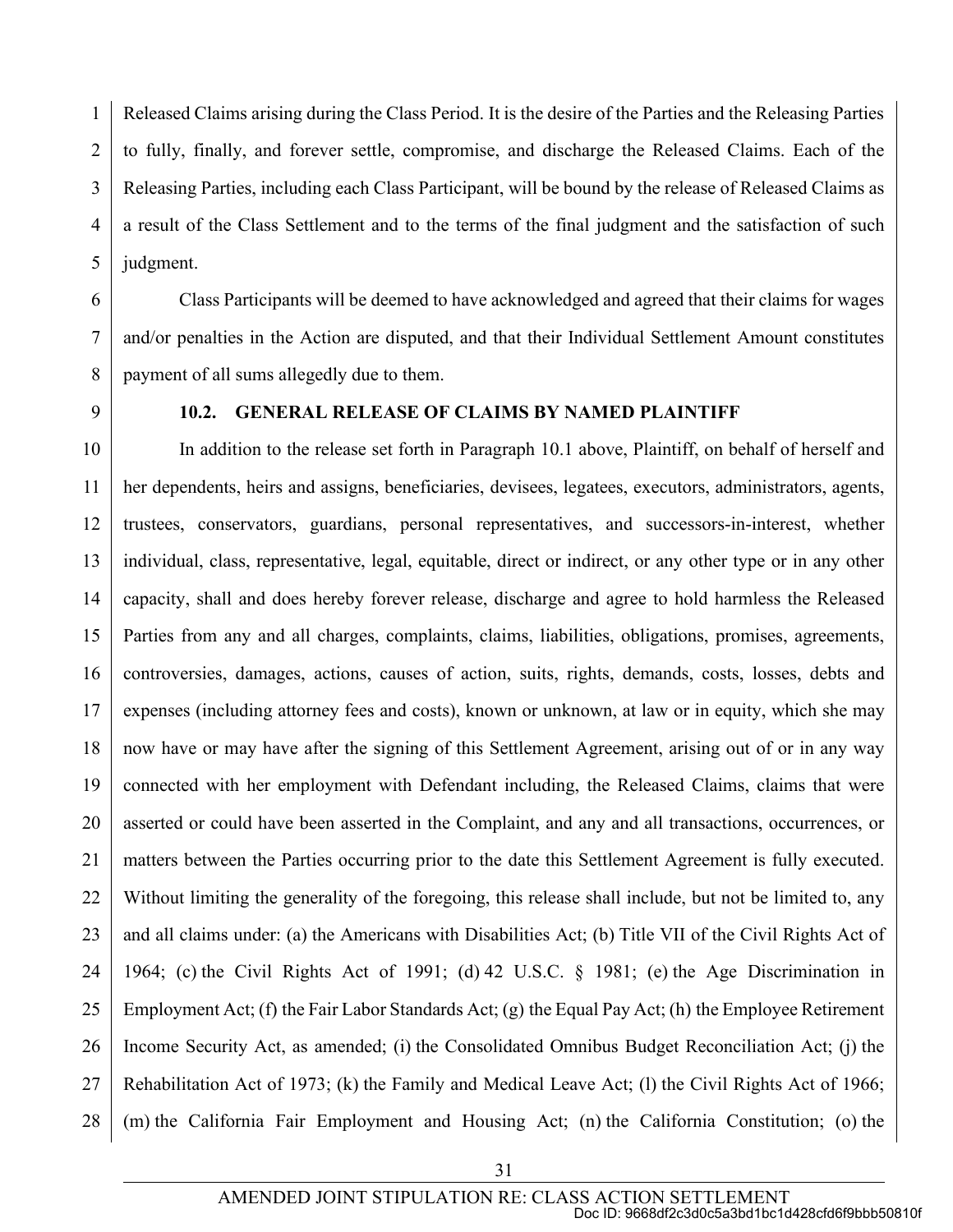1 2 3 4 5 6 7 8 9 10 11 12 California Labor Code; (p) the California Government Code; (q) the California Civil Code; and (r) any and all other federal, state, and local statutes, ordinances, regulations, rules, and other laws, and any and all claims based on constitutional, statutory, common law, or regulatory grounds as well as any other claims based on theories of wrongful or constructive discharge, breach of contract or implied contract, fraud, misrepresentation, promissory estoppel, or intentional infliction of emotional distress, negligent infliction of emotional distress, or damages under any other federal, state, or local statutes, ordinances, regulations, rules, or laws. This release is for any and all relief, no matter how denominated, including, but not limited to, back pay, front pay, vacation pay, bonuses, compensatory damages, tortious damages, liquidated damages, punitive damages, damages for pain and suffering, and attorney fees and costs, and Plaintiff hereby forever releases, discharges and agrees to hold harmless Defendant and the Released Parties from any and all claims for attorney fees and costs arising out of the matters released in this Settlement Agreement.

13 14 Plaintiff specifically acknowledges that she is aware of and familiar with the provisions of California Civil Code section 1542, which provides as follows:

15

16

17

18

19

"A general release does not extend to claims that the creditor or releasing party does not know or suspect to exist in his or her favor at the time of executing the release and that, if known by him or her, would have materially affected his or her settlement with the debtor or released party."

20 21 22 23 24 25 26 27 28 Plaintiff, being aware of California Civil Code section 1542, hereby expressly waives and relinquishes all rights and benefits she may have under section 1542 as well as any other statutes or common law principles of a similar effect. Plaintiff may hereafter discover facts in addition to or different from those which she now knows or believes to be true with respect to the subject matter of all the claims referenced herein, but agrees that, upon the Effective Date, Plaintiff shall and hereby does fully, finally, and forever settle and release any and all claims against the Released Parties, known or unknown, suspected or unsuspected, contingent or non-contingent, that were asserted or could have been asserted upon any theory of law or equity without regard to the subsequent discovery of existence of such different or additional facts. Plaintiff's general release shall extend up to the Final Order and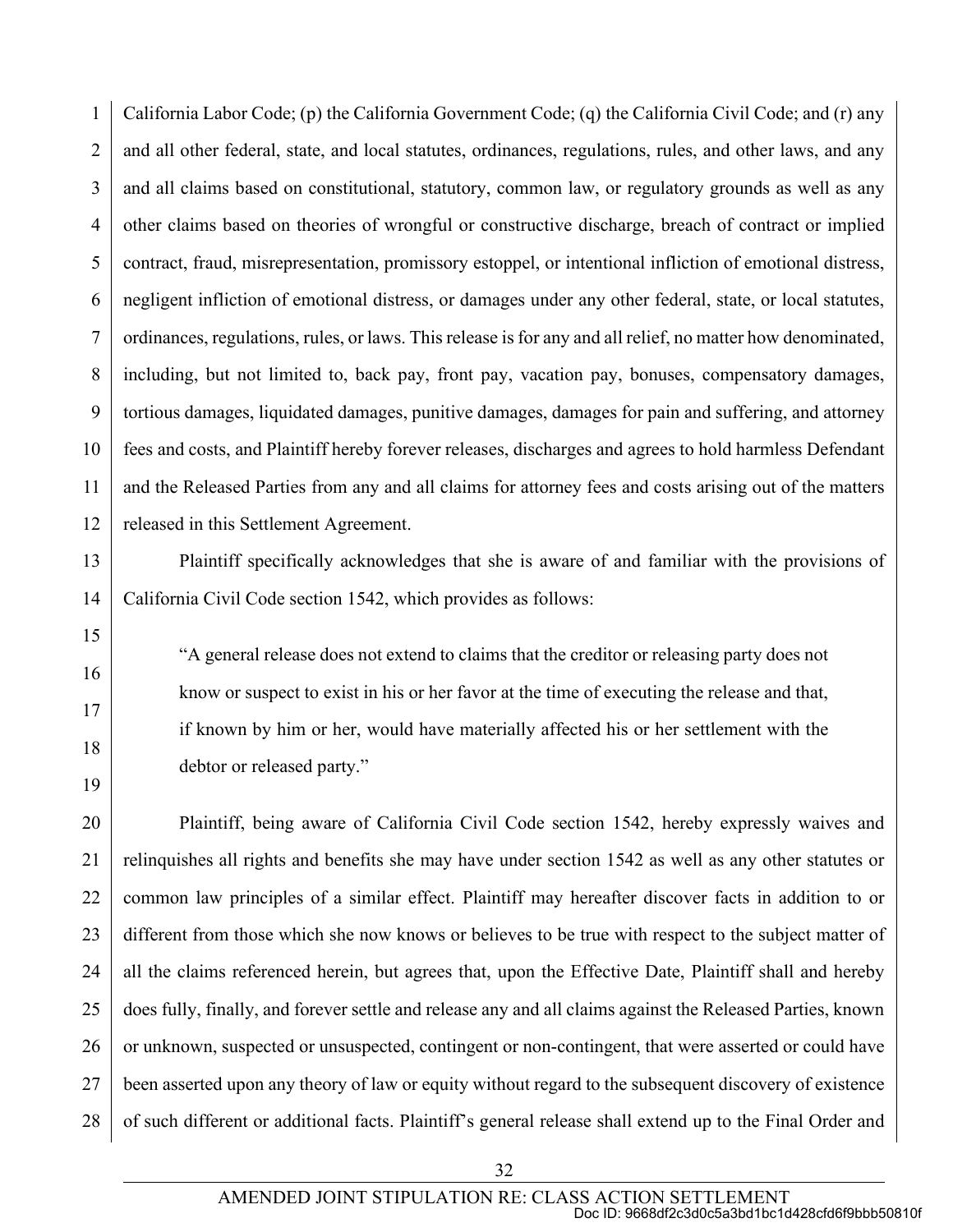1 2 Judgment. Plaintiff represents and acknowledges that as of the date of execution of this Agreement she is under 40 years of age.

3

#### **10.3. CIRCULAR 230 DISCLAIMER**

4 5 6 7 8 9 10 11 12 13 14 15 16 17 18 19 Each party to this Settlement Agreement (for purposes of this section, the "Acknowledging Party"; and each party to this Agreement other than the Acknowledging Party, an "Other Party") acknowledges and agrees that (1) no provision of this Settlement Agreement, and no written communication or disclosure between or among the parties or their attorneys and other advisers, is or was intended to be, nor shall any such communication or disclosure constitute or be construed or be relied upon as, tax advice within the meaning of United States Treasury Department Circular 230 (31 C.F.R. Part 10); (2) the Acknowledging Party (a) has relied exclusively upon her or its own independent legal and tax advisers for advice (including tax advice) in connection with this Settlement Agreement, (b) has not entered into this Settlement Agreement based upon the recommendation of any other party or any attorney or advisor to any other party, and (c) is not entitled to rely upon any communication or disclosure by any attorney or adviser to any other party to avoid any tax penalty that may be imposed on the Acknowledging Party; and (3) no attorney or adviser to any other party has imposed any limitation that protects the confidentiality of any such attorney's or adviser's tax strategies (regardless of whether such limitation is legally binding) upon disclosure by the Acknowledging Party of the tax treatment or tax structure of any transaction, including any transaction contemplated by this Settlement Agreement.

20

#### **11. DUTIES OF THE PARTIES**

 $21$ 

**11.1. MUTUAL FULL COOPERATION** 

22 23 24 25 26 27 28 The Parties agree to cooperate fully with one another to accomplish and implement the terms of this Settlement Agreement. Such cooperation shall include, but not be limited to, execution of such other documents and the taking of such other actions as may reasonably be necessary to fulfill the terms of this Settlement Agreement. The Parties shall use their best efforts, including all efforts contemplated by this Settlement Agreement and any other efforts that may become necessary by court order or otherwise, to effectuate this Settlement Agreement and the terms set forth herein. As soon as practicable after execution of this Settlement Agreement, Class Counsel, with the cooperation of Defendants and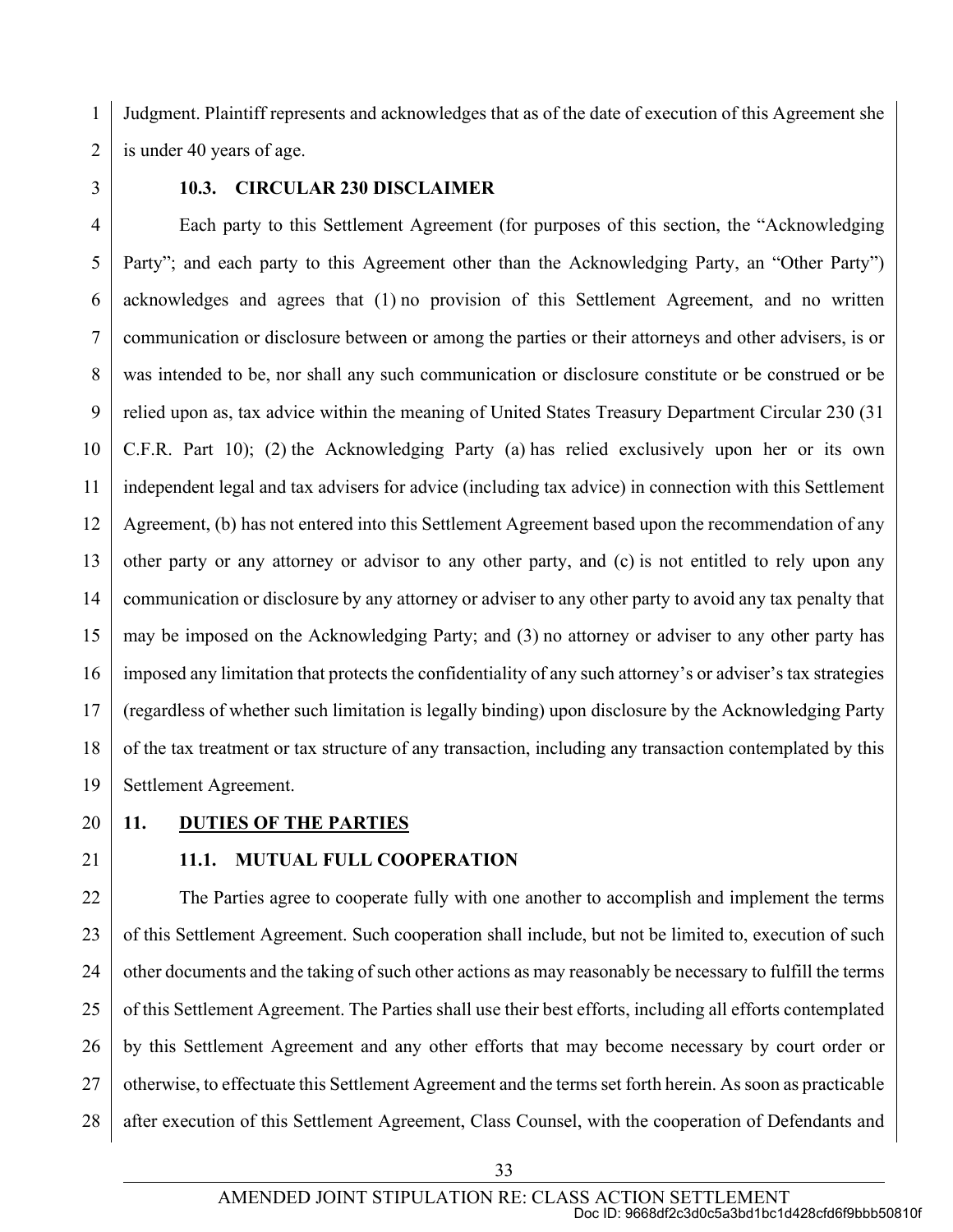1 2 Defense Counsel, shall take all necessary and reasonable steps to secure the Court's final approval of this Settlement Agreement.

3

#### **11.2. DUTY TO SUPPORT AND DEFEND THE CLASS SETTLEMENT**

4 5 6 The Parties agree to abide by all of the terms of this Settlement Agreement in good faith and to support the Class Settlement fully and to use their best efforts to defend this Class Settlement from any legal challenge, whether by appeal or collateral attack.

7 8

#### **12. MISCELLANEOUS PROVISIONS**

#### **12.1. ENFORCEMENT**

9 10 11 Notwithstanding anything else contained herein, this Settlement Agreement shall be enforceable under California Code of Civil Procedure section 664.6 and admissible under California Evidence Code section 1123, subdivision (a), and the Federal Rules of Evidence.

12

#### **12.2. DIFFERENT FACTS**

13 14 15 16 17 18 The Parties acknowledge that, except for matters expressly represented herein, the facts in relation to the dispute and all claims released by the terms of this Settlement Agreement may turn out to be different from the facts now known by each party and/or its counsel, or believed by such Party or counsel to be true, and each Party therefore expressly assumes the risk of the existence of different or presently unknown facts, and agrees that this Settlement Agreement shall be in all respects effective and binding despite such difference.

19

### **12.3. NO PRIOR ASSIGNMENTS**

20  $21$ 22 23 The Parties represent, covenant, and warrant that they have not directly or indirectly assigned, transferred, encumbered, or purported to assign, transfer, or encumber to any person or entity any portion of any liability, claim, demand, action, cause of action, or right herein released and discharged except as set forth herein.

24

### **12.4. NON-ADMISSION**

25 26 27 28 Nothing contained herein is to be construed or deemed to be an admission of liability or wrongdoing by Defendants. This Stipulation and the attached exhibits are settlement documents, and, pursuant to California Evidence Code section 1152, these documents shall be inadmissible in any proceeding except in an action or proceeding to approve, interpret, or enforce this Stipulation.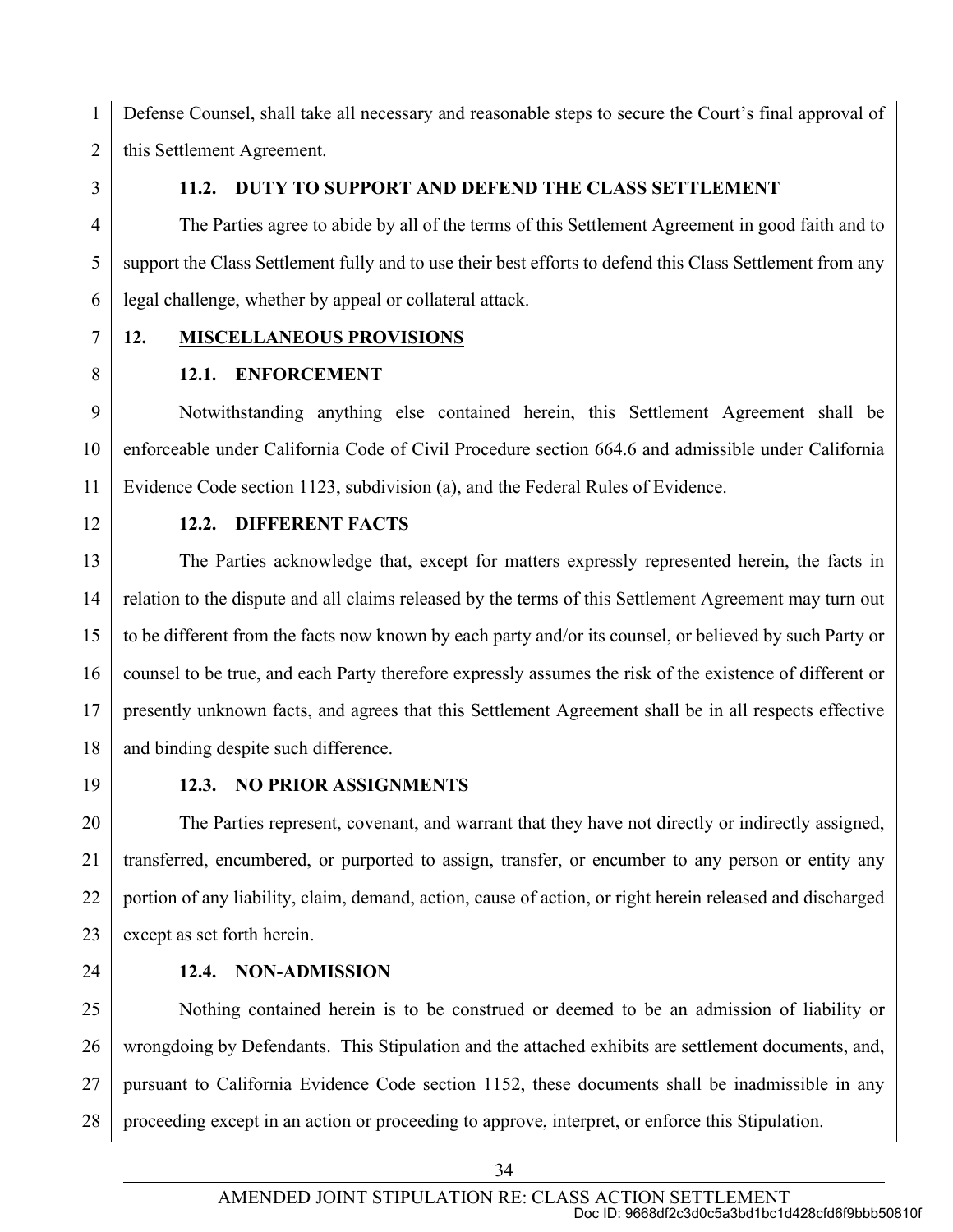#### **12.5. NON-EVIDENTIARY USE**

2 3 4 5 6 7 8 Neither this Agreement nor any of its terms, nor any statements or conduct in the negotiation or drafting of it, shall be offered or used as evidence by Plaintiff, any Class Member (including any individual who requested to be excluded from the Settlement Class), Defendants, or its, her, his, or their respective counsel, in the Action, except as is reasonably necessary to effectuate the Settlement Agreement's purpose and terms. This Settlement Agreement may, however, be used by Defendants and the Released Parties to prove or defend against any claim released herein by any Class Member in any judicial, quasi-judicial, administrative, or governmental proceeding.

9

#### **12.6. MEDIA OR PRESS**

10 11 12 13 14 15 16 17 18 19 20 21 22 23 24 25 Plaintiff and Defendants, and their respective counsel, recognize, accept, and agree that the Parties to this Settlement Agreement desire that the terms of this Settlement Agreement, the fact of the Class Settlement embodied in this Settlement Agreement, the disposition of the Action, the Action, and all matters relating to the litigation of the Action, including discovery proceedings therein, and evidence obtained during the course of the Action, shall not be discussed with, publicized, or presented to the media or press. The Parties and their counsel shall not issue press releases, communicate with, or respond to any media or publication entities, publish information in manner or form, whether printed or electronic, on any medium or otherwise communicate, whether by print, video, recording or any other medium, with any person or entity concerning the Settlement Agreement, including the fact of the Settlement Agreement, its terms or contents and the negotiations underlying the Settlement Agreement, except as shall be contractually required to effectuate the terms of the Settlement Agreement. However, for the limited purpose of allowing Class Counsel to prove adequacy as class counsel in other actions, Class Counsel may disclose a brief description of the case and the fact of settlement. In response to any inquiries, including those from media outlets, concerning the settlement, the Parties and their respective counsel agree that they shall simply respond by stating, "the matter has resolved."

26

#### **12.7. NON-RETALIATION**

27 28 Defendants understand and acknowledge that they have a legal obligation to not retaliate against any Class Member who elects to participate in the Class Settlement or elects to Opt Out of the Class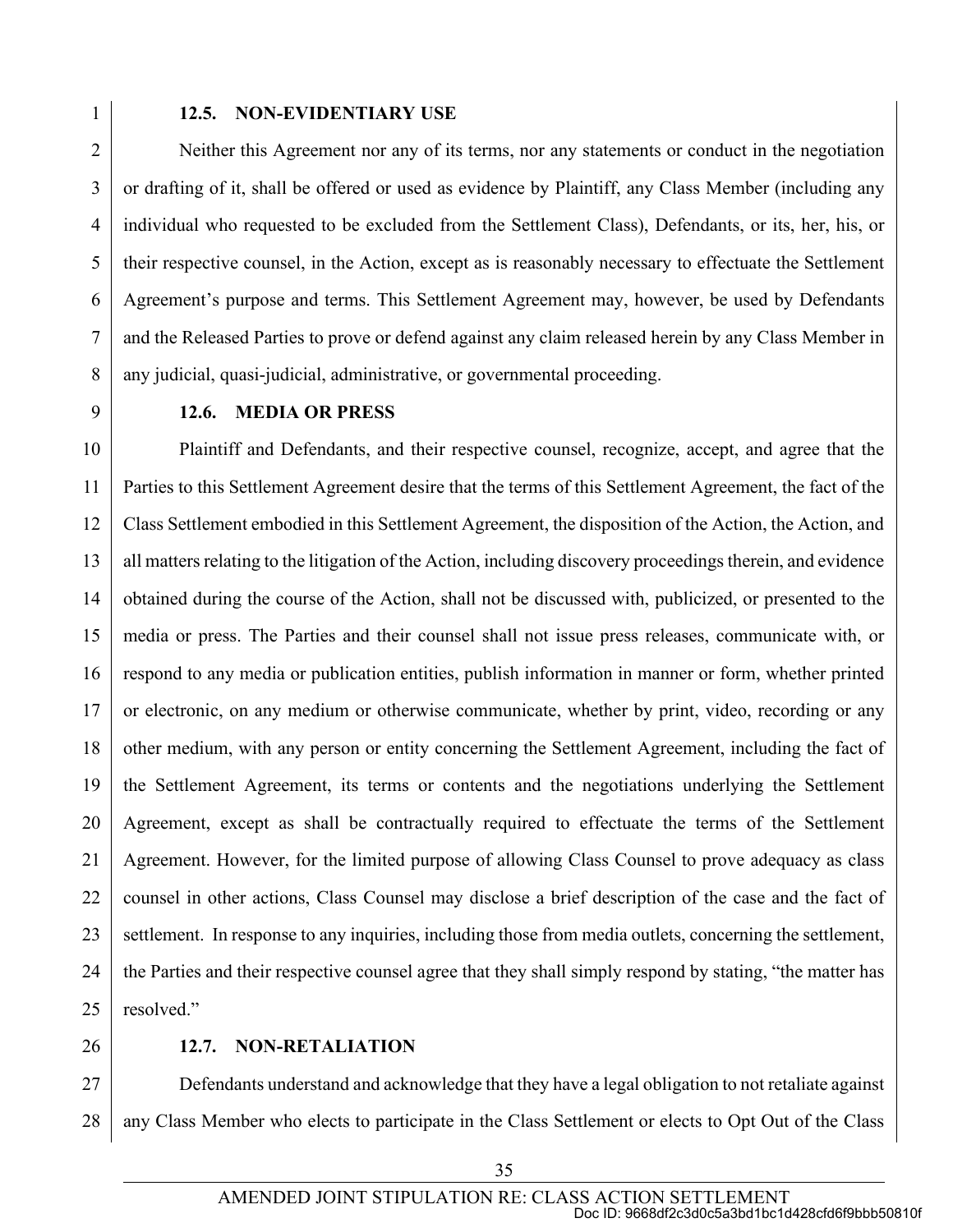1 2 3 4 5 Settlement. Defendants will refer any inquiries regarding this Class Settlement to the Settlement Administrator or Class Counsel and will not discourage Class Members who are employees, directly or indirectly, from making claims, opting out, or objecting to the Class Settlement. None of the Parties, or their respective attorneys or agents, shall solicit or encourage any Class Members, directly or indirectly, to Opt Out of the Class Settlement.

6

#### **12.8. CONSTRUCTION**

7 8 9 10 11 12 The Parties agree that the terms and conditions of this Settlement Agreement are the result of lengthy, intensive, arms-length, non-collusive negotiations between the Parties and that this Settlement Agreement is not to be construed in favor of or against any party by reason of the extent to which any party or its counsel participated in the drafting of this Settlement Agreement. If any of the dates in this Settlement Agreement fall on a weekend, bank or court holiday, the time to act shall be extended to the next business day.

13

#### **12.9. GOVERNING LAW**

14 15 16 This Settlement Agreement is intended to and shall be governed by the laws of the State of California, without regard to conflict of law principles, in all respects, including execution, interpretation, performance, and enforcement.

17

#### **12.10. NOTICES**

18 19 20  $21$ 22 Except for Class Member notices required to be made by the Settlement Administrator, all notices or other communications required or permitted under this Settlement Agreement shall be in writing and shall be sufficiently given if delivered in person to the party or their counsel by U.S. certified mail, postage prepaid, e-mail, facsimile, or overnight delivery addressed to the address of the party appearing in this Settlement Agreement.

23

#### **12.11. CAPTIONS AND INTERPRETATIONS**

24 25 26 Section titles or captions contained herein are inserted as a matter of convenience and for reference only and in no way define, limit, extend, or describe the scope of this Settlement Agreement or any provision thereof.

- 27
- 28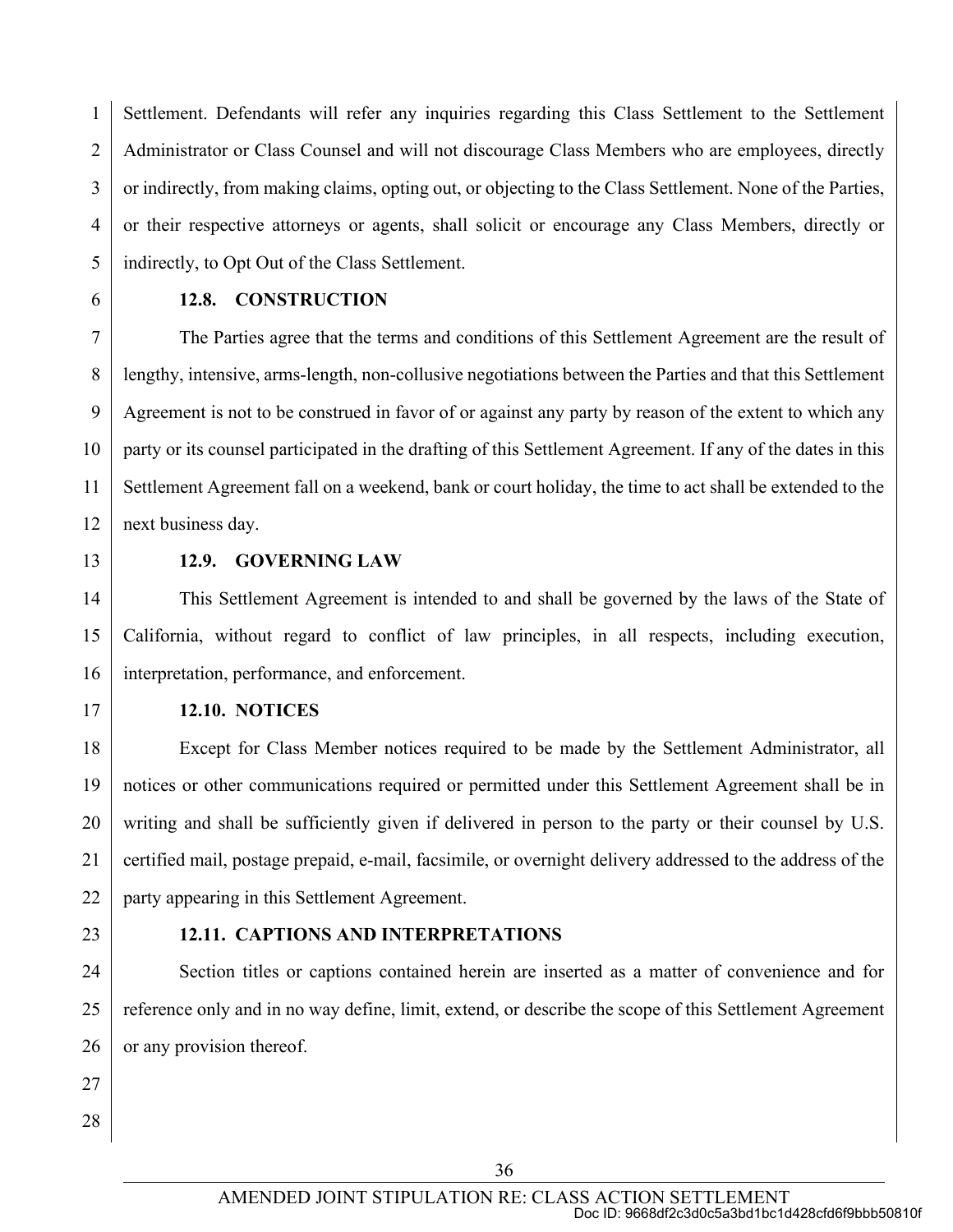#### **12.12. MODIFICATION**

2 3 4 This Settlement Agreement may not be changed, altered, or modified, except in writing signed by the Parties. This Settlement Agreement may not be discharged except by performance in accordance with its terms or by a writing signed by the Parties.

5

#### **12.13. INTEGRATION CLAUSE**

6 7 8 9 10 11 This Settlement Agreement contains the entire agreement between the Parties relating to the Class Settlement of the Action and the transactions contemplated thereby, and all prior or contemporaneous agreements, understandings, representations, and statements, whether oral or written, and whether by a party or such party's legal counsel, are upon full execution of this agreement hereby superseded. No rights under this Settlement Agreement may be waived except in writing as provided above.

12

#### **12.14. SUCCESSORS AND ASSIGNS**

13 14 15 16 17 18 This Settlement Agreement shall be binding on and inure to the benefit of the Parties and Class Members (excluding only persons who timely Opt Out) and their respective present and former heirs, trustees, executors, administrators, representatives, officers, directors, shareholders, agents, employees, insurers, attorneys, accountants, auditors, advisors, consultants, pension plans, welfare benefit plans, fiduciaries, parent companies, subsidiaries, affiliates, related companies, joint ventures, predecessors, successors, and assigns.

19

#### **12.15. CORPORATE SIGNATORIES**

20 21 22 23 Any person executing this Settlement Agreement or any such related document on behalf of a corporate signatory or on behalf of a partnership hereby warrants and promises, for the benefit of all Parties hereto, that such person has been duly authorized by such corporation or partnership to execute this Settlement Agreement or any such related document.

24

#### **12.16. EXECUTION IN COUNTERPARTS**

25 26 27 This Settlement Agreement shall become effective upon its execution by all of the undersigned. The Parties may execute this Settlement Agreement in counterparts, and execution of counterparts shall have the same force and effect as if all Settling Parties had signed the same instrument.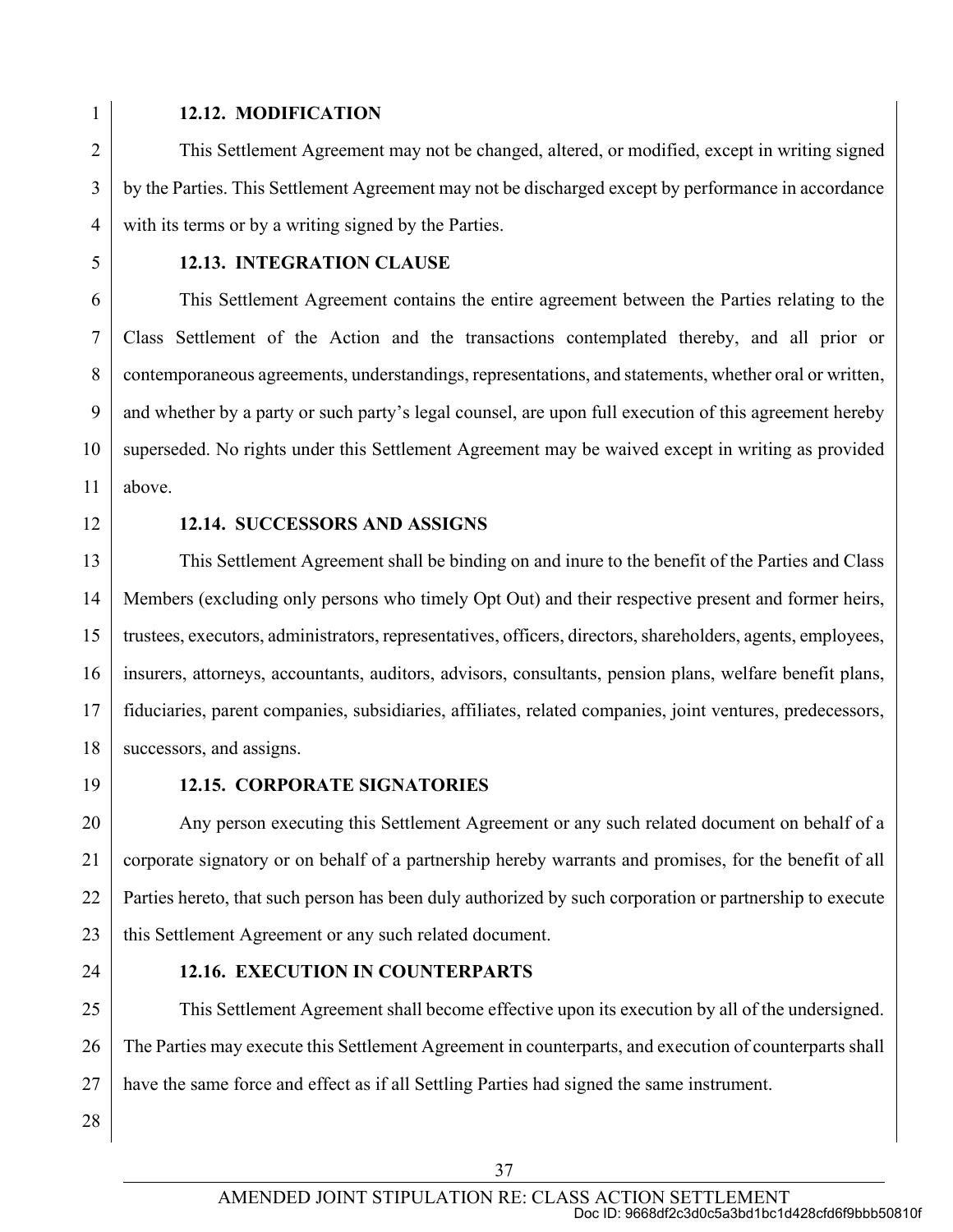#### **12.17. ATTORNEY FEES, COSTS, AND EXPENSES**

2 3 4 Except as otherwise specifically provided for herein, each party shall bear her or its own attorney fees, costs, and expenses, taxable or otherwise, incurred by them in or arising out of the Action and shall not seek reimbursement thereof from any other party to this Settlement Agreement.

5

6

7

8

9

#### **12.18. ACTION TO ENFORCE AGREEMENT**

In the event that any of the Parties to this Stipulation institutes any legal action, arbitration, or other proceeding against any of the other Parties to enforce the provisions of this Stipulation or to declare rights or obligations under this Stipulation, the prevailing party shall be entitled to recover her or its attorney fees and costs incurred in connection with any such enforcement proceedings.

10

#### 12.19 JURISDICTION OF THE COURT

11 12 13 The Court shall retain jurisdiction with respect to the interpretation, implementation, and enforcement of the terms of this Stipulation and all orders and judgments entered in connection therewith.

14

#### 12.20 EXHIBITS INCORPORATED BY REFERENCE

15 16 17 The terms of this Stipulation include the terms set forth in any attached Exhibit, which are incorporated by this reference as though fully set forth herein. Any Exhibit to this Stipulation is an integral part of the Settlement.

18

#### 12.21 INTERIM STAY OF PROCEEDINGS

19 20 21 22 23 The Parties agree to refrain from further litigation in the Action, except such proceedings necessary to implement and obtain an Order granting Final Approval of the terms of the Settlement. The Parties further agree that the mutual, voluntary cessation of litigation shall terminate either as of the Effective Date or the date upon which this Settlement has been denied by the Court and all subsequent attempts to cure deficiencies have ended.

24

#### 12.22 BINDING AGREEMENT

25 26 27 28 The Parties intend that this Settlement shall be fully enforceable and binding on all Parties, and that it shall be admissible and subject to disclosure in any proceeding to enforce its terms, notwithstanding any mediation confidentiality provisions that otherwise might apply under federal or state law.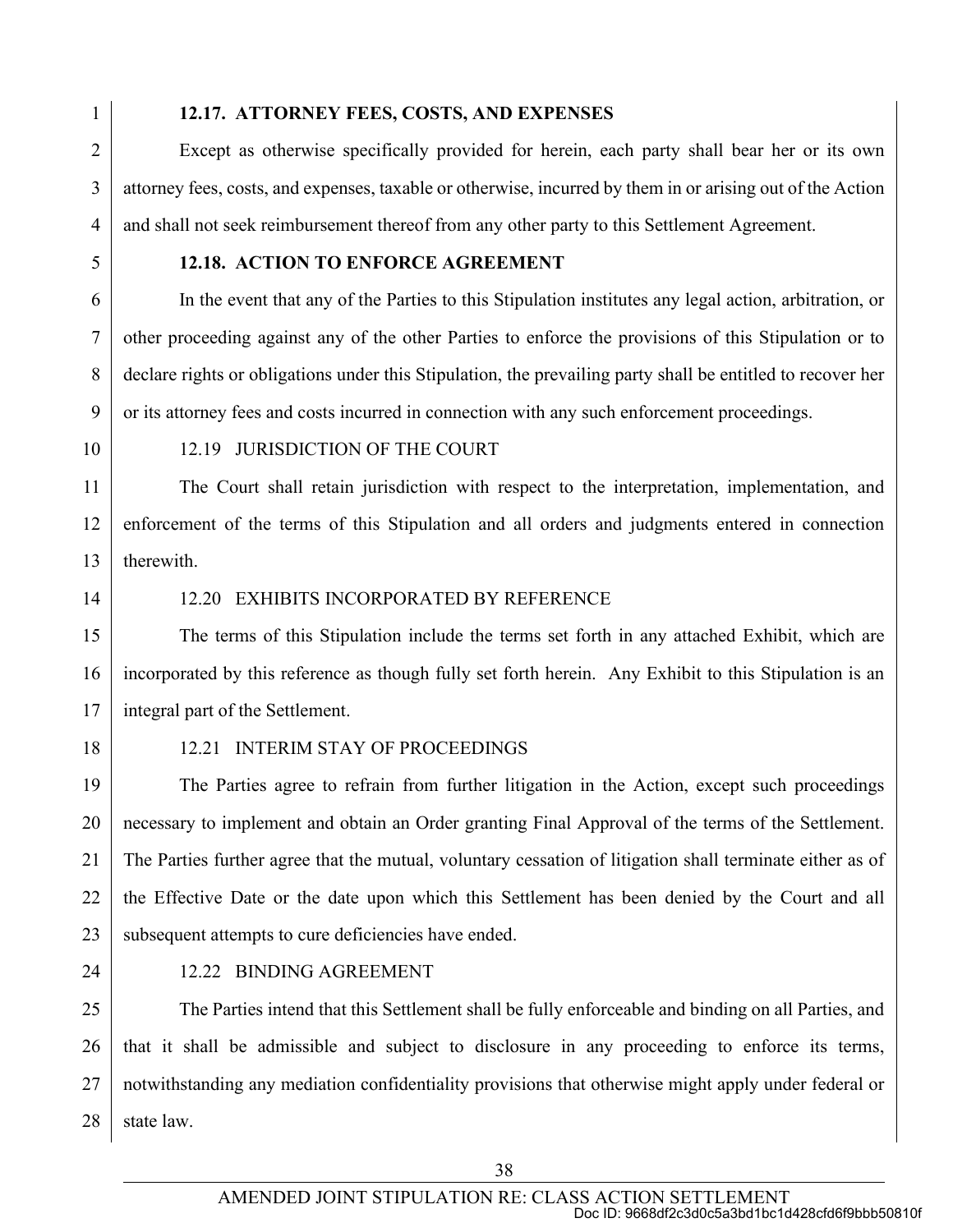| 1              | 13.<br><b>EXECUTION</b>                                                                                  |                                                                                                  |
|----------------|----------------------------------------------------------------------------------------------------------|--------------------------------------------------------------------------------------------------|
| $\overline{2}$ |                                                                                                          | The Parties and their counsel have executed this Settlement Agreement on the date below their    |
| 3              | signatures or the signature of their representatives. The date of this Settlement Agreement shall be the |                                                                                                  |
| $\overline{4}$ | date of the latest signature.                                                                            |                                                                                                  |
| 5              |                                                                                                          | <b>APPROVAL AND EXECUTION BY PARTIES</b>                                                         |
| 6              | <b>CLASS REPRESENTATIVES:</b>                                                                            |                                                                                                  |
| 7              | 01 / 14 / 2022                                                                                           |                                                                                                  |
| 8<br>9         |                                                                                                          | Hollie Ballard<br>Plaintiff and Class Representative                                             |
| 10             |                                                                                                          |                                                                                                  |
| 11             | <b>DEFENDANT:</b>                                                                                        | Ramin Tayani Md. Inc., dba Tayani Institute                                                      |
| 12             |                                                                                                          |                                                                                                  |
| 13             | Dated <b>Exercise Services</b>                                                                           |                                                                                                  |
| 14             |                                                                                                          | Its: $\qquad \qquad$                                                                             |
| 15             |                                                                                                          | West Coast Center for Surgeries, Inc.                                                            |
| 16             | Dated                                                                                                    | By: $\qquad \qquad$<br>Its: $\frac{1}{\sqrt{1-\frac{1}{2}}\left(\frac{1}{2}-\frac{1}{2}\right)}$ |
| 17<br>18       |                                                                                                          | Dermabare of Mission Viejo, a Medical corporation.                                               |
| 19             |                                                                                                          |                                                                                                  |
| 20             | Dated                                                                                                    | By: $\qquad \qquad$<br>Its: $\qquad \qquad$                                                      |
| 21             |                                                                                                          |                                                                                                  |
| 22             |                                                                                                          | <b>ACKERMANN &amp; TILAJEF, P.C.</b>                                                             |
| 23             |                                                                                                          |                                                                                                  |
| 24             | 1/18/2022<br>Dated                                                                                       | By:                                                                                              |
| 25             |                                                                                                          | Craig J. Ackermann<br>Attorneys for Plaintiff                                                    |
| 26             |                                                                                                          |                                                                                                  |
| 27             | Dated 01 / 18 / 2022                                                                                     | <b>EMPLOYEE RIGHTS LAW GROUP, APC</b>                                                            |
| 28             |                                                                                                          | $\mathbf{By:}$                                                                                   |
|                |                                                                                                          | Amir Seyedfarshi<br>39                                                                           |

AMENDED JOINT STIPULATION RE: CLASS ACTION SETTLEMENT Doc ID: 9668df2c3d0c5a3bd1bc1d428cfd6f9bbb50810f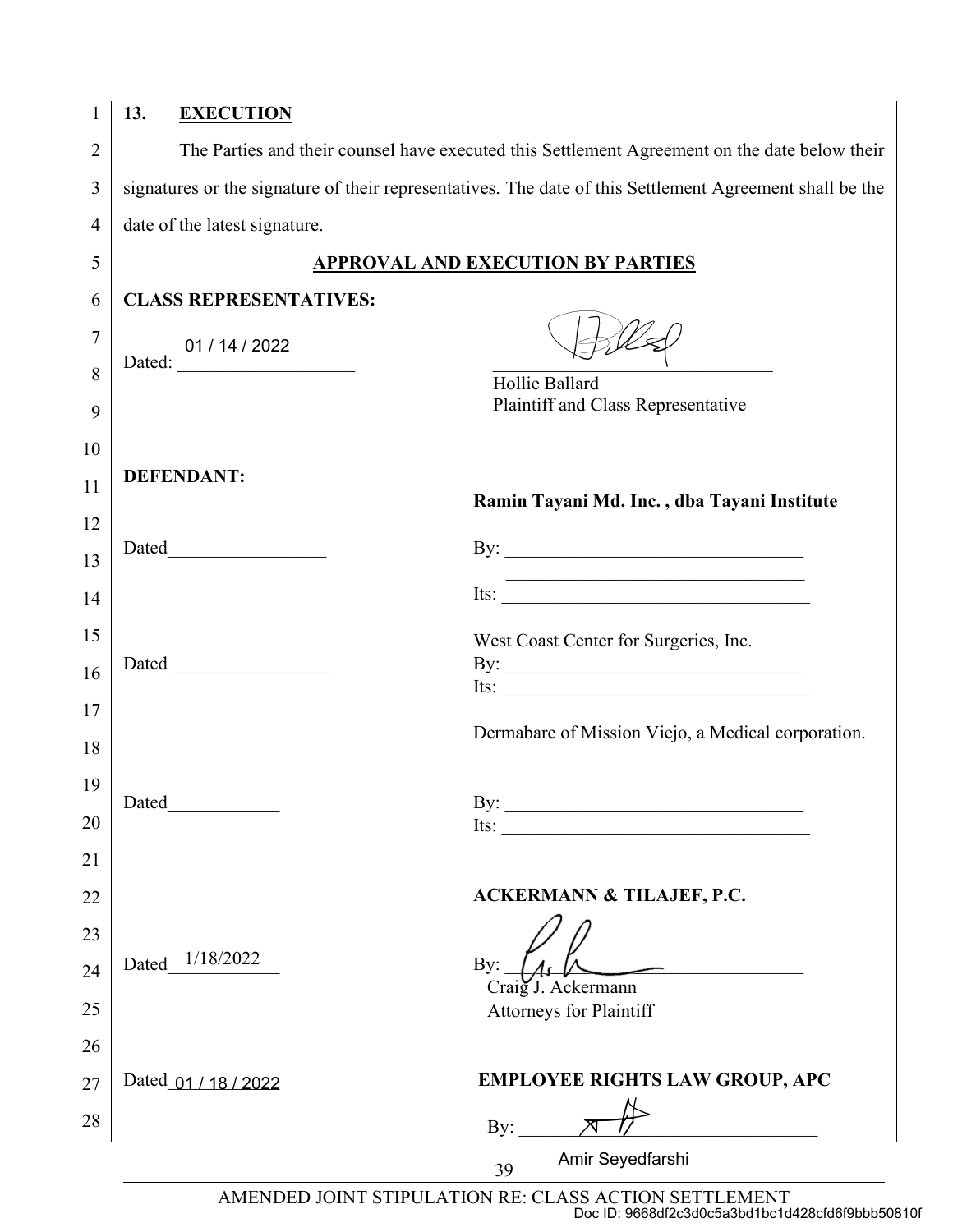| 13.<br>L<br><b>EXECUTION</b><br>2<br>The Parties and their counsel have executed this Settlement Agreement on the date below their<br>3<br>signatures or the signature of their representatives. The date of this Settlement Agreement shall be the<br>$\overline{\mathbf{4}}$<br>date of the latest signature.<br>S<br><b>APPROVAL AND EXECUTION BY PARTIES</b><br>6<br><b>CLASS REPRESENTATIVES:</b><br>7<br>Dated:<br>8<br>Hollie Ballard<br>Plaintiff and Class Representative<br>DEFENDANT:<br>Ramin Tayani/Md. Inc., dha Tayani Institute<br>Dated 1/17/2022<br>By:<br>$\boldsymbol{\chi}$<br>RAMW TÀ<br>Its:<br>PROJENT<br>West Coast Zenter for Surgeries, Inc.<br>Dated $1/7$<br><u>  2022</u><br>$\mathsf{By:}\_\_$<br>$\mathscr{U}$<br>$\bm{\times}$<br>Its:<br>$R$ bain $\tilde{\omega}$<br>Dermabare of Mission Viejo, a Medical corporation.<br>Dated 1 17 2022<br>By:<br>$\sim$ $\sim$<br>[ts:<br>$\mathcal{A} \mathcal{B} \mathcal{A}$<br>ACKERMANN & TILAJEF, P.C.<br>By: <u>Craig J. Ackermann</u><br>Attorneys for Plaintiff<br>EMPLOYEE RIGHTS LAW GROUP, APC<br>By: $\qquad \qquad$<br>39<br>AMENDED JOINT STIPULATION RE: CLASS ACTION SETTLEMENT |    |  |
|-------------------------------------------------------------------------------------------------------------------------------------------------------------------------------------------------------------------------------------------------------------------------------------------------------------------------------------------------------------------------------------------------------------------------------------------------------------------------------------------------------------------------------------------------------------------------------------------------------------------------------------------------------------------------------------------------------------------------------------------------------------------------------------------------------------------------------------------------------------------------------------------------------------------------------------------------------------------------------------------------------------------------------------------------------------------------------------------------------------------------------------------------------------------------|----|--|
|                                                                                                                                                                                                                                                                                                                                                                                                                                                                                                                                                                                                                                                                                                                                                                                                                                                                                                                                                                                                                                                                                                                                                                         |    |  |
|                                                                                                                                                                                                                                                                                                                                                                                                                                                                                                                                                                                                                                                                                                                                                                                                                                                                                                                                                                                                                                                                                                                                                                         |    |  |
|                                                                                                                                                                                                                                                                                                                                                                                                                                                                                                                                                                                                                                                                                                                                                                                                                                                                                                                                                                                                                                                                                                                                                                         |    |  |
|                                                                                                                                                                                                                                                                                                                                                                                                                                                                                                                                                                                                                                                                                                                                                                                                                                                                                                                                                                                                                                                                                                                                                                         |    |  |
|                                                                                                                                                                                                                                                                                                                                                                                                                                                                                                                                                                                                                                                                                                                                                                                                                                                                                                                                                                                                                                                                                                                                                                         |    |  |
|                                                                                                                                                                                                                                                                                                                                                                                                                                                                                                                                                                                                                                                                                                                                                                                                                                                                                                                                                                                                                                                                                                                                                                         |    |  |
|                                                                                                                                                                                                                                                                                                                                                                                                                                                                                                                                                                                                                                                                                                                                                                                                                                                                                                                                                                                                                                                                                                                                                                         |    |  |
|                                                                                                                                                                                                                                                                                                                                                                                                                                                                                                                                                                                                                                                                                                                                                                                                                                                                                                                                                                                                                                                                                                                                                                         |    |  |
|                                                                                                                                                                                                                                                                                                                                                                                                                                                                                                                                                                                                                                                                                                                                                                                                                                                                                                                                                                                                                                                                                                                                                                         |    |  |
|                                                                                                                                                                                                                                                                                                                                                                                                                                                                                                                                                                                                                                                                                                                                                                                                                                                                                                                                                                                                                                                                                                                                                                         | 9  |  |
|                                                                                                                                                                                                                                                                                                                                                                                                                                                                                                                                                                                                                                                                                                                                                                                                                                                                                                                                                                                                                                                                                                                                                                         | 10 |  |
|                                                                                                                                                                                                                                                                                                                                                                                                                                                                                                                                                                                                                                                                                                                                                                                                                                                                                                                                                                                                                                                                                                                                                                         | 11 |  |
|                                                                                                                                                                                                                                                                                                                                                                                                                                                                                                                                                                                                                                                                                                                                                                                                                                                                                                                                                                                                                                                                                                                                                                         | 12 |  |
|                                                                                                                                                                                                                                                                                                                                                                                                                                                                                                                                                                                                                                                                                                                                                                                                                                                                                                                                                                                                                                                                                                                                                                         | 13 |  |
|                                                                                                                                                                                                                                                                                                                                                                                                                                                                                                                                                                                                                                                                                                                                                                                                                                                                                                                                                                                                                                                                                                                                                                         | 14 |  |
|                                                                                                                                                                                                                                                                                                                                                                                                                                                                                                                                                                                                                                                                                                                                                                                                                                                                                                                                                                                                                                                                                                                                                                         | 15 |  |
|                                                                                                                                                                                                                                                                                                                                                                                                                                                                                                                                                                                                                                                                                                                                                                                                                                                                                                                                                                                                                                                                                                                                                                         | 16 |  |
|                                                                                                                                                                                                                                                                                                                                                                                                                                                                                                                                                                                                                                                                                                                                                                                                                                                                                                                                                                                                                                                                                                                                                                         | 17 |  |
|                                                                                                                                                                                                                                                                                                                                                                                                                                                                                                                                                                                                                                                                                                                                                                                                                                                                                                                                                                                                                                                                                                                                                                         | 18 |  |
|                                                                                                                                                                                                                                                                                                                                                                                                                                                                                                                                                                                                                                                                                                                                                                                                                                                                                                                                                                                                                                                                                                                                                                         | 19 |  |
|                                                                                                                                                                                                                                                                                                                                                                                                                                                                                                                                                                                                                                                                                                                                                                                                                                                                                                                                                                                                                                                                                                                                                                         | 20 |  |
|                                                                                                                                                                                                                                                                                                                                                                                                                                                                                                                                                                                                                                                                                                                                                                                                                                                                                                                                                                                                                                                                                                                                                                         | 21 |  |
|                                                                                                                                                                                                                                                                                                                                                                                                                                                                                                                                                                                                                                                                                                                                                                                                                                                                                                                                                                                                                                                                                                                                                                         | 22 |  |
|                                                                                                                                                                                                                                                                                                                                                                                                                                                                                                                                                                                                                                                                                                                                                                                                                                                                                                                                                                                                                                                                                                                                                                         | 23 |  |
|                                                                                                                                                                                                                                                                                                                                                                                                                                                                                                                                                                                                                                                                                                                                                                                                                                                                                                                                                                                                                                                                                                                                                                         | 24 |  |
|                                                                                                                                                                                                                                                                                                                                                                                                                                                                                                                                                                                                                                                                                                                                                                                                                                                                                                                                                                                                                                                                                                                                                                         | 25 |  |
|                                                                                                                                                                                                                                                                                                                                                                                                                                                                                                                                                                                                                                                                                                                                                                                                                                                                                                                                                                                                                                                                                                                                                                         | 26 |  |
|                                                                                                                                                                                                                                                                                                                                                                                                                                                                                                                                                                                                                                                                                                                                                                                                                                                                                                                                                                                                                                                                                                                                                                         | 27 |  |
|                                                                                                                                                                                                                                                                                                                                                                                                                                                                                                                                                                                                                                                                                                                                                                                                                                                                                                                                                                                                                                                                                                                                                                         | 28 |  |
|                                                                                                                                                                                                                                                                                                                                                                                                                                                                                                                                                                                                                                                                                                                                                                                                                                                                                                                                                                                                                                                                                                                                                                         |    |  |
|                                                                                                                                                                                                                                                                                                                                                                                                                                                                                                                                                                                                                                                                                                                                                                                                                                                                                                                                                                                                                                                                                                                                                                         |    |  |
|                                                                                                                                                                                                                                                                                                                                                                                                                                                                                                                                                                                                                                                                                                                                                                                                                                                                                                                                                                                                                                                                                                                                                                         |    |  |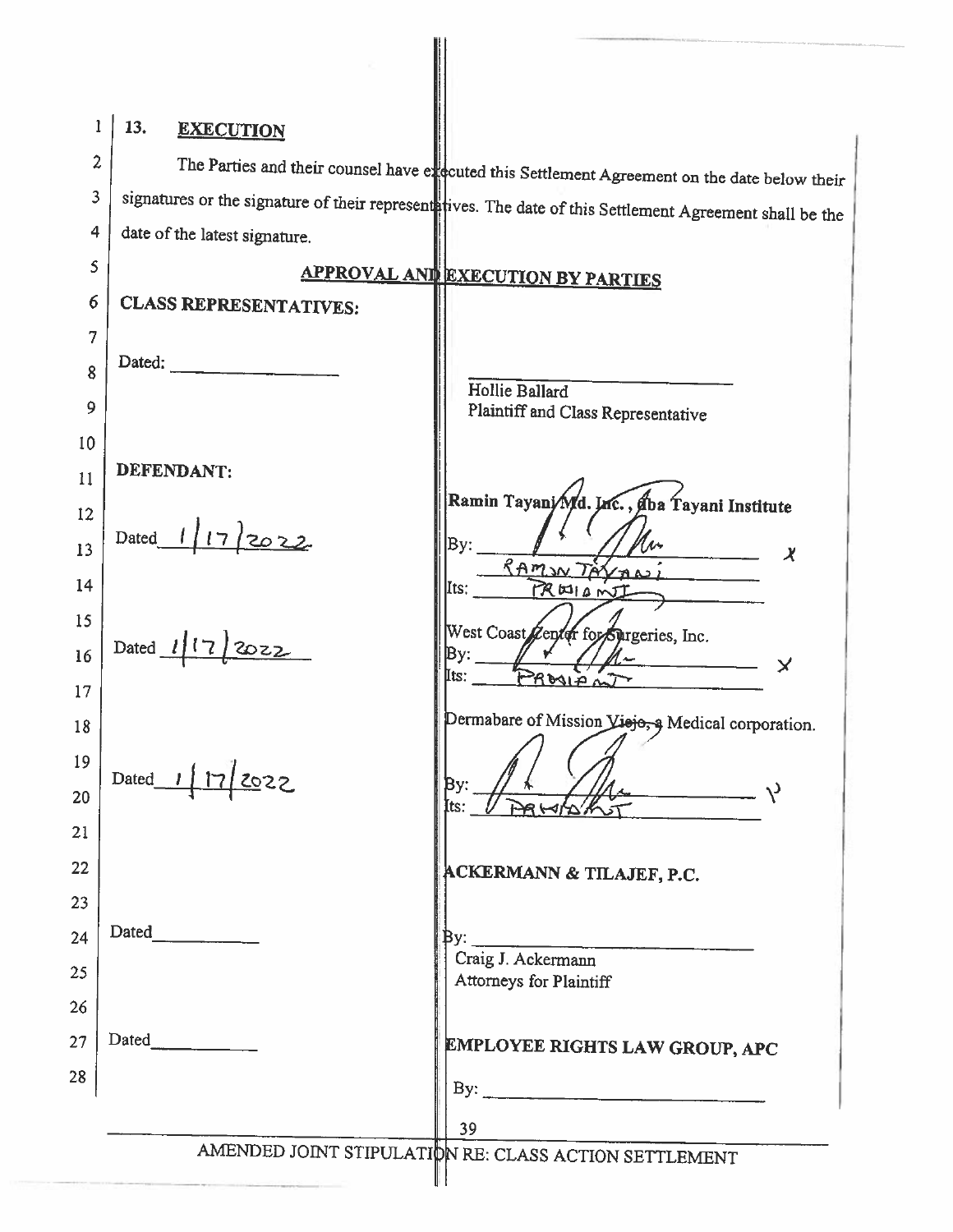| $\mathbf{1}$<br>$\overline{2}$                     |                 | Amir Seyedfarshi<br>Attorneys for Plaintiff           |
|----------------------------------------------------|-----------------|-------------------------------------------------------|
| $\overline{\mathbf{3}}$<br>$\overline{\mathbf{4}}$ |                 | <b>SCOTT &amp; WHITEHEAD</b>                          |
| 5                                                  | Dated $1/17/22$ | By Samy R. Whitehave<br>Nancy Whitehead               |
| 6                                                  |                 | Attorneys for Defendant                               |
| $\overline{7}$                                     |                 |                                                       |
| 8                                                  |                 |                                                       |
| 9                                                  |                 |                                                       |
| 10                                                 |                 |                                                       |
| 11                                                 |                 |                                                       |
| 12                                                 |                 |                                                       |
| 13                                                 |                 |                                                       |
| 14                                                 |                 |                                                       |
| 15                                                 |                 |                                                       |
| 16                                                 |                 |                                                       |
| 17                                                 |                 |                                                       |
| $18\,$                                             |                 |                                                       |
| 19                                                 |                 |                                                       |
| 20                                                 |                 |                                                       |
| 21                                                 |                 |                                                       |
| 22                                                 |                 |                                                       |
| 23                                                 |                 |                                                       |
| 24<br>25                                           |                 |                                                       |
| 26                                                 |                 |                                                       |
| 27                                                 |                 |                                                       |
| 28                                                 |                 |                                                       |
|                                                    |                 |                                                       |
|                                                    |                 | 40                                                    |
|                                                    |                 | AMENDED JOINT STIPULATION RE: CLASS ACTION SETTLEMENT |